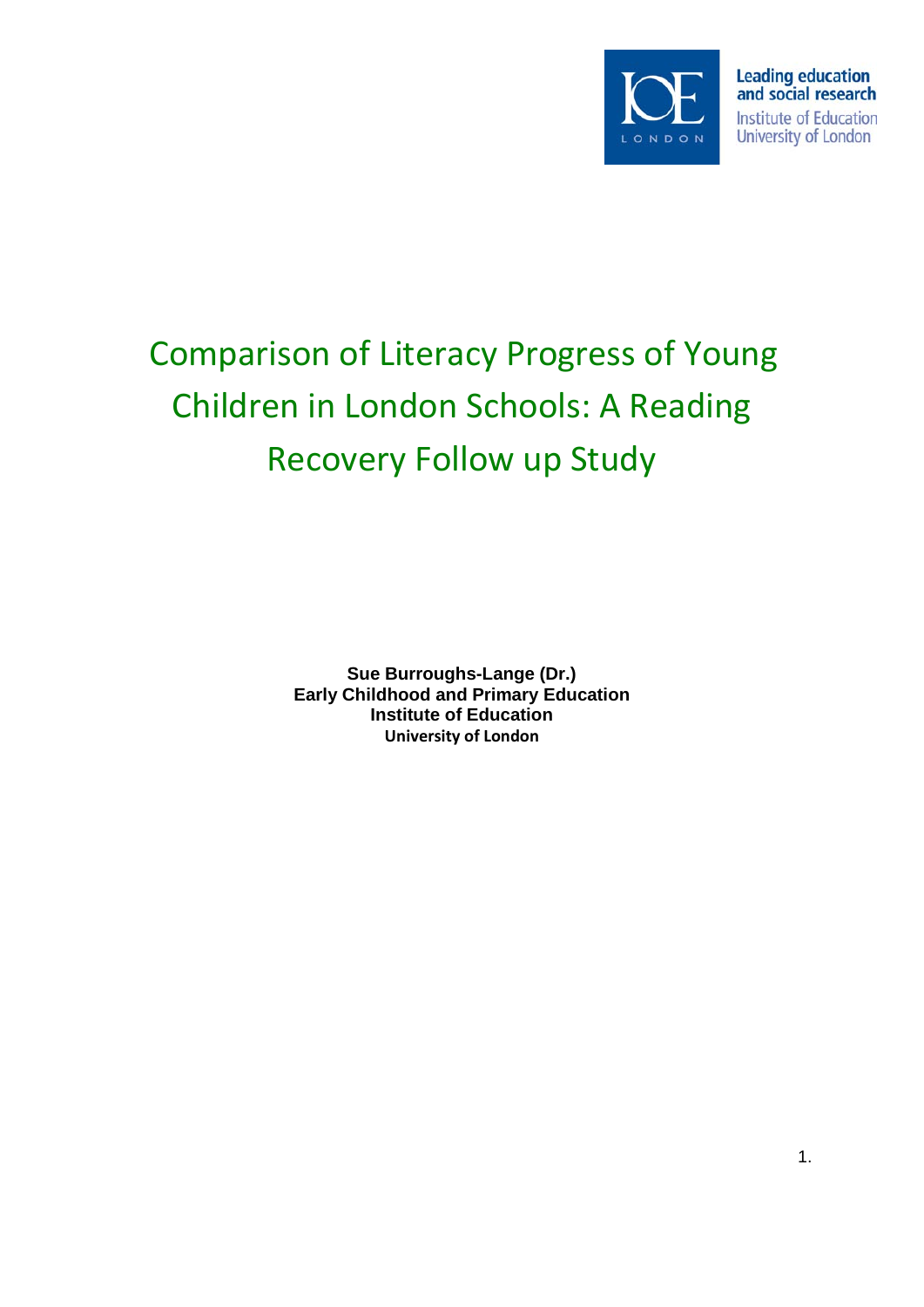# **Comparison of Literacy Progress of Young Children in London Schools: A Reading Recovery Follow up Study**  Sue Burroughs-Lange University of London Institute of Education, UK

Published on line ULIE: London, 2008

**Key Words:** Reading Recovery, Early literacy Intervention; Urban Schools

## **ABSTRACT**

This study followed up the impact on children"s literacy in London schools a year or more after intervention had been received. In the 2005-6 school year literacy progress was compared of the lowest achieving children in 42 schools serving disadvantaged urban areas. The children, aged around 6 years, who received Reading Recovery in their schools were compared with those in schools which provided them with a range of other interventions. At the start of the study the children had literacy levels below those of a 5 year old. In the year of the main study (2005-6), those children who received Reading Recovery achieved significant gains in all assessments compared with those who did not. At the end of the year the literacy achievement of children who had received Reading Recovery (RR) was in line with their chronological age. The comparison group was 14 months behind with an average Reading Age of 5 years 5 months.

In July 2007 the literacy achievement was again compared of those same children remaining in the same 42 schools. The phonic and word reading, and writing measures were repeated along with a new reading comprehension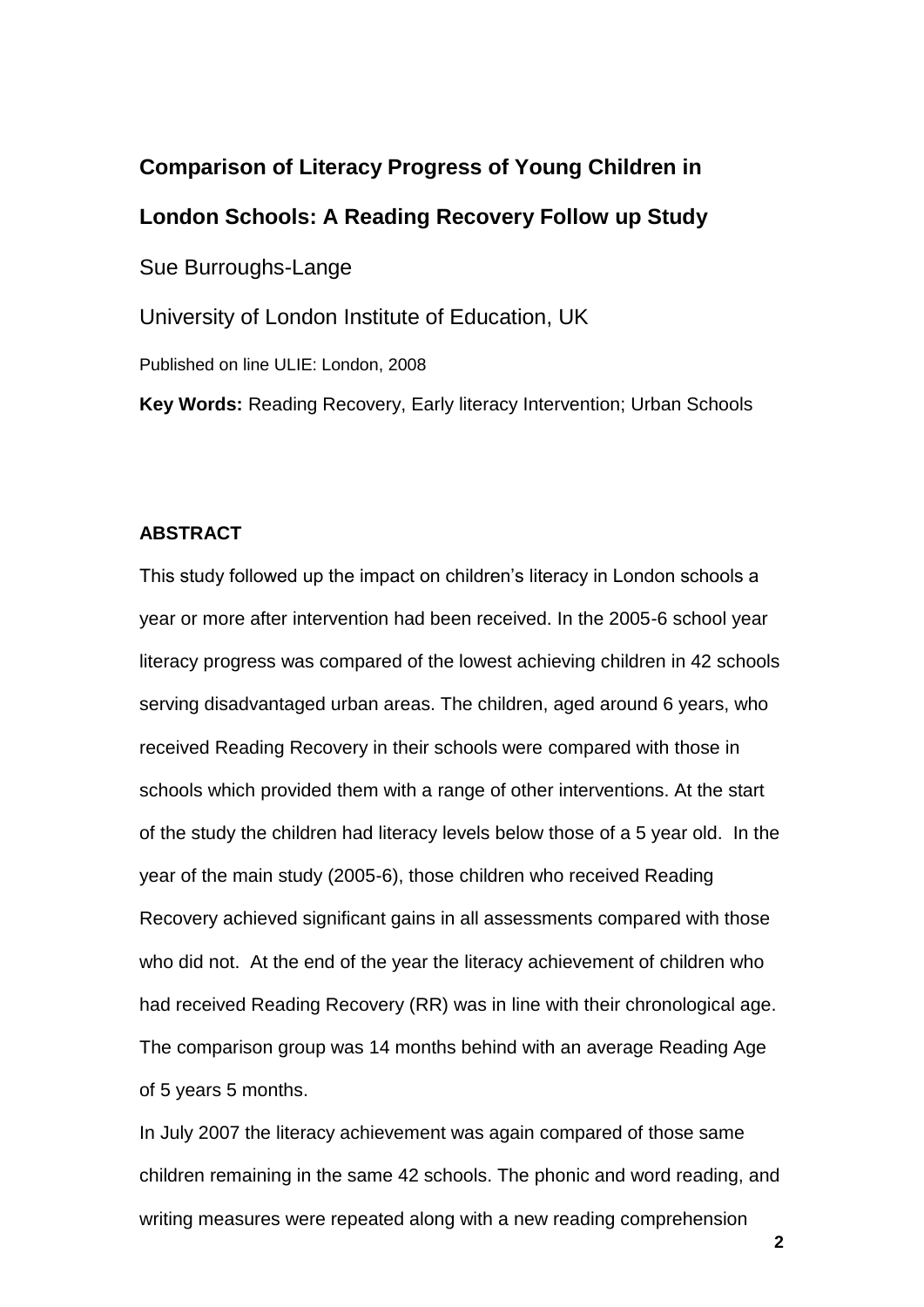measure. At the end of Year 2 the children who had received RR in Year 1 were achieving within or above their chronological age band on all measures and were still around a year ahead of the comparison children in schools where RR was not available. The RR children had an average word reading age of 7y 9m, compared to 6yr 9m for the comparison children. The gender gap that was noticeable amongst low attaining comparison children, with boys lagging behind girls, was not evident in RR schools, where there was no gender gap. Writing achievement showed a significant difference between RR and comparison children. At the end of Year 2, the children who had received RR were able to write twice as many correctly spelled, words as those children who were in the comparison group.

Over 86% of those who received RR in Year 1 went on to achieve an ageappropriate level 2+ in National Curriculum Reading assessments at end of Year 2. This percentage is higher than the whole national Year 2 cohort, of whom 84% achieved Level 2+ in 2007. 77% of RR children achieved National Curriculum Level 2b+ (the national cohort figure was 71%). None of RR children were working towards Level 1 (non-readers). Comparison figures for the lowest achieving children in non-RR schools were 57% achieving National Curriculum Level 2+ and 30% Level 2b. In the comparison groups almost 10% of low achieving group were still non-readers (Working towards Level 1). In writing, over 83% of those who received RR in Year 1 went on to achieve the age-related National Curriculum Level 2+, compared to 80% in the 2007 National Year 2 cohort, and 57.7% in the comparison groups.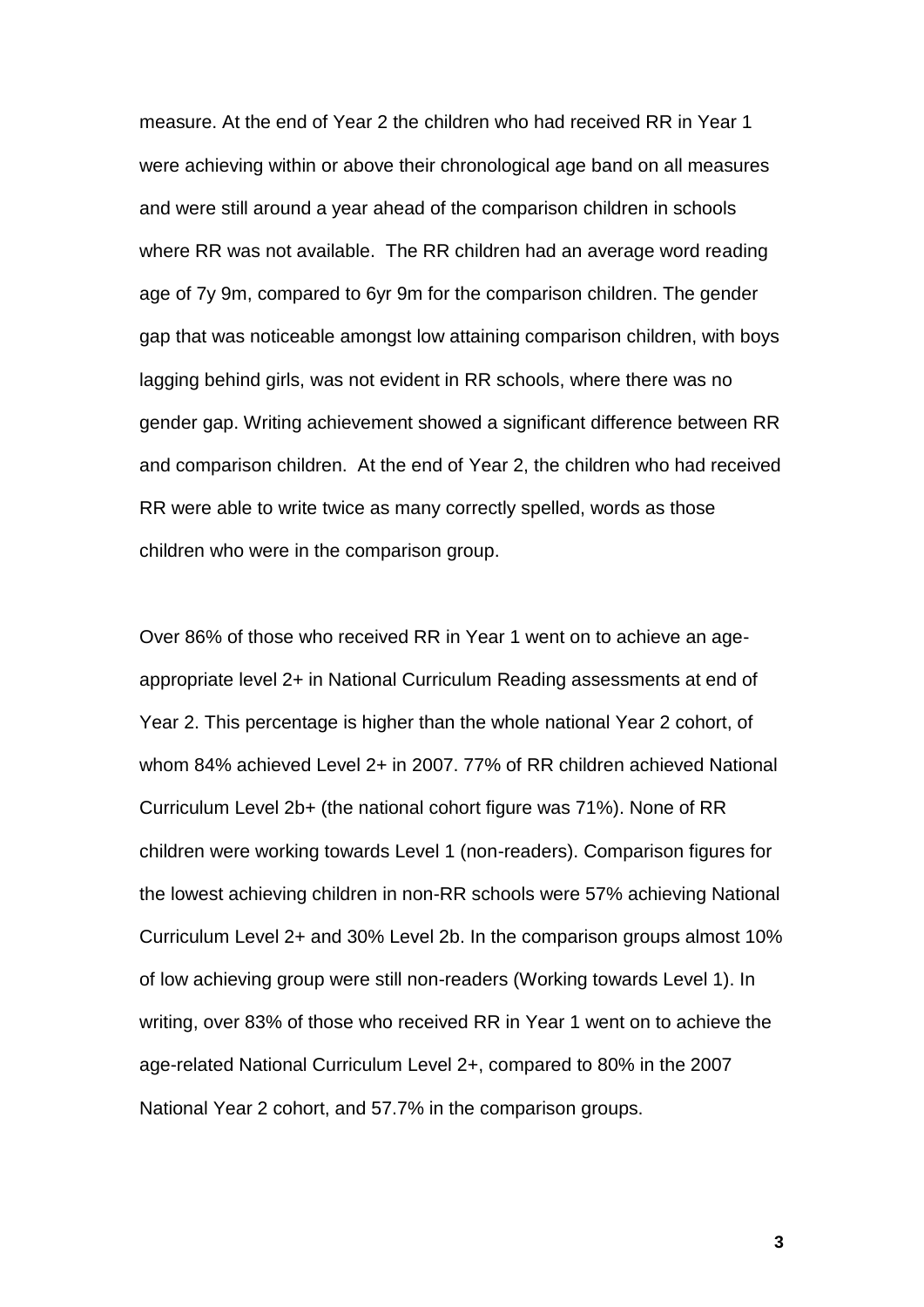The study also followed up progress in classroom literacy. A word recognition and phonic measure was repeated and "Progress in English 7" comprehension measure was used with the Year 2 classes. Children in sample classrooms with Reading Recovery available to the lowest group when in Year 1, ended Year 2 with an average reading age 3+ months above that of children in comparison Year 2 classrooms.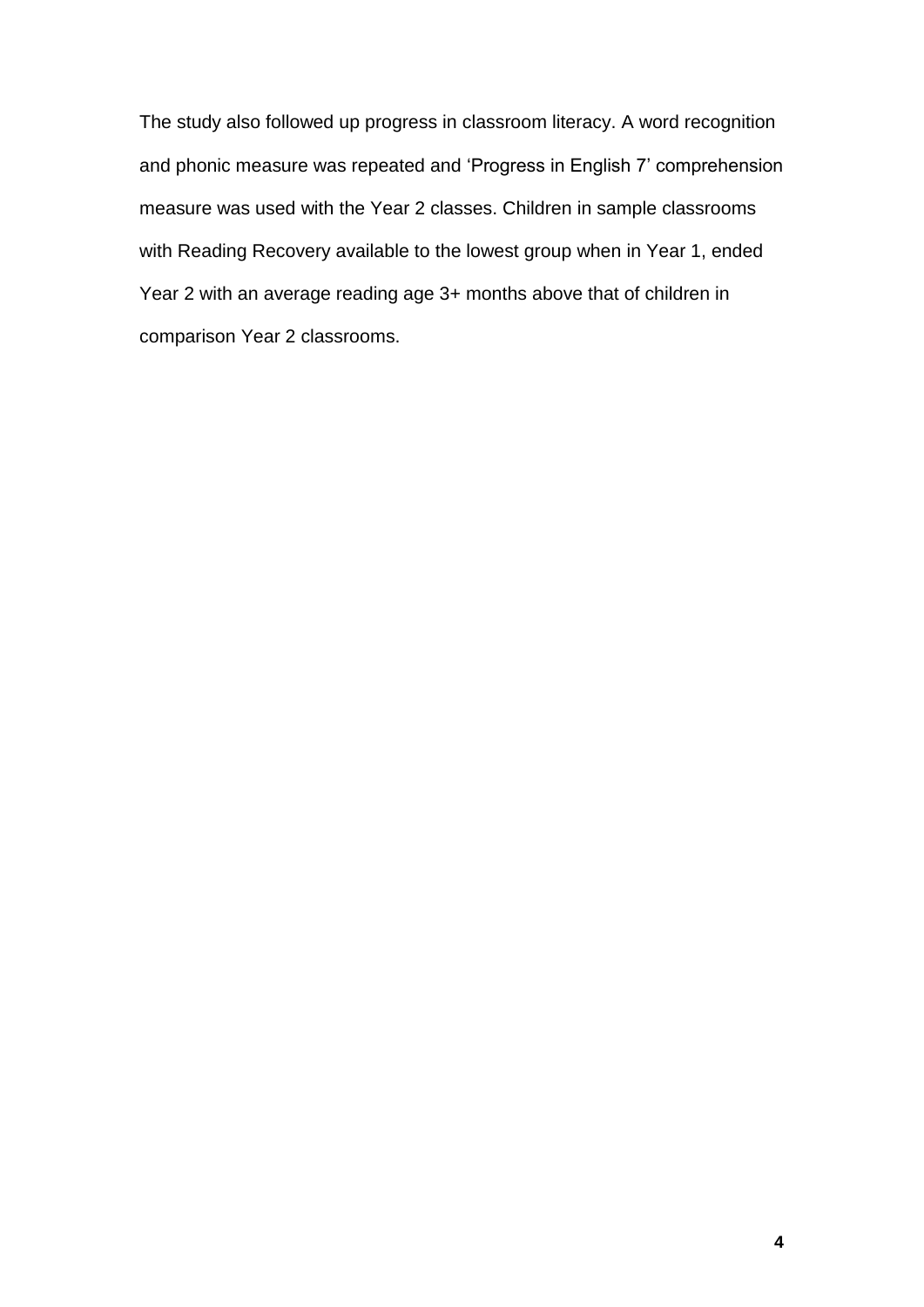#### **Intense interest in literacy learning**

The flurry of debate surrounding the recent release of the Progress in International Reading Literacy Study (PIRLS 2006) demonstrates an ongoing concern with absolute and relative standards of achievement in literacy, e.g. Hilton, (2006); Whetton, Twist & Sainsbury, (2007). Literacy is often characterised as an indicator of education standards generally and therefore becomes legitimised as everyone"s concern. A measure of success lies not only in achievement norms but also in how many are left behind. In England 6% of children (including nearly 1 in 10 boys) leave primary/elementary schools without the most basic skills in reading (DfES 2006). Other national systems face similar challenges, which seem to be particularly acute in poor urban areas.

Attention intensifies on methods of instruction, (e.g. DfES Letters and Sounds, 2007), use of text resources, and what to do about those children experiencing difficulty in getting under way with literacy learning. Intervening as early as a diagnosis of delay can be reliably made is an established expectation of national policy (DfES, 2003; National Reading Panel, 2000; Earl, Watson, Levin, Leithwood, Fullan, & Torrance, 2003). As a greater range of early literacy interventions, including newly introduced national programmes, become widely available, there is an ethical and financial press to demonstrate that investment, which must by definition be somewhat selective, is able to effect changes in children's learning that are not merely beneficial but are sufficient to bring them to a normal learning trajectory. Equally important is to secure evidence that the re-directed trajectory continues beyond the period of the intervention itself. This evaluation reports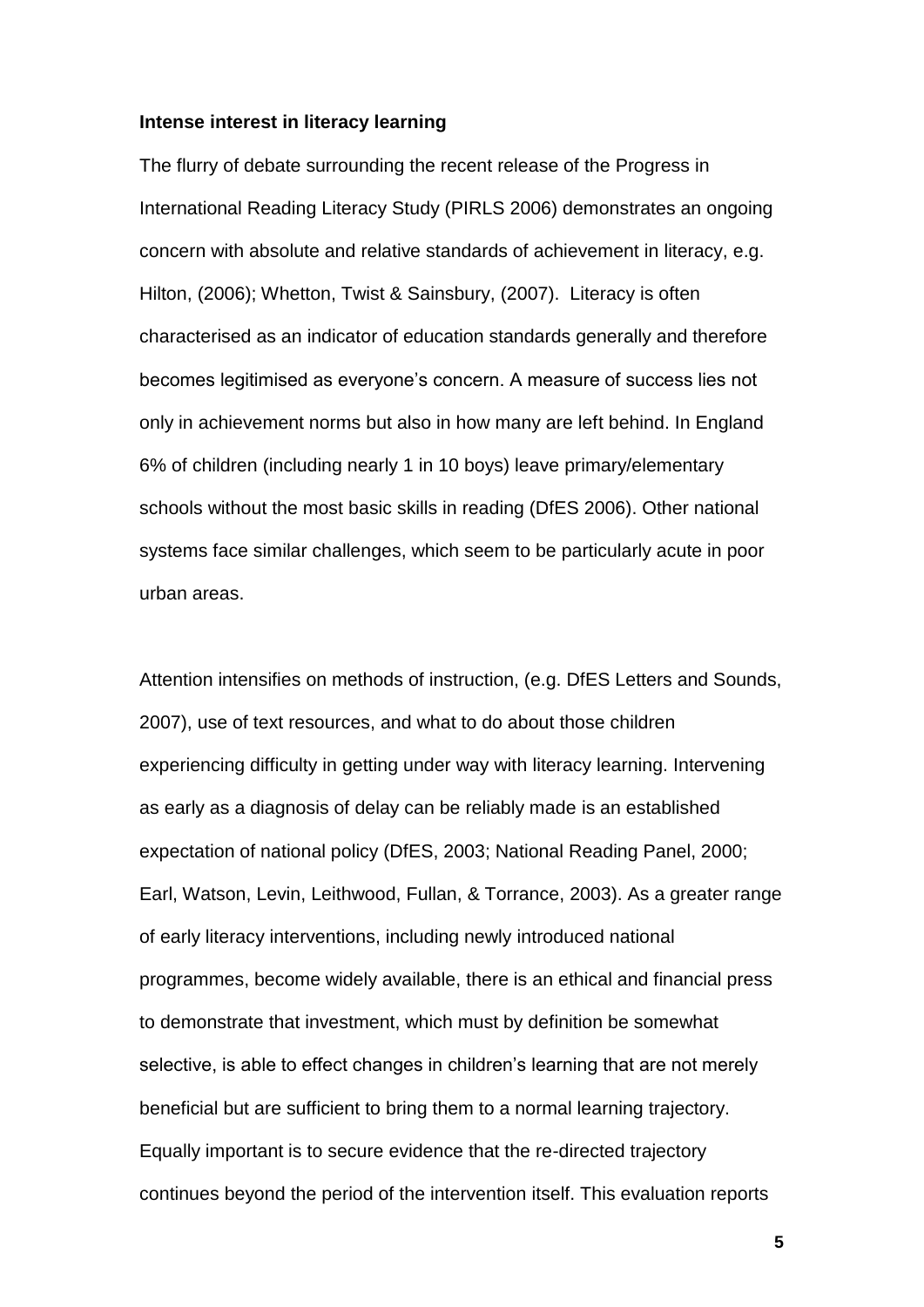on follow up, a year later, on children in London schools whose literacy progress was originally mapped across Year 1 (2005-6). In September 2005, aged around 6 years, they were all reading at a level below age 5. The follow up assessment took place at the end of Key Stage 1 (July 2007) when they were 7+ years old.

#### **Can early literacy intervention work and for how long?**

In his review of research on literacy interventions Brooks (2007) states " the evidence on ordinary teaching therefore proves the need for early intervention schemes: in general ordinary teaching does not enable children with literacy difficulties to catch up', (p24). Research evidence on the effectiveness of literacy interventions with differing theoretical bases and various implementation characteristics has produced mixed conclusions, but generally short term gains can be demonstrated (e.g. McIntyre, Jones, Powers, Newsome, Petroskoj, Powell & Bright, 2005; Vellutino, Fletcher, Snowling, & Scanlon, 2004). Schools and systems need reliable evidence of gains that can be expected in order to evaluate what will be most successful for the particular demography and learning needs of their children.

There have been valuable reviews of evidence about the effectiveness of interventions with the intention of assisting schools and systems to make informed choices (e.g. In UK, Brooks, Flanagan, Henkhuzens & Hutchinson, 1998; Brooks, 2002, and again 2008; What Works Clearing House Report, 2007, in the US). The majority of those interventions for low achievers only offer the possibility of doubling the rate of progress in children"s literacy learning. For the proportion of children who are still unable to read and write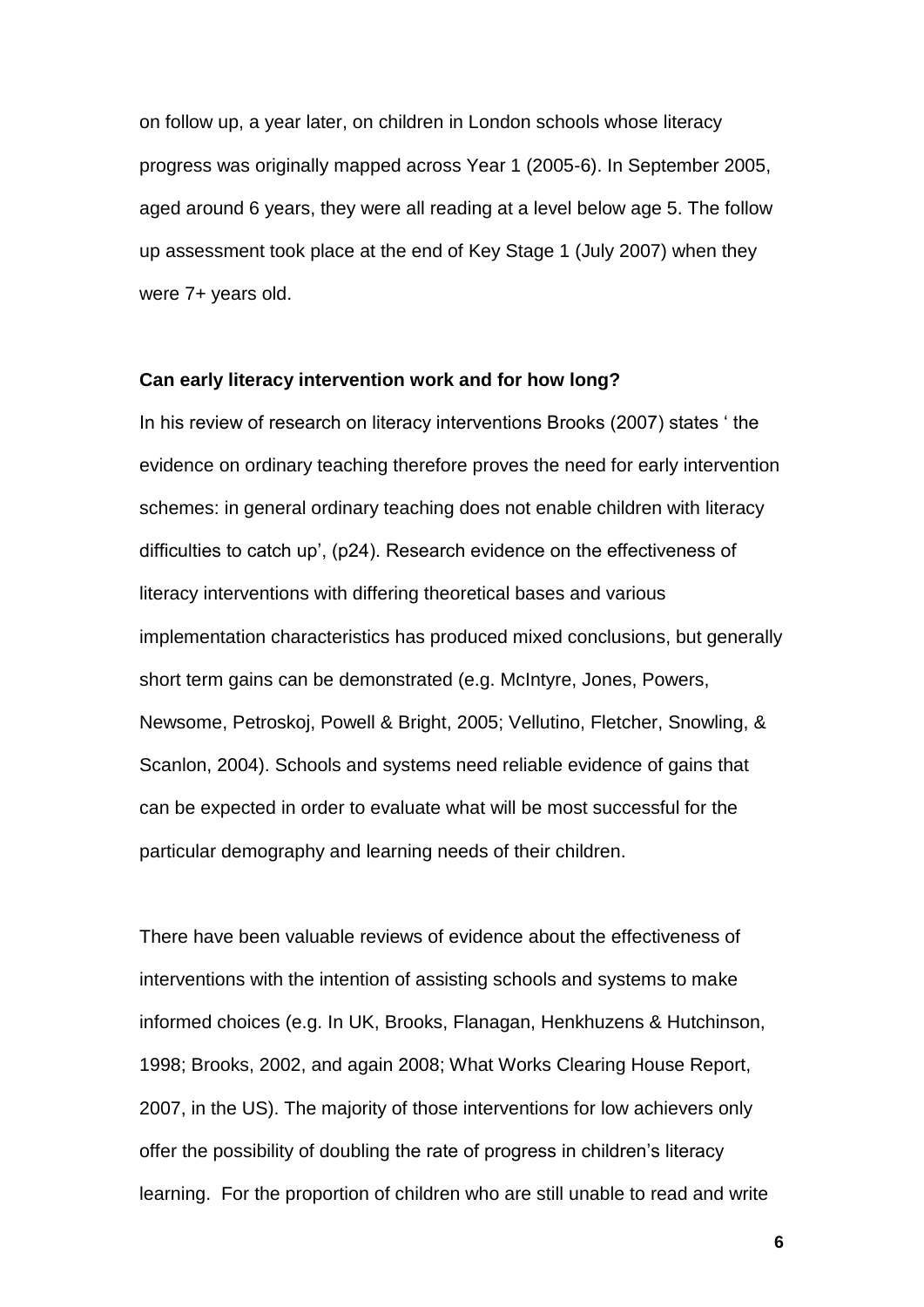by the end of their primary/elementary schooling, this degree of accelerated progress still leaves them falling further and further behind their peers.

There is more at stake than merely raising school standards. A review of research of social outcomes for children with literacy difficulties suggests that signs of wider difficulties begin to emerge early in the primary/elementary years (Wanzek, Vaughn, Kim & Cavanaugh, 2006). The achievement gap, once in place, is highly resistant to change (Alakeson, 2005; Bynner & Parsons, 1997). Poor literacy that continues into adolescence and adulthood has many serious implications for and costs to society beyond those directly associated with education, (KPMG Foundation, 2006). The relationships between poor literacy and social exclusion are of concern to politicians (Feinstein & Sabates, 2006), and inter-generational persistence, particularly in urban areas, is even more alarming (Cooter, 2006).

Early intervention is perhaps better characterised as a preventative strategy when these longer-term effects are considered. For example the review by Vellutino et al. (2004), suggests that after high-quality (1 on 1) tutoring, it is possible to reduce the "incidence of reading difficulties to 1.5% of the population rather than 10-15% as is commonly maintained" (p 28).

Responding to literacy difficulties early means the achievement gap is less and the potential for bridging it is increased (Pianta, 1990). The National Literacy Strategy in England recognised this and introduced the concept of waves of teaching responses with their intensity matched to, and focused on, children"s needs. This has been taken up by *Every Child a Reader* initiative.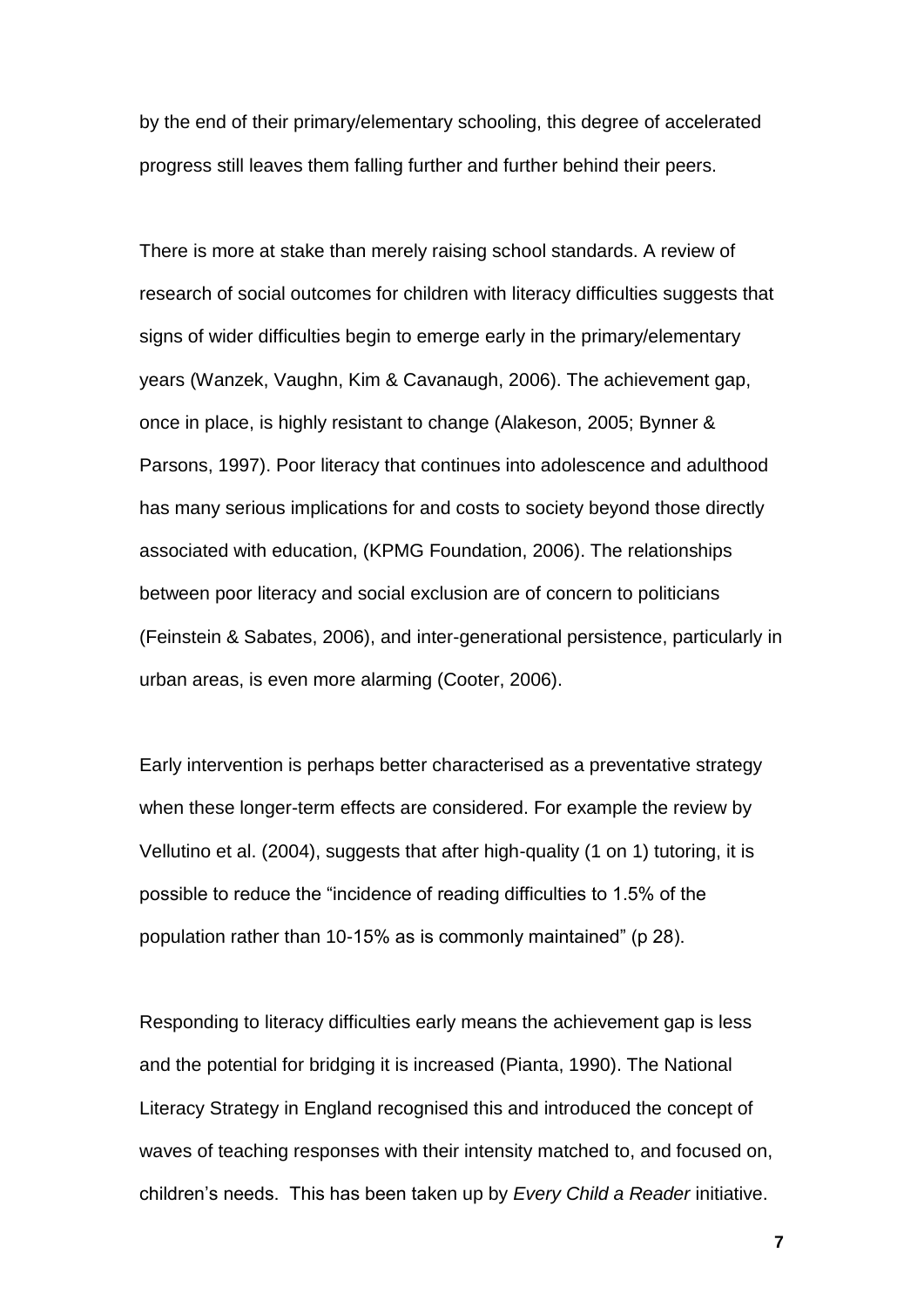*Early Literacy Support* intervention for small groups of children aged 6-7, has been variously evaluated (e.g. Soler & Paige-Smith, 2005) demonstrating some success with children who were experiencing mild difficulties in literacy learning. Other group teaching responses, focusing mainly on early phonic training, have also reported success with children with less challenging problems. Hatcher"s (2006) "Reading Intervention", for example included group and one to one teaching with reported success, but not with the lowest attaining children. Most evaluations of group intervention do not report success with the very lowest achieving children, and in some cases these were deliberately excluded from studies.

The Year 1 evaluation followed up in the present study showed Reading Recovery (RR) to be highly successful with the low achieving population in London schools serving disadvantaged areas (Burroughs-Lange & Douetil, 2007). Every year for more than a decade in UK and more than 25 years in US, data on the literacy progress of all children who received Reading Recovery literacy support has been collected and reported publicly (e.g. Douetil, 2006; Gomez-Bellenge & Thompson, 2004).

But, as with any intervention, there should be an expectation to establish that reported gains would not have occurred naturally for these lowest achieving children without the intensive, and at the time of delivery, more expensive intervention of Reading Recovery. Until the Year 1 comparison study in 2006- 7 there had been no evaluation which included comparison groups since 1995 (Sylva & Hurry, 1995; Hurry & Sylva, 1998, 2007; and Plewis, 2000 on the methodological issues), nor which has drawn from across schools where RR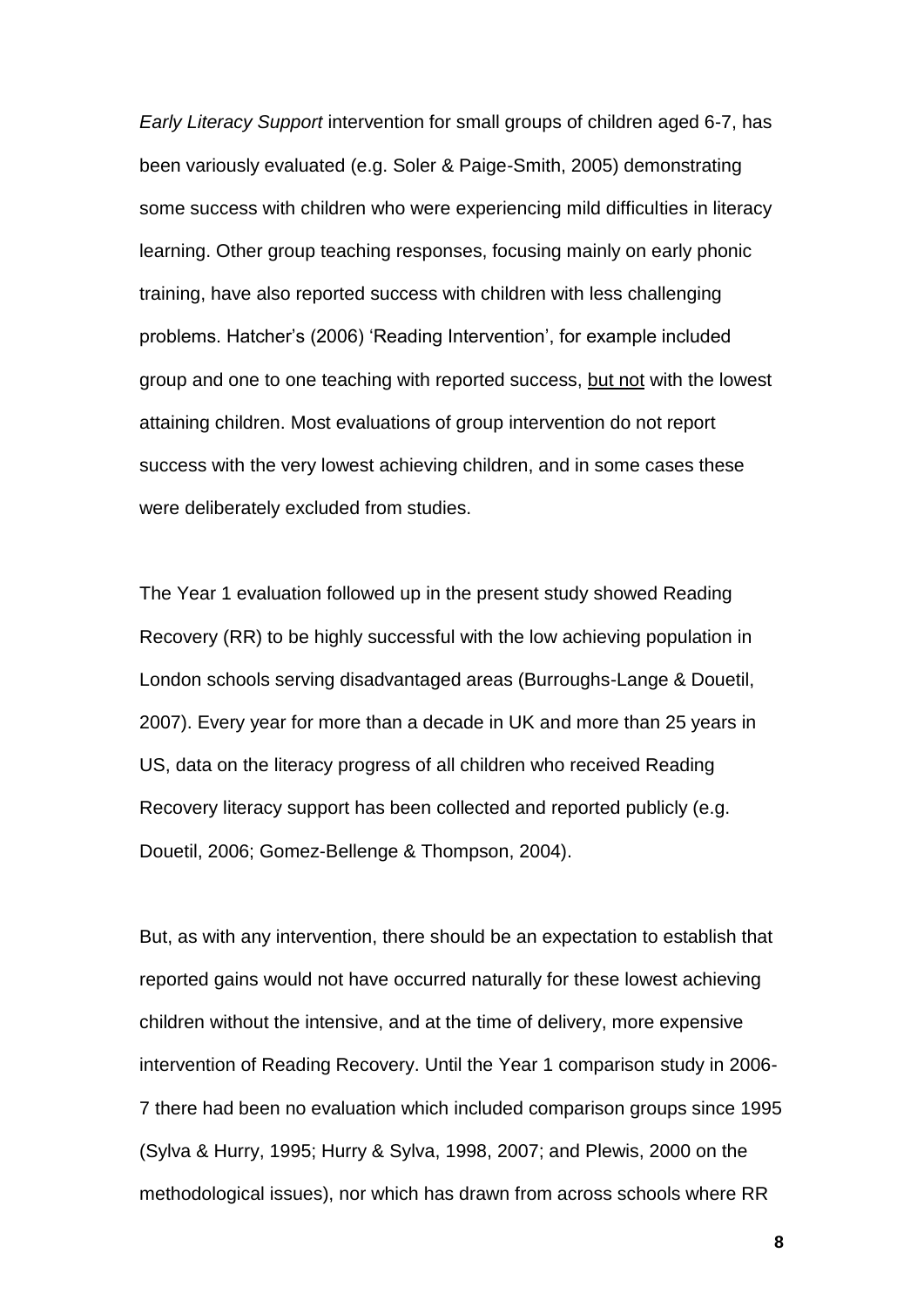was and was not available. Schwartz in 2005 used random assignment of low achieving children to receive RR early or late in the year. His design did not include comparisons with matched groups in similar schools, where RR did not form part of the schools' literacy teaching responses.

In 2007 Hurry and Sylva reviewed their study of literacy achievement of children who were randomly assigned to receive RR, or a phonic training intervention, or to the control group. Three and a half years later the earlier gains made in RR were still significantly ahead of comparison group, but only for those children who had begun RR in Year 2 as non-readers. These children received the interventions in the first year of RR implementation in UK (1992-3). Since then there have been many developments in RR teaching in response to new research on the functioning of the brain and the role of phonological knowledge in early literacy acquisition. So this follow up study is important in that it looks at schools in London, England after several years of National Literacy Strategy (NLS) and after later developments in RR, including the data-led decision to intervene earlier, in Year 1.

## **METHOD**

This follow up study was designed to assess the literacy performance of the groups of children 2 years after the original evaluation began. In 2005-6 the comparison study evaluated the impact of Reading Recovery early literacy intervention on low achieving children and their peers in London schools where the programme had been partially supported by charitable foundations and government through *Every Child a Reader*. The literacy progress across one school year of the lowest achieving 6 year olds who had access to Reading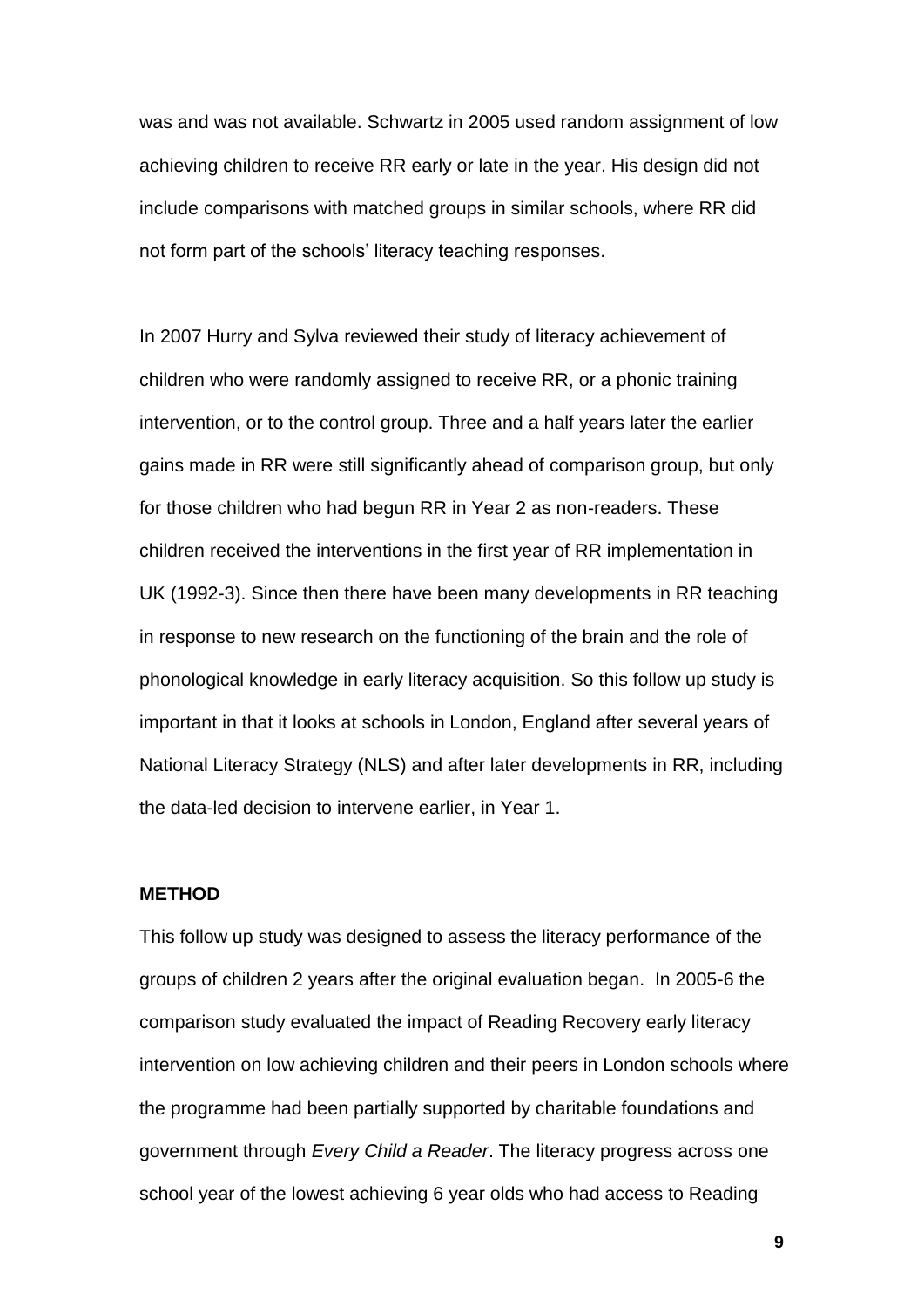Recovery in their schools was compared with children at similar low achievement levels in similar schools who elected to provide interventions other than Reading Recovery. In July 2007 as many of these children as could be located, were re-assessed to establish how their current literacy levels compared with their chronological ages, and what progress they had made since reporting their gains measured in July 2006.

## **Aims**

The aims of this evaluation were to follow up, a year later, evidence of:

- sustained effectiveness of Reading Recovery in raising the literacy achievements of children who entered Year 1 as young struggling readers;
- ongoing impact on the literacy levels in classrooms at the end of Year 2, where their weakest peers had had access to Reading Recovery in the previous year.

## **Design Summary**

The design was an end of Key Stage 1 evaluation (July 2007), comparing the literacy attainments in schools where some children had received Reading Recovery interventions with attainment in schools where some children had received a range of interventions other than RR. Children selected for the Year 1 study were re-assessed at the end of Year 2, and their progress compared to that of similar children in schools where they had received the schools" other, preferred, interventions and support.

The literacy levels of the whole classes in the Year 1 sample were reassessed at end of Year 2 to determine whether there were any longer term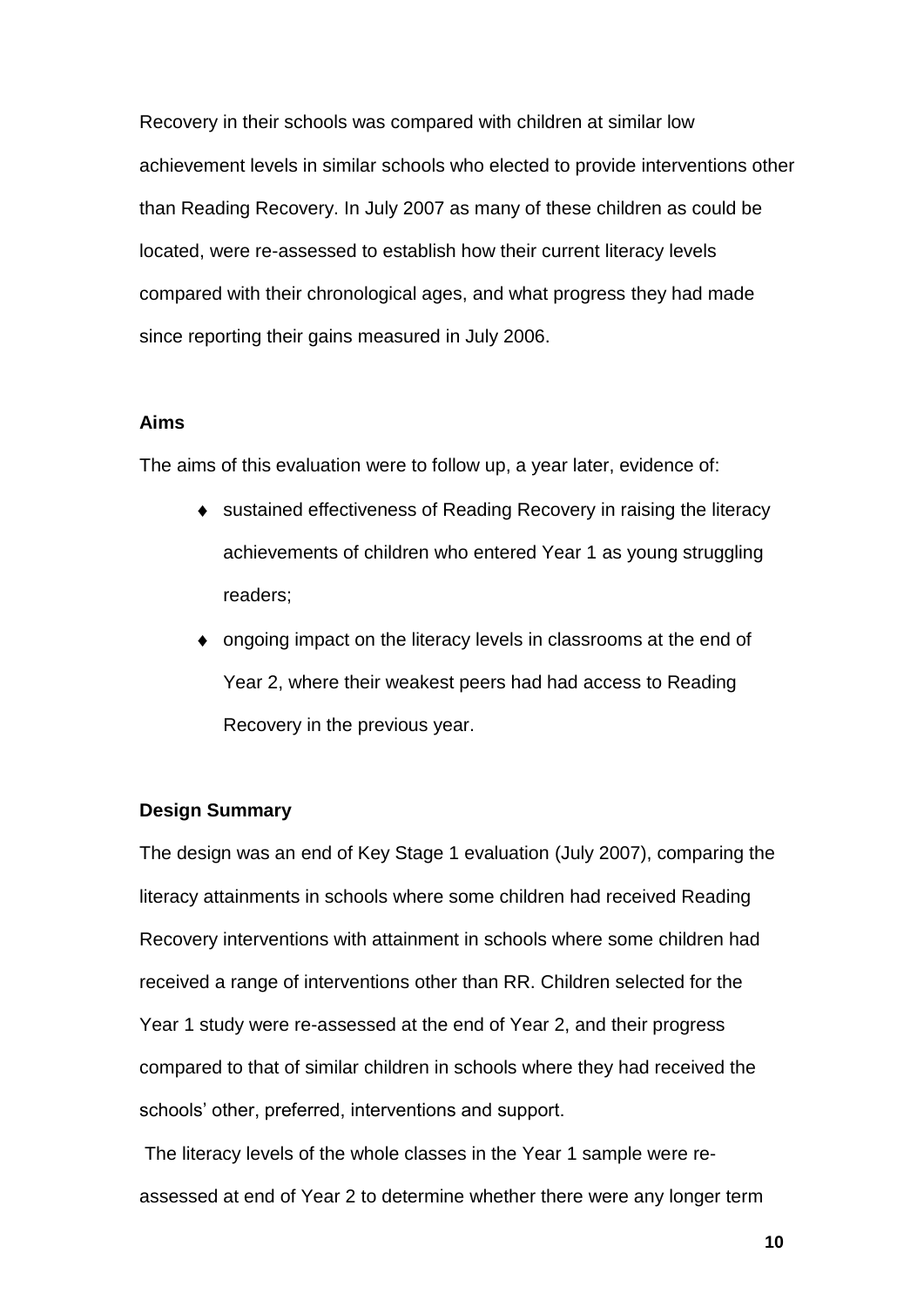effects of their weakest peers having had access to Reading Recovery in the previous year.

The original design differed from many evaluation studies in that the researchers took no part in the work in schools, nor manipulated any features of the school provision to children. It had identified and selected already occurring circumstances and, after matching on important characteristics known to affect learning outcomes, compared children"s literacy progress along lines relevant to addressing children"s literacy difficulties. Equally the Year 1 assessment was not isolated to the time frame of any particular programme, but merely focused on start and end of their second year in school, the key year for getting underway with literacy. This was felt to be a particularly sensitive design in that it allowed for short intensive, or more widely spaced, early interventions to impact according to the expectations of their design.

In the year following the Year 1 comparisons, the researchers had no role with the sample schools other than to request that in July 2007, (the end of Year 2), the trained research assistants be allowed to re-assess the literacy achievements of the children in the original evaluation.

## **Follow up data collection:**

Two measures were used to assess literacy for all children in the sample:

1. A word recognition and phonic skills classroom measure (WRAPS, Mosely 2003) was re-administered. This measure was used at all three data collection points;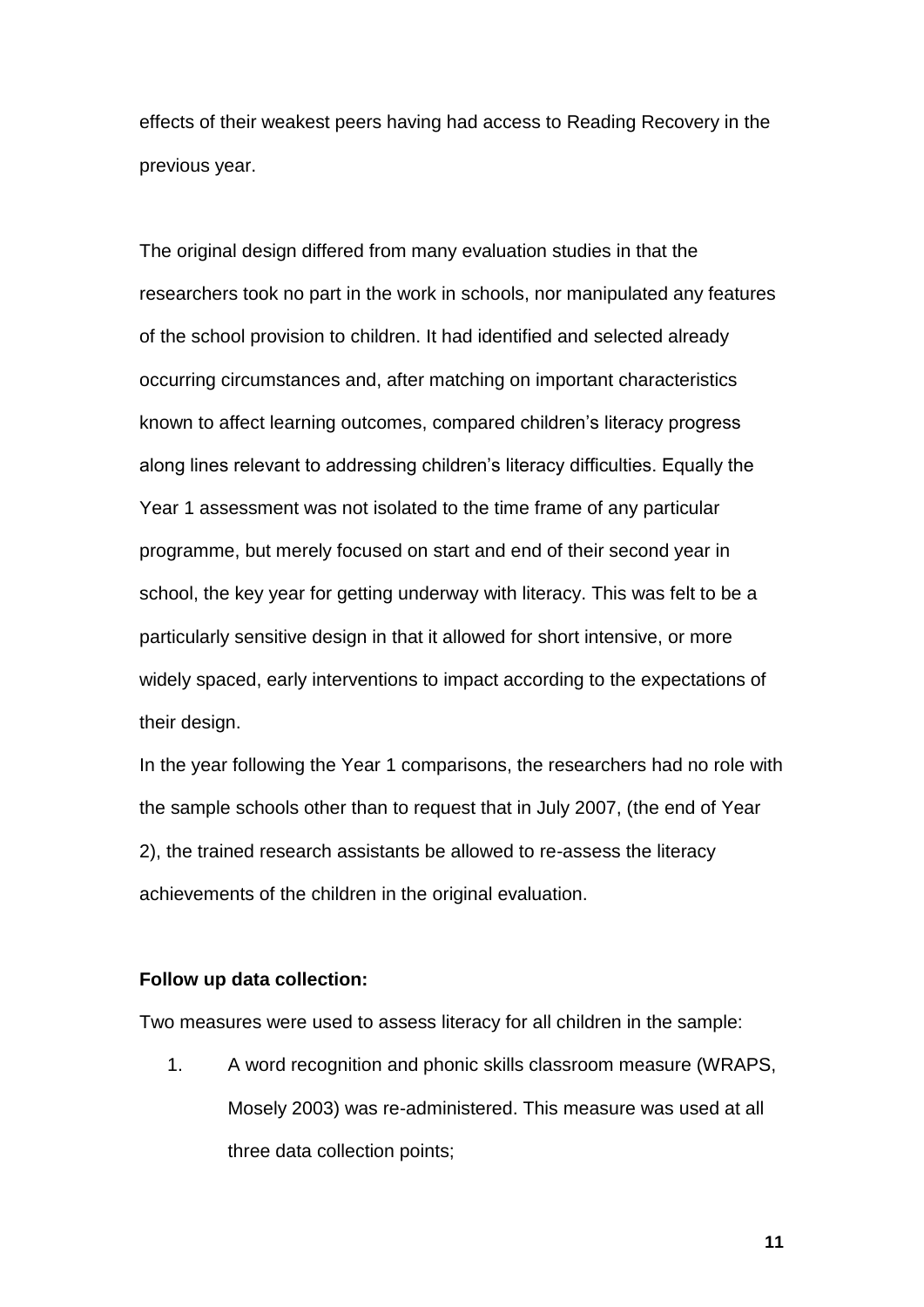2. "Progress in English 7 - Second Edition" was used in the follow up only, (Kirkup, Reardon, & Sainsbury, 2006, nferNelson). This was selected as appropriate for the age range and ability levels, to provide assessment that included spelling, grammar, and reading comprehension both of narrative and non-narrative text.

Those who had been in lowest achieving sub-groups at start of Year 1 were further assessed, individually, using

The writing vocabulary item from "An Observation Survey of Early  $\bullet$ Literacy Achievement' (Clay, 2002);

The British Ability Scales Word Reading Test II (Elliott, 1996).  $\bullet$ National Curriculum Assessment results for reading and writing were also collected for the lowest groups. These assessments are undertaken towards the end of Year 2, just prior to the testing for this follow up evaluation.

The other items from Observation Survey (OS), including text reading used at beginning and end of Year 1, were no longer suitable to measure the range of levels of attainment at end of Year 2, because of ceiling effects. Although the Year 1 teacher report measure (Quay, et al, 2001), had shown how the lowest achieving groups' attitudes to learning had been greatly enhanced after RR intervention, it was not considered valid for comparison purposes in follow up, as there was substantial change in class membership and class teachers for Year 2.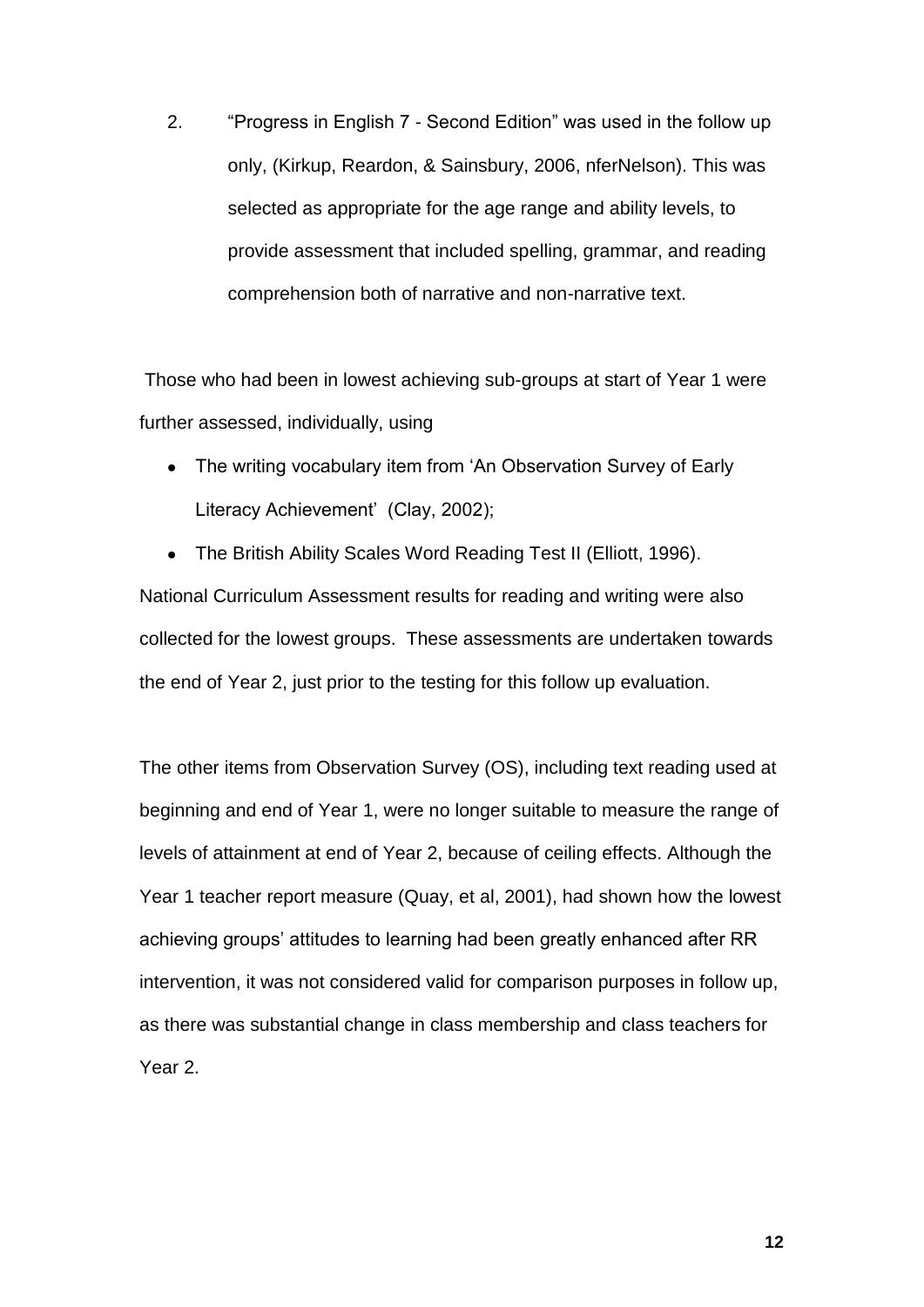Analysis of the end of Year 2 data, (July 2007), was undertaken around comparisons between four sample groups. These comparisons were made using ANCOVA (analysis of co-variance) throughout.

Three groups of lowest achieving children were compared –

- those who had received RR during Year 1;
- those who were in schools with RR but had not received RR during Year 1;
- and those who in Year 1, were in schools without RR and who had received other school interventions and support.

The fourth comparison was made between children, now at the end of Year 2 (July 2007), who had been assessed in (2005-6) in entire Year 1 classrooms in sample schools with RR and those without RR.

## **The Sample**

The sample in the original Year 1 evaluation was matched on characteristics at three levels, viz. "borough" (London"s administrative divisions); schools; and children in classrooms.

## *The London boroughs***:**

The London boroughs selected for Reading Recovery and comparison samples, and followed up a year later, are among the lowest achieving in England, with very high proportions of children whose home circumstances entitled them to free school meals. These schooling contexts have been shown to be among the hardest for raising the achievements of the very lowest groups, (Wood & Caulier-Grice, 2006).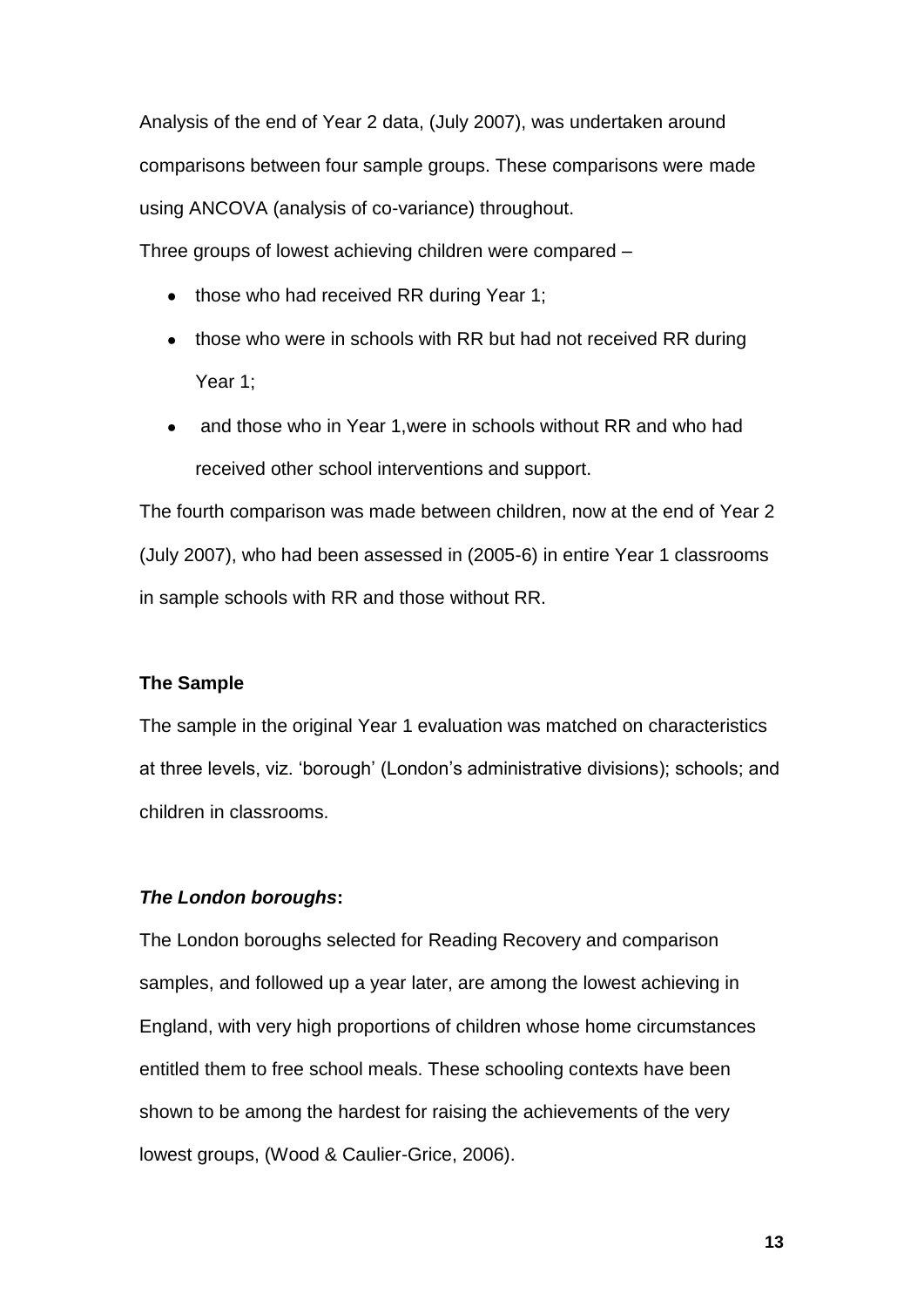In 2005, five London boroughs had Reading Recovery provision in some of their schools. Five other London boroughs were selected to form the comparison group because they were similar in population characteristics and literacy achievement levels in standardised national tests.

In the five boroughs with some schools with Reading Recovery, on average 8.2% of 11 year old children, transferring to secondary/high schools, were achieving **below** the competency of a 7-8 year old in literacy, (National Curriculum Level 3), with a range from 6.6% to 9.5% of the cohort. The five boroughs with no schools with Reading Recovery averaged 8% of 11-year-old children with a competency below that of a 7-8 year old, with a range of 7.2% to 9.8%. This shows that at the start of the study, the boroughs were well matched in terms of overall extent of underachievement at the end of primary/elementary schooling. Within both these borough groups were included some schools with much higher proportions of children achieving below that level in literacy. These were the schools that were recruited for the study.

## *The RR comparison and follow up Schools:*

In five London boroughs, 21 infant and primary/elementary schools were identified, who in 2005-6 had a Reading Recovery teacher providing literacy intervention to children in Year 1(see Figure 1). In five other London boroughs where no schools had any Reading Recovery teaching in 2005-6, 21 schools were nominated by the borough education officers as of most concern for high numbers of children with poor performance in literacy. In each of these 42 schools, the eight children considered lowest in literacy formed one sample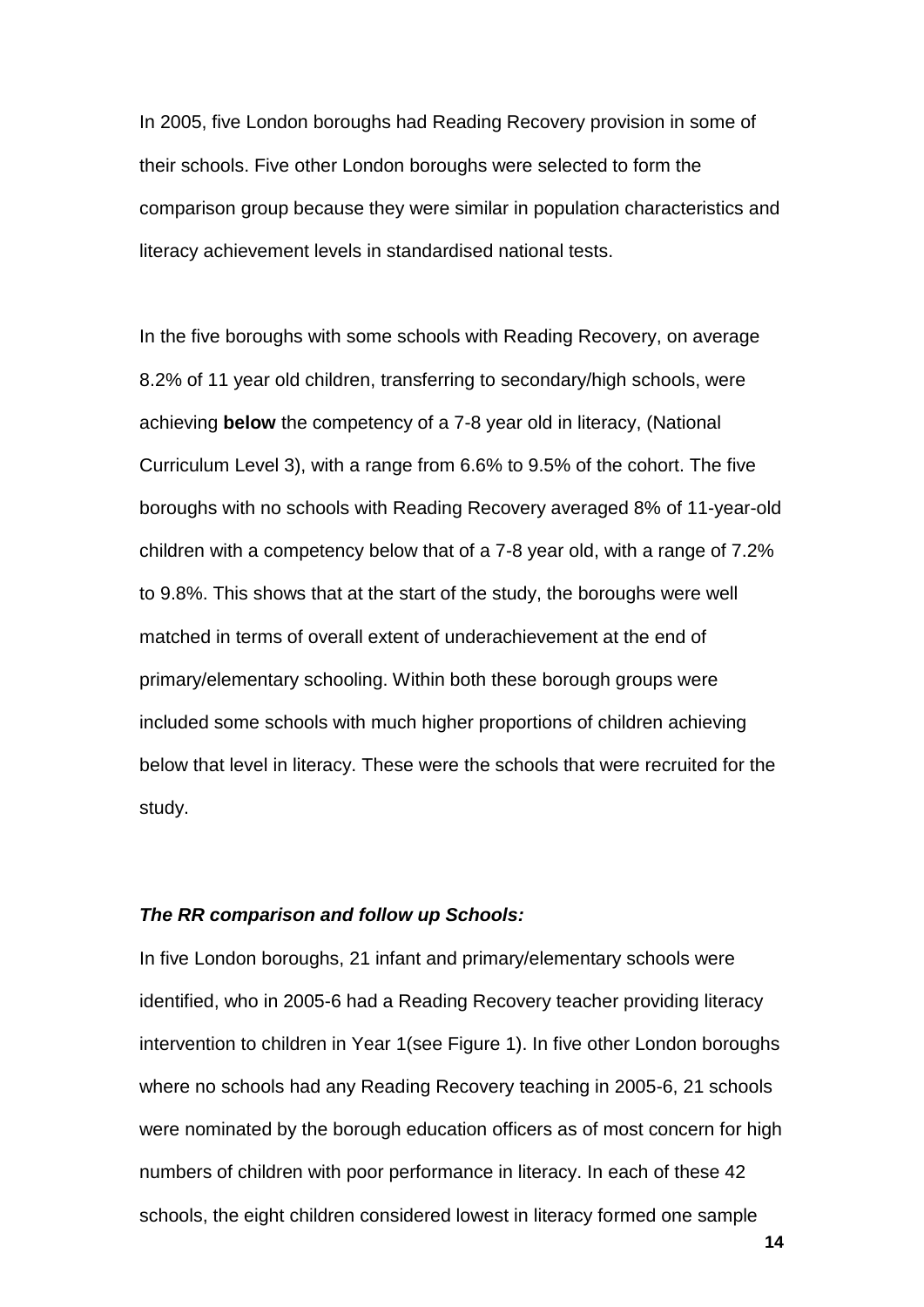for comparison, and children in their entire classroom in Year 1, formed the

other sample for this evaluation.

| 2005      | <b>Free School</b> |              | English as an     |              | No. children on |              | No. children in |              |
|-----------|--------------------|--------------|-------------------|--------------|-----------------|--------------|-----------------|--------------|
| figures   | <b>Meals</b>       |              | <b>Additional</b> |              | school roll     |              | Year 1          |              |
|           |                    |              | Language          |              |                 |              |                 |              |
|           | <b>With</b>        | <b>No RR</b> | With              | <b>No RR</b> | <b>With</b>     | <b>No RR</b> | <b>With</b>     | <b>No RR</b> |
|           | <b>RR</b>          |              | <b>RR</b>         |              | <b>RR</b>       |              | <b>RR</b>       |              |
| Mean      | 39.6%              | 44.2%        | 49.2%             | 48.3%        | 353.4           | 356.1        | 45.1            | 48.9         |
| <b>SD</b> | 21.9               | 15.10        | 16.8              | 21.8         | 118.5           | 113.5        | 17.9            | 16.3         |

*Table 1: Demographic characteristic at selection of sample schools with RR (21) and Comparison (21)*

**21 schools from 5 London boroughs in each sample group - means and standard deviations (SD)** *None of these differences reached statistical significance*.

In the UK children whose home language or mother tongue is not English are described as "English as additional language" learners (EAL). This may include recent immigrants. In some London schools 30 or more differing languages may be spoken as a mother tongue, others serve areas almost monolingual in a language other than English. "Free school meals" (FSM) are available for children whose families are eligible for this benefit on the basis of their low-income status.

In September 2005, children in Year 1 classrooms in the RR and comparison schools, as well as the lowest achieving sub-groups, did not differ significantly on these characteristics. Similarly in 2005, means for school size and number of children in Year 1 did not differ significantly for the 2 groups, (See Table 1).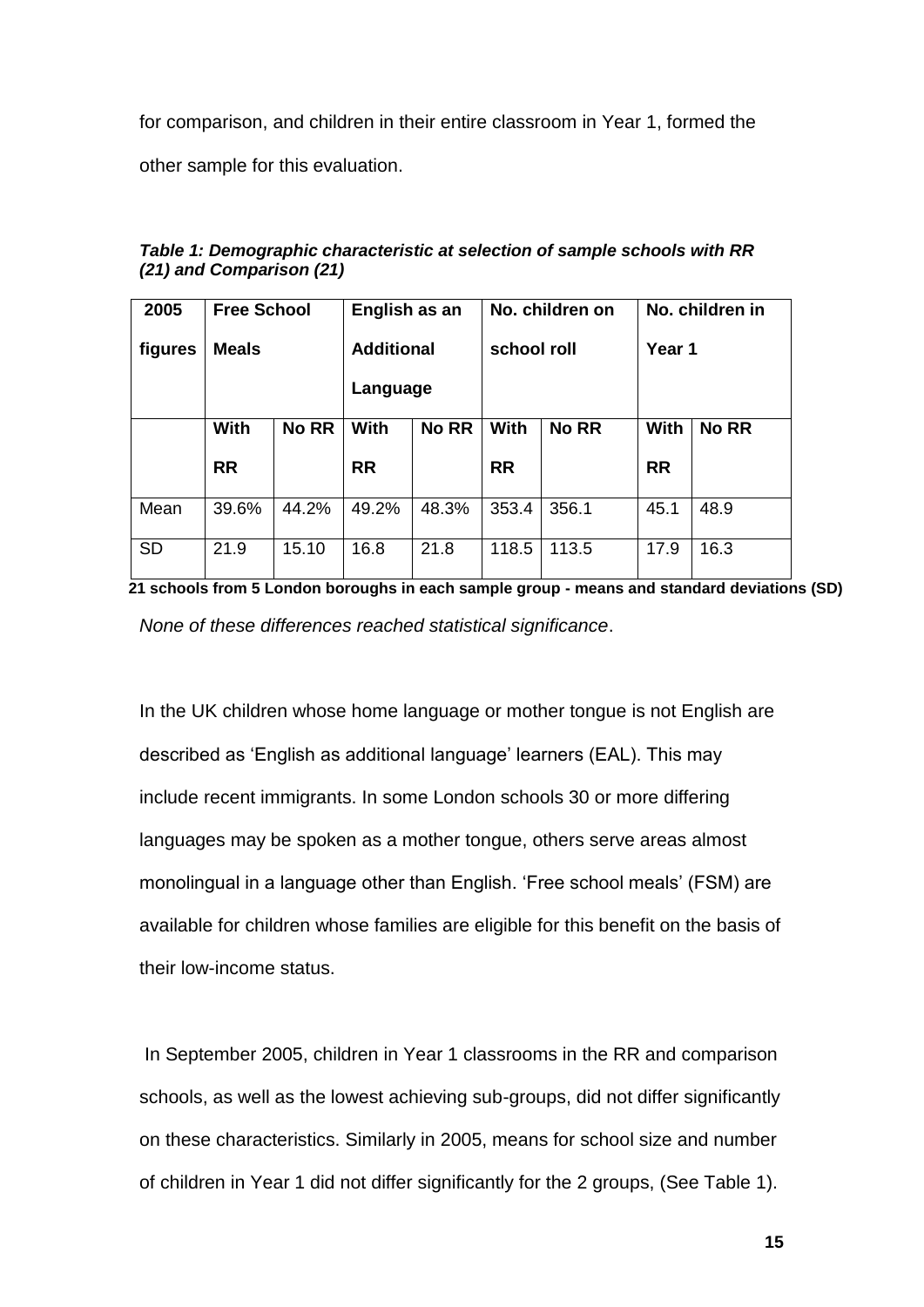# *Year 1 classrooms and lowest achieving children:*

In September 2005, a Year 1 classroom in each of the 42 schools was selected. Mixed age classrooms were excluded; where there were two or more Year 1 classrooms in schools, the lowest attaining one, as nominated by the school, was selected for inclusion in the study.

|           | Age            |              |                 |                 | Gender      |           |                 |              |
|-----------|----------------|--------------|-----------------|-----------------|-------------|-----------|-----------------|--------------|
|           |                | Year 1       | <b>Lowest</b>   |                 | Year 1      |           | Lowest          |              |
|           | classroom      |              | achieving group |                 | classroom   |           | achieving group |              |
|           | With           | <b>No RR</b> | <b>With</b>     | <b>No RR</b>    | <b>With</b> | <b>No</b> | With            | <b>No RR</b> |
|           | <b>RR</b>      |              | <b>RR</b>       |                 | <b>RR</b>   | <b>RR</b> | <b>RR</b>       |              |
|           | $N = 605$      | $N = 588$    | $N = 145$       | $N = 147$       | $N = 605$   | $N = 588$ | $N = 145$       | $N = 147$    |
| Mean      | 5yrs           | 5yrs 8m      | 5yrs            | 5yrs            | 51%         | 50.5%     | 48%             | 52%          |
|           | 7 <sub>m</sub> |              | 9m              | 10 <sub>m</sub> | boys        | boys      | boys            | boys         |
| <b>SD</b> | 3.7            | 3.5          | 3.3             | 2.4             |             |           |                 |              |

## *Table 2: Characteristics of children in sample Year 1 classrooms and lowest achieving groups, at selection - Sept 2005*

*None of these differences reached statistical significance.*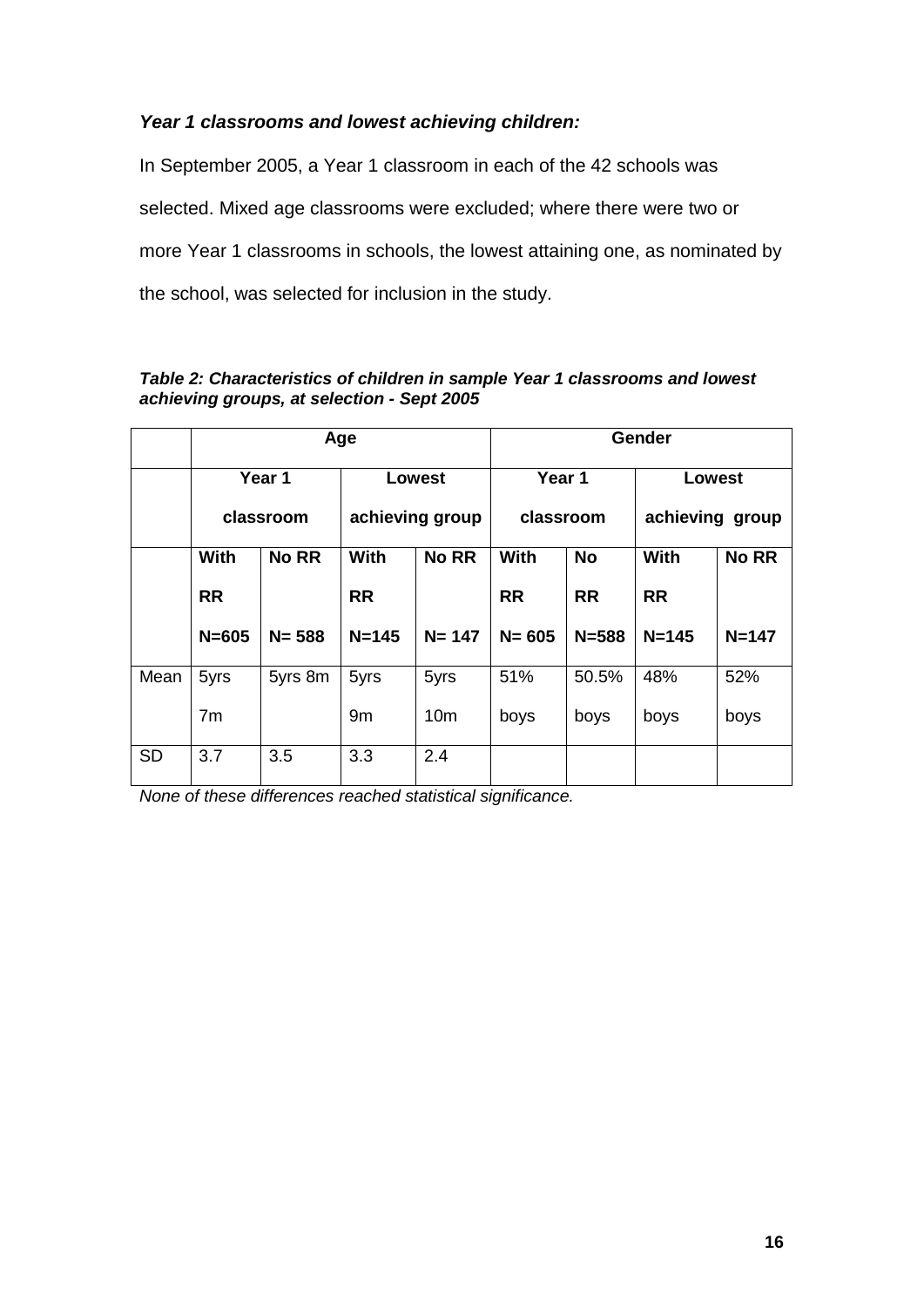*Figure 1: Purposive Sampling – London boroughs - 2005-6*



At the start of the 2005-6 school year, means for the Year 1 classrooms and for the lowest achieving groups within those classrooms were well matched on gender and age across schools with RR and those without, (See Burroughs-Lange & Douetil, 2007).

## **Literacy assessment**

Children in complete Year 1 classrooms and the lowest achieving eight children within those classrooms were assessed in each of the 42 schools in September 2005 and again in July 2006. Alternate forms of assessment, where available, were used at re-test. In July 2007 as many of these children as could be located were assessed to measure their literacy levels a year later, at end of Year 2.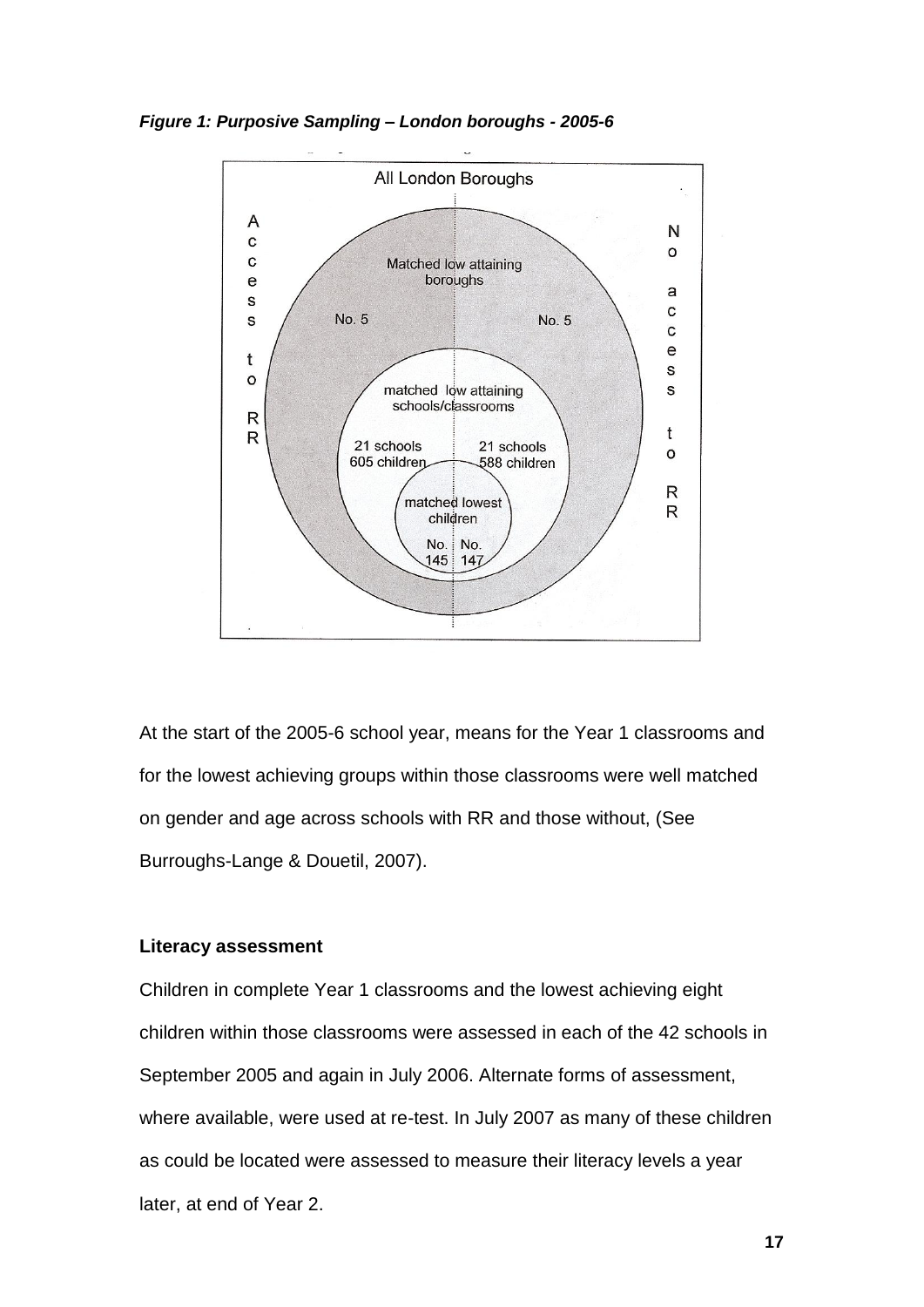#### *Assessment in Year 1 classrooms and follow up at the end of Year 2*

In September 2005 and July 2006 a word recognition and phonic skills measure (WRAPS, Moseley 2003) was used with all children in the sample Year 1 classrooms, 605 children in schools with Reading Recovery and 566 children in schools where there was no Reading Recovery. These class samples showed no significant differences in their results on WRAPS at start of Year 1, September 2005.

These children constituted the complete Year 1 classrooms and included the 292 lowest achieving children who were also individually assessed on additional measures.

In the July 2007 these same classroom children were identified for follow up: 457 children remaining in schools with RR and 398 children still in these schools where there was no RR in 2005-6.

Two literacy measures were used at follow up with the Year 2 classes – Word Recognition and Phonic Skills classroom measure (WRAPS, Mosely 2003); and

"Progress in English 7 - Second Edition", (Kirkup, Reardon, & Sainsbury, 2006).

### *Lowest achieving pupils in September 2005*

In September 2005 classroom teachers from the previous year, current classroom teachers, and school records, were consulted to identify the eight children in each Year 1 classroom whose progress in literacy learning was of most concern.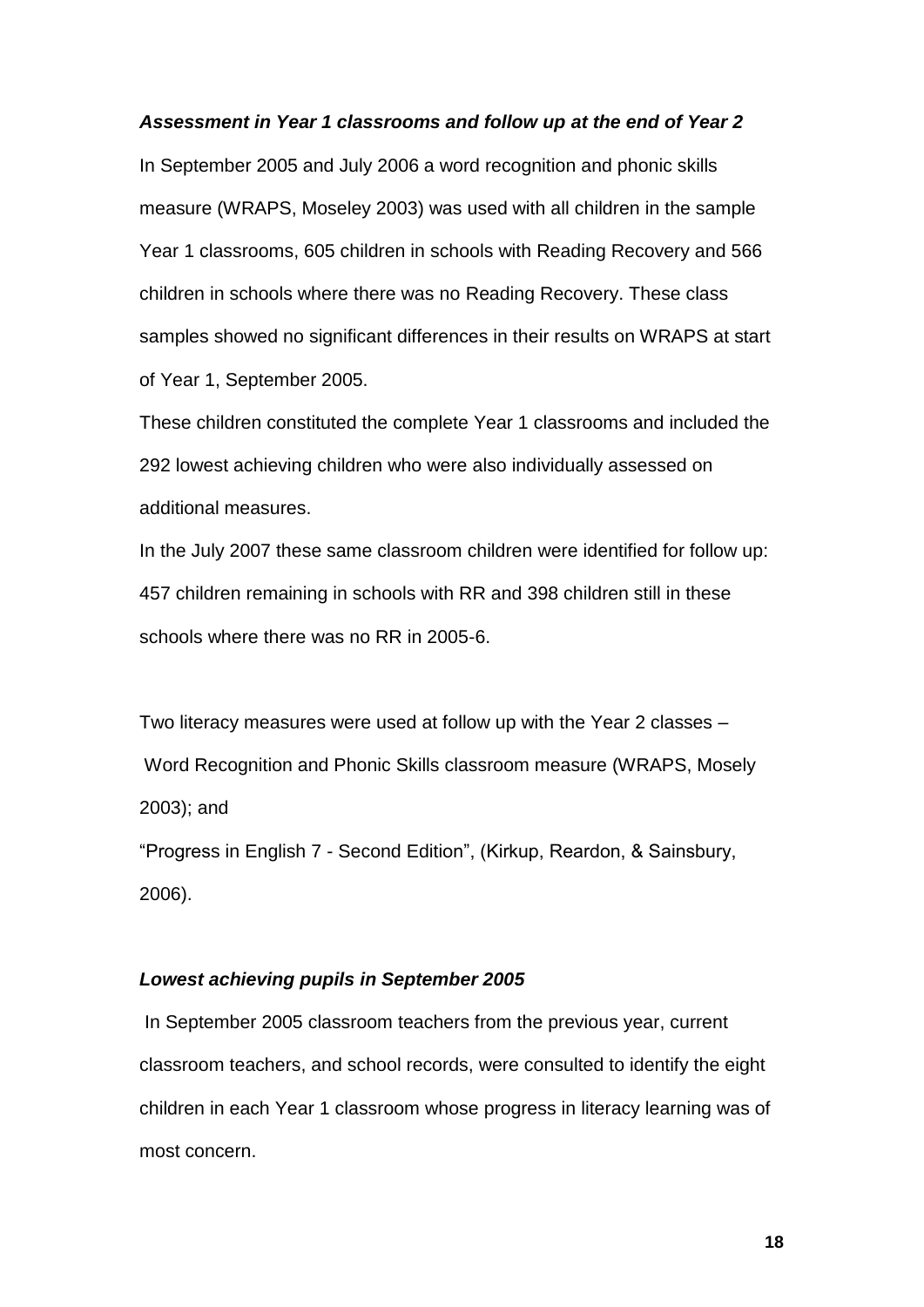Assessment tools were selected to measure a range of early literacy skills in reading, writing and phonic skills. As well as WRAPS, the standard Reading Recovery diagnostic profile (An Observation Survey of Early Literacy Achievement OS, Clay 2002), (Denton et al., 2006); and the British Abilities Word Reading Test II (BAS, Elliott, 1996); were used to assess the 8 lowest achieving children in Year 1 classrooms, (In 2005-6, 292 children; 145 in 21 schools with RR, 147 in 21 comparison schools). This OS literacy profile assessed children"s concepts about print (CAP); letter knowledge (LID); known words in writing (Written Vocab); and phonic analysis for writing (HRSW); and continuous text reading in books (Book level). Books were selected from a gradient of difficulty developed from extensive data collected from use with young readers, and updated biannually, (RRNN, 2005). These literacy profile measures have a ceiling effect around the level of an average 6-7 year old. For this reason only the Writing Vocabulary measure was retained for use in the Year 2 follow up (July 2007). The BAS II, (1996), assessed word reading in isolation, and provided a standardised reading age across the primary/elementary age range. This measure was used at all 3 data collection times, including the Year 2 follow up.

As in 2005 and 2006, the "Writing Vocabulary" from *Observation Survey* and *BAS II word test* were administered individually in July 2007, to each of the children in the initially identified sample as lowest achieving at the start of Year 1. Key Stage 1 assessment levels for reading and writing were also collected for these lowest groups.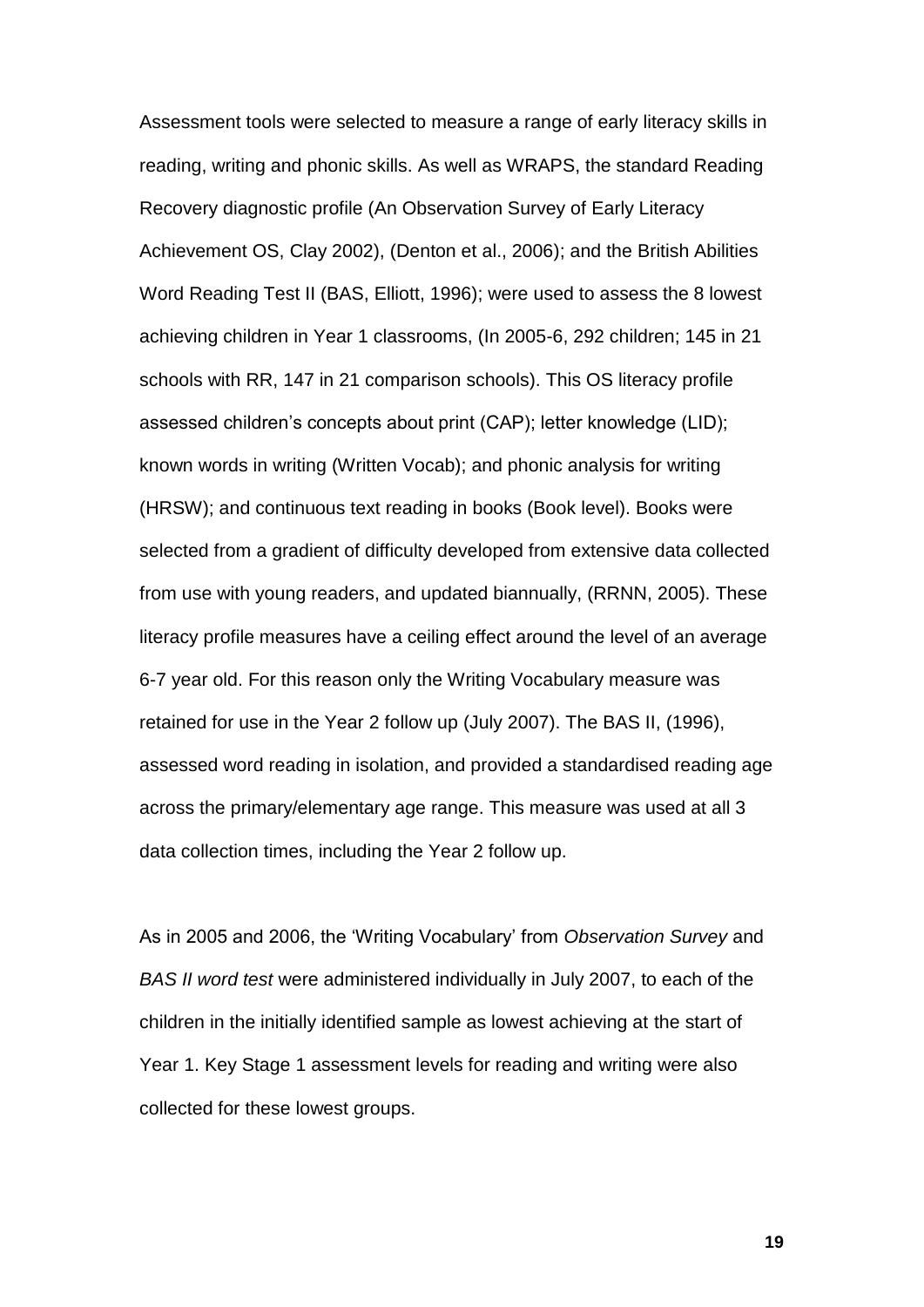All research assistants in the original evaluation and follow up were previously trained in these assessment procedures as well as administering the BAS II word reading test; WRAPS; and Progress in English 7 Second edition.

At the start of the Year 1 statistical analysis did not indicate significant difference in the literacy measures (WRAPS) between the two sample groups of children in Year 1 classrooms. Of the sub-samples of lowest achieving children, those in schools with Reading Recovery had slightly higher mean scores on only one measure, Book Level (text reading ). This significant difference was controlled in analysing results. However, a mean Book Level below 1 for both groups indicated that on average, none of the children in either group could independently have read a book of any kind when they began Year 1. On all other measures the literacy achievements of the children in both groups at the start of Year 1, were similarly low.

Table 3 shows the changes in literacy achievement across these groups during Year 1 (2005-6), for those who received RR intervention and those who had other forms of assistance during the year. The effect sizes were large, calculated on a 0-3 scale with uni-variate analysis, (Coe, 2002). Children who had received Reading Recovery were at age appropriate levels across all assessment measures as they began Year 2. Comparison children were not. The July 2006 results show the literacy levels for these groups starting Year 2. Literacy achievement was again assessed at the end of Year 2 (July 2007) with the particular aim of establishing whether gains, and rate of gain, had been maintained.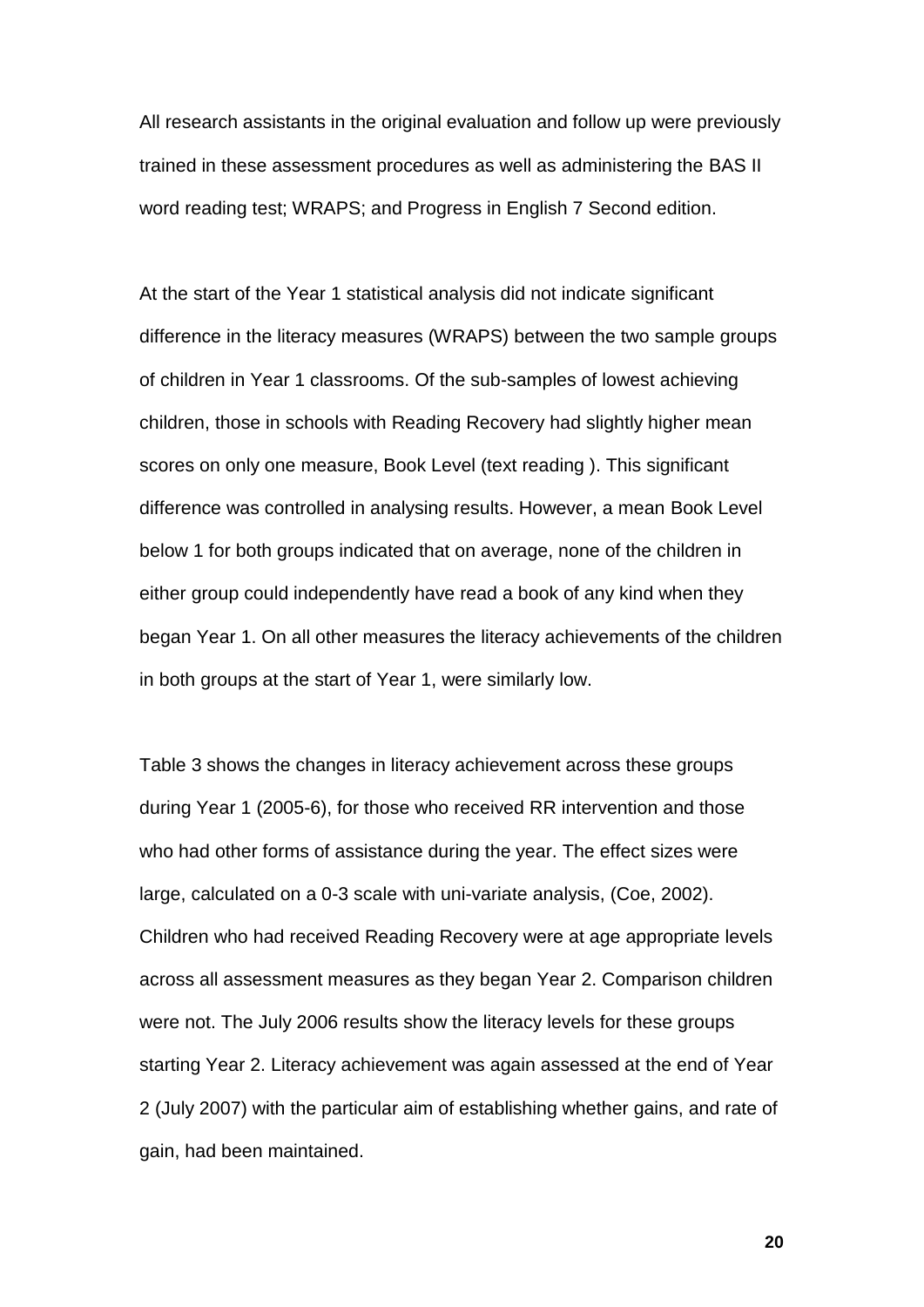|                                     |                 | <b>Comparison schools</b> |                  | <b>Children who received</b> |                     |                          |
|-------------------------------------|-----------------|---------------------------|------------------|------------------------------|---------------------|--------------------------|
|                                     |                 | with no RR                |                  | RR teaching in year 1        |                     |                          |
|                                     |                 | $N = 147$                 |                  | $N = 87$                     |                     |                          |
| <b>Measure</b>                      |                 | <b>Sept. 05</b>           | July 06          | <b>Sept. 05</b>              | July 06             | <b>Effect</b><br>Size: d |
|                                     | Mean            | 0.56                      | $4.\overline{4}$ | $0.98*$                      | $15*t$              |                          |
| <b>Book Level</b>                   | <b>SD</b>       | 0.7                       | 5.2              | 1.2                          | 4.7                 | 2.1                      |
| <b>Concepts</b>                     | Mean            | 9.8                       | 14.81            | 10.1                         | $19.4*$             |                          |
| <b>About Print</b>                  | <b>SD</b>       | 3.5                       | 3.6              | 3.4                          | 2.7                 | 1.4                      |
|                                     | Mean            | 34.7                      | 46.04            | 37.55                        | $\overline{5}2.7^*$ |                          |
| <b>Letter ID</b>                    | $\overline{SD}$ | $\overline{15}$           | 10               | 12.3                         | 2.5                 | 0.81                     |
| <b>Hearing</b><br>and<br>Recording  | Mean            | 12.6                      | 25.9             | 12.4                         | $35*$               | 1.1                      |
| Sounds in<br><b>Words</b>           | <b>SD</b>       | 9.7                       | 9.9              | 10.2                         | 0.4                 |                          |
| <b>Writing</b><br><b>Vocabulary</b> | Mean            | 6.5                       | 20.6             | 6.2                          | $45.4*$             |                          |
|                                     | <b>SD</b>       | $\overline{7}$            | 13               | 5.2                          | 19                  | 1.6                      |
| <b>BAS</b> age in                   | Mean            | 58                        | 65               | 59                           | $79*$               |                          |
| months                              | <b>SD</b>       | 2.2                       | $\overline{7}$   | 2.1                          | 9.1                 | 1.5                      |
| <b>WRAPS</b>                        | Mean            | $\overline{58}$           | 69               | 59                           | $75*$               |                          |
| age in<br>months                    | <b>SD</b>       | 5.5                       | 8.6              | 5.8                          | 8.2                 | 0.76                     |

*\* mean significantly greater than that of corresponding Comparison group's, p < .05. † Analysis controlled for initial test scores.*

**Children's attitudes to learning and behaviour**: At the end of Year 1 reassessment in July 2006, the class teachers were asked to complete a report form for each child in the sample lowest groups. This format was taken from the study by Quay, Steele, Johnson & Hortman (2001) of changes in children"s classroom learning and social behaviours after experiencing success in literacy intervention.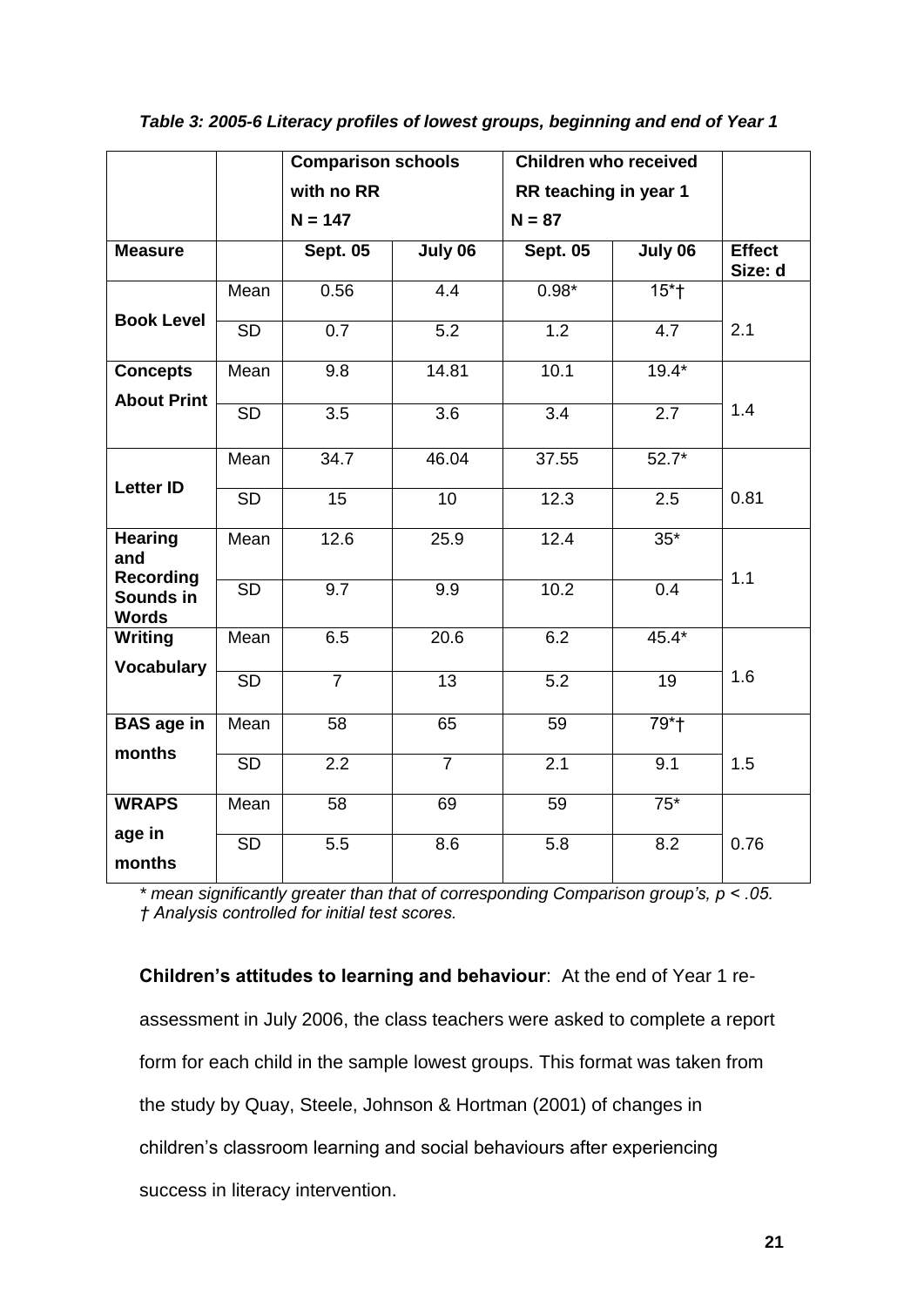Positive attitudinal growth was reported by teachers for those children who had made good progress in literacy learning through receiving RR in Year 1. For example:

- More than half of the lowest children in schools without RR were considered by their teachers to have made none or marginal growth across Year 1 in reading comprehension, whereas 87% of children who had received Reading Recovery were considered to have made average to exceptional progress in reading comprehension.
- More than 80% of children who had RR in Year 1 were considered by  $\bullet$ their teachers to have made average to exceptional progress in oral communication over the year.
- Almost half the children who began Year 1 as the lowest achieving in their classroom were considered by their teachers to have made average growth in self confidence, whereas a third of the children who received RR were also thought to have made above average and exceptional growth. More than a quarter of these children in schools without RR were described as making none or marginal growth in selfconfidence.
- Ability to follow directions, a significant aspect of becoming an effective learner in the classroom, was reported by Year 1 classroom teachers to have grown at average to exceptional rates for more than 80% of children who received RR in the year.

(See Burroughs-Lange & Douetil, 2007, for full report) Children who had experienced success through RR had begun Year 2 with enhanced attitudes towards learning and greater self-confidence.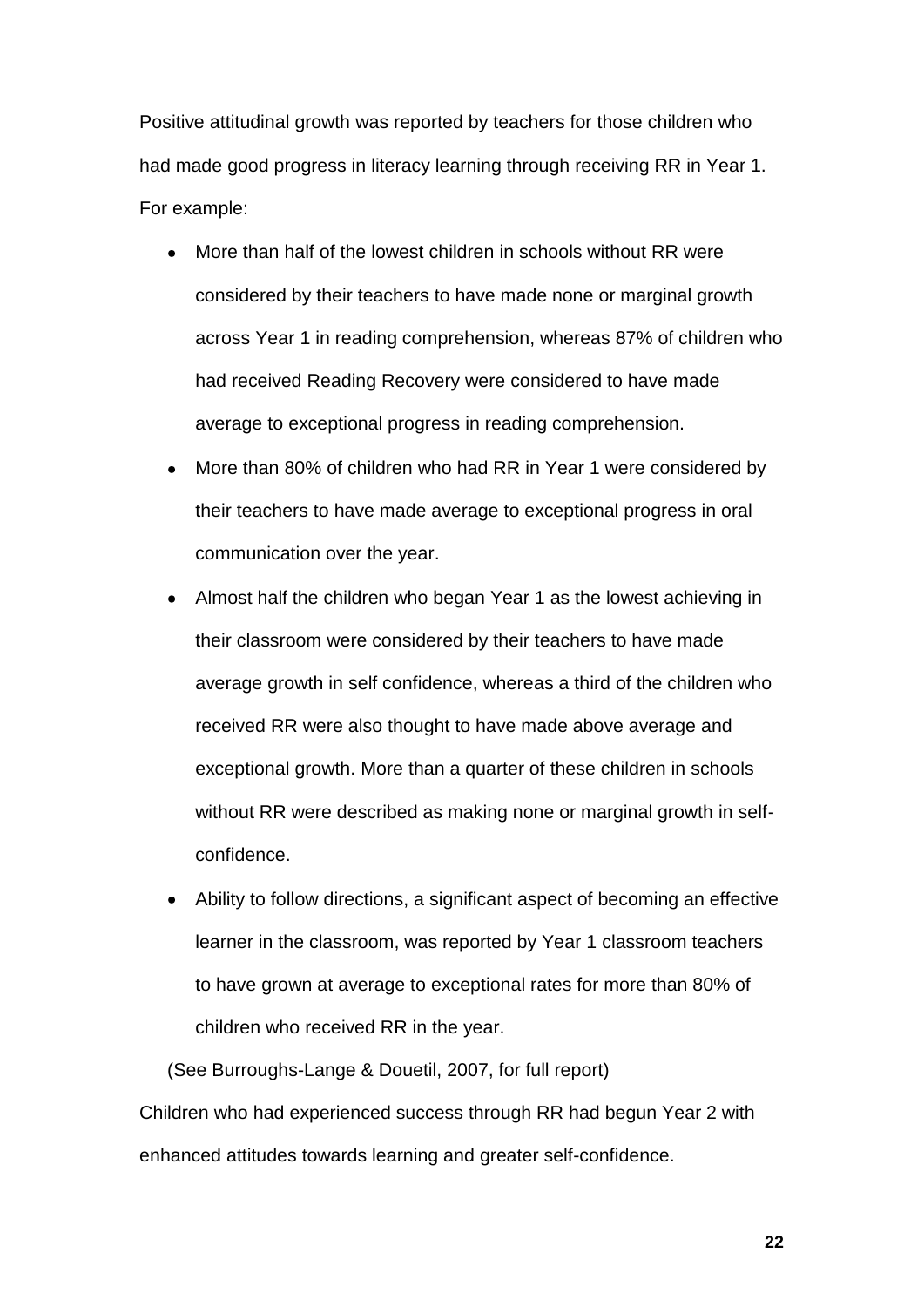**Literacy Interventions**: In July 2006 information was also collected on which, if any, literacy interventions had been provided to the 292 lowest achieving children during the year. Schools in England are provided with resources and training through the National Strategies. Schools may choose to implement these, or select from a wide range of commercially available literacy support schemes, or develop their own. At the start of Year 1 it was not known what, when, and if, these 292 children would receive additional literacy teaching. Results for children in the sample who received various interventions, where group sizes were large enough to be viable, were provided in the Year 1 evaluation report, (Burroughs-Lange & Douetil, 2007).

Children had begun Year 1 with very similar literacy levels, in very similar classes, in very similar schools, in very similar boroughs, but much was known about the changes in their literacy proficiency and attitudes to learning, as they entered Year 2.

## **RESULTS OF YEAR TWO FOLLOW UP**

Results are reported and discussed for children in Year 2 classrooms in 42 London schools. The comparisons centre on the literacy achievements at the end of Year 2 of children who had been in those sample Year 1 classrooms. More detailed literacy profiles were analysed for those children who started Year 1 as the lowest achieving in their classroom.

## **Differences between literacy achievement in classrooms at end of Key stage 1: Year 1 and 2**

Two literacy measures were used at end of Year 2 in the same sample

classrooms.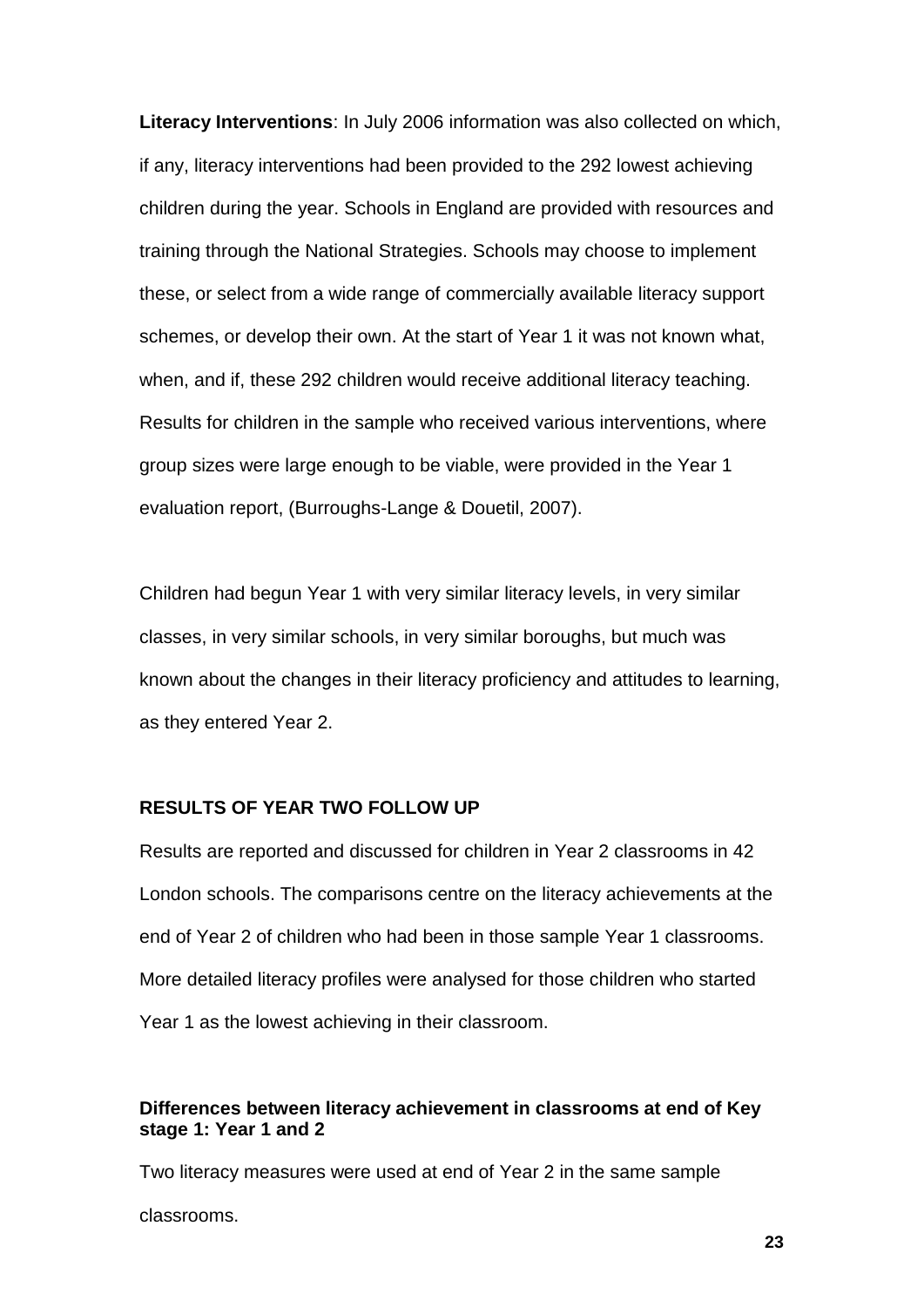Change in literacy proficiency as measured by WRAPS (Word Reading and Phonic Skills, Form A & B), was the one classroom measure that was used at all three assessment points in this evaluation and follow up. If children had left the school during Year 2, test booklets were sent to their new schools, where known, with administration instructions and request to assess.

At the end of Year 1, in word reading and phonic skills, children in classrooms in schools without access to Reading Recovery were 4 months behind those children in Year 1 classrooms in schools where Reading Recovery was available. They had made 12 months progress over the school year (September 2005 to July 2006). In schools with access to Reading Recovery the Year 1 classroom children had made accelerated progress, i.e. 16 months progress in the school year. Given that these were low performing classrooms at the start of Year 1, accelerated progress was required in Year 2 if they were not to fall further behind age norms.

|                  | <b>Group</b>                | N   | <b>Mean</b> | Std.<br><b>Deviation</b> | <b>Std. Error</b><br>Mean |
|------------------|-----------------------------|-----|-------------|--------------------------|---------------------------|
| <b>Sept 2005</b> | Comparison<br>schools no RR | 532 | 15.04       | 8.73                     | .38                       |
|                  | <b>Schools with RR</b>      | 630 | 14.74       | 9.24                     | .37                       |
|                  | Comparison<br>schools no RR | 494 | 26.98       | 11.64                    | .52                       |
| <b>July 2006</b> | <b>Schools with RR</b>      | 591 | 30.57       | 11.73                    | .48                       |
| <b>July 2007</b> | Comparison<br>schools no RR | 398 | 40.32       | 13.44                    | .67                       |
|                  | <b>Schools with RR</b>      | 457 | 43.40       | 12.04                    | .56                       |

*Table 4 Classroom in Year 1 & 2 WRAPS raw scores – Sept 2005, July 2006, July 2007*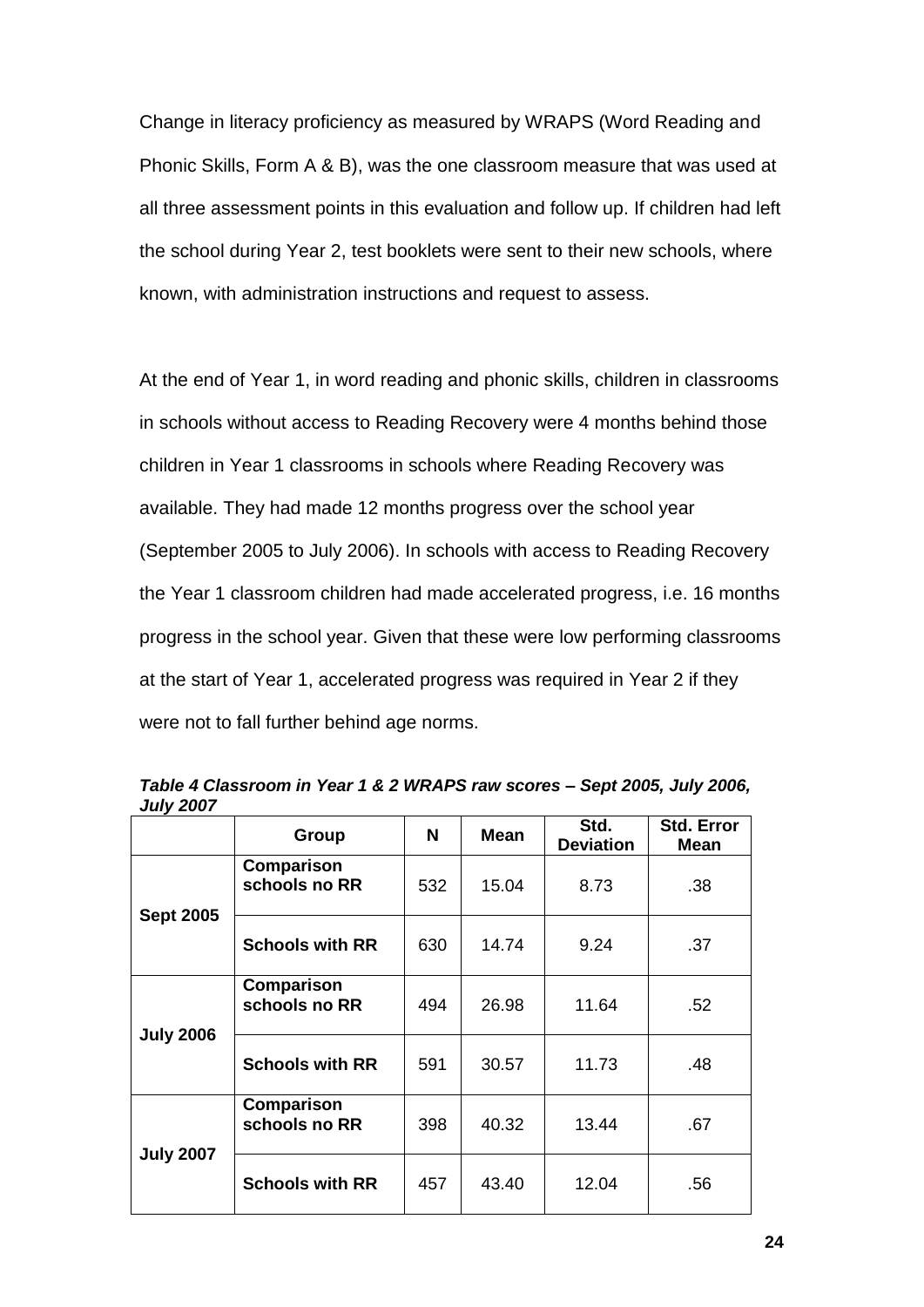*Analysis indicated no significant difference between the groups of Comparison schools and schools with Reading Recovery for WRAPS scores at start of Year 1.*

*Significant differences were observed between the two groups at the end of Year 1 and end Year 2 outcomes.* 

*WRAPS Year 1 end: t = -5.04 (d.f. 1083), p < .001, with an effect size of .31 WRAPS Year 2 end: t = -3.51 (d.f. 804.11), p < .001, with an effect size of .23*

At the end of Year 2, at average age of seven and a half, the classes of

children had mean word reading and phonics skills ages of:

- 7 years in schools without access to Reading Recovery and  $\bullet$
- More than 7 years 3 months in schools with access to Reading  $\bullet$ Recovery for the lowest children when in Year 1.

At the end of Year 2 there was also a wider spread of achievement levels in the classes in schools without access to RR. Both groups of schools were below age levels in word reading and phonic skills, confirming that these remain below average achieving schools. Classes where RR was available were on average 4 months ahead at end of Year 1 and still more than 3 months ahead at end of Year 2.



*Figure 2: Classrooms in Year 1 & 2 WRAPS scores*

**Max. score 60**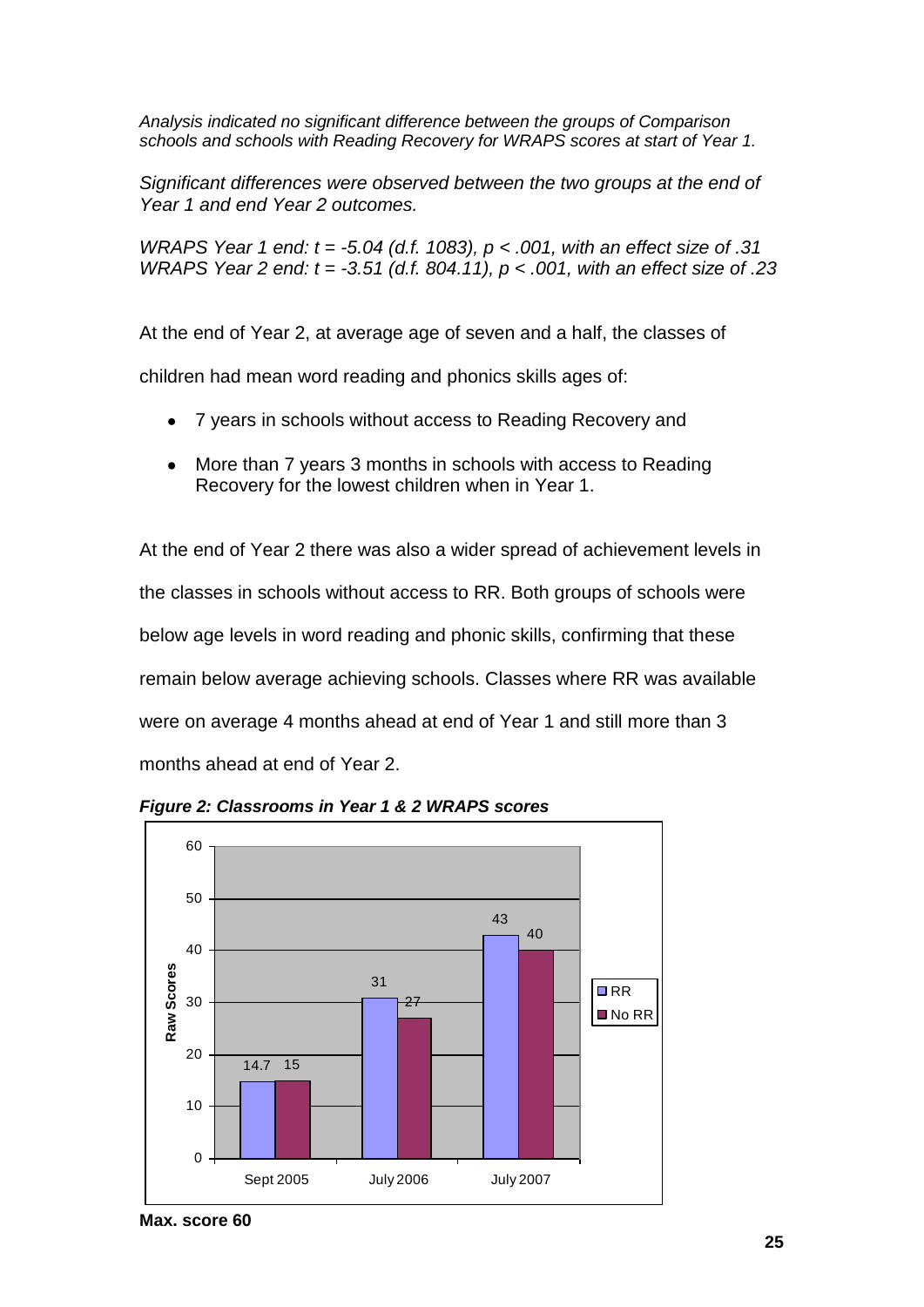The second, class level measure used was 'Progress in English 7' 2<sup>nd</sup>. Edition. The provision of RR in Year 1, to some children in the class, meant that on a broad literacy assessment as provided by Progress in English 7, the classes had a higher overall literacy level than in the comparison schools where the spread of abilities in class was also wider. The raw score differences in Table 5 convert to standard scores of 91 and 94 respectively, within the average band but below the norm of 100, and still showing sustained gains for the classes a year or more after some of the lowest children had received RR intervention.

*Table 5: Classrooms end Year 2, July 2007 Progress in English 7, raw scores*

|                                       |                                                |     | . .         |                          |                                  |
|---------------------------------------|------------------------------------------------|-----|-------------|--------------------------|----------------------------------|
|                                       | Group                                          | N   | <b>Mean</b> | Std.<br><b>Deviation</b> | <b>Std. Error</b><br><b>Mean</b> |
| <b>End Year 2</b><br><b>July 2007</b> | <b>Comparison schools</b><br><b>No RR</b>      | 381 | 21.09       | 8.88                     | .45                              |
|                                       | <b>Schools with</b><br><b>Reading Recovery</b> | 455 | 24.61       | 8.38                     | .39                              |

NB Score range 0-35

*There was a significant difference between groups on Progress in English scores t = -5.85 (d.f. 790.2), p < .001, with an effect size of .39*

This difference between Year 1 and 2 classrooms in similar schools but with and without access to RR, demonstrates the effect of successfully raising and sustaining the literacy level of those who enter Year 1 as the lowest achieving group of children. These differences at classroom level may also include some impact of RR expertise being employed in the classroom and in other less intensive interventions matched to differing children"s needs, e.g. training, supporting and monitoring group interventions led by teaching assistants and volunteer helpers. The slight closing of the gap may have been affected by 8 of the 21 schools without RR in 2005-6, having trained a RR teacher in 2006- 07, the year the comparison samples were in Year 2. No children in either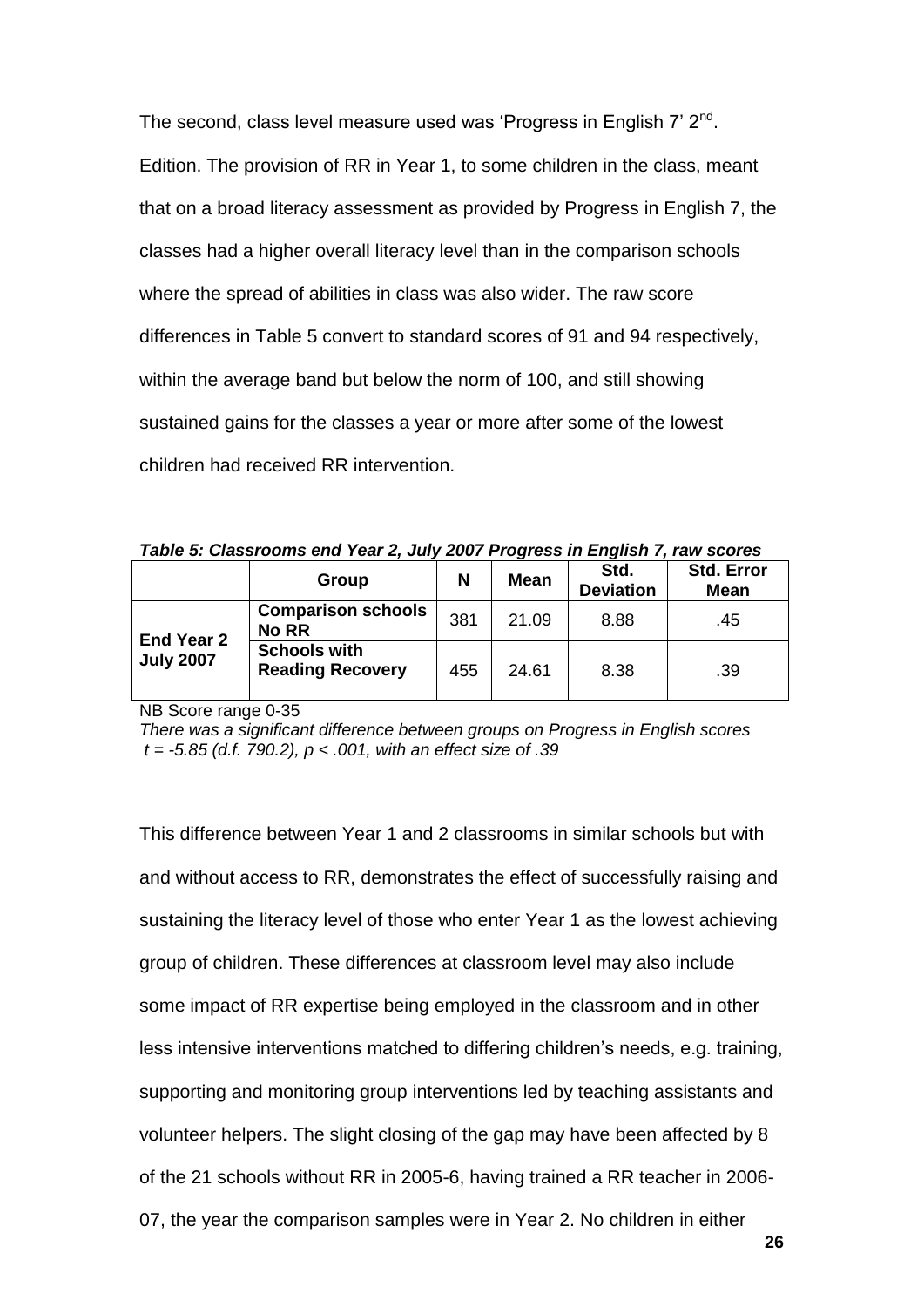sample groups received RR in Year 2 but the influence of the RR teacher on classroom practice may have begun to have some impact.

## **Literacy achievement of lowest Year 1 entry children: beginning and end of Year 1, and end of Year 2**

In September 2005 and July 2006, the full Observation Survey of Early Literacy Achievement (Clay 2002) and the British Abilities Scales Word Test II were administered individually to all the lowest eight children remaining in the comparison schools and schools with RR. All these lowest group of children were also included in the classroom assessment using WRAPS. In July 2007, the lowest group samples were re-assessed individually on BAS II Word test, and the Writing vocabulary task only from OS; and they were also included in the class assessment using WRAPS and Progress in English 7.

Eighty seven (87) of the lowest achieving children in schools with RR received RR intervention during Year 1, 77 of these were able to be re-assessed at end of Year 2. Of the 147 children who received other Year 1 interventions or support in schools with no access to RR, 109 were able to be re-assessed at end of Year 2, (See Table 13 and discussion of sample attrition).

## **Reading**

At the beginning of the evaluation (September 2005), the sample of children with the lowest literacy scores in their Year 1 classrooms could scarcely read any book, even one with a short repetitive text and picture support for meaning.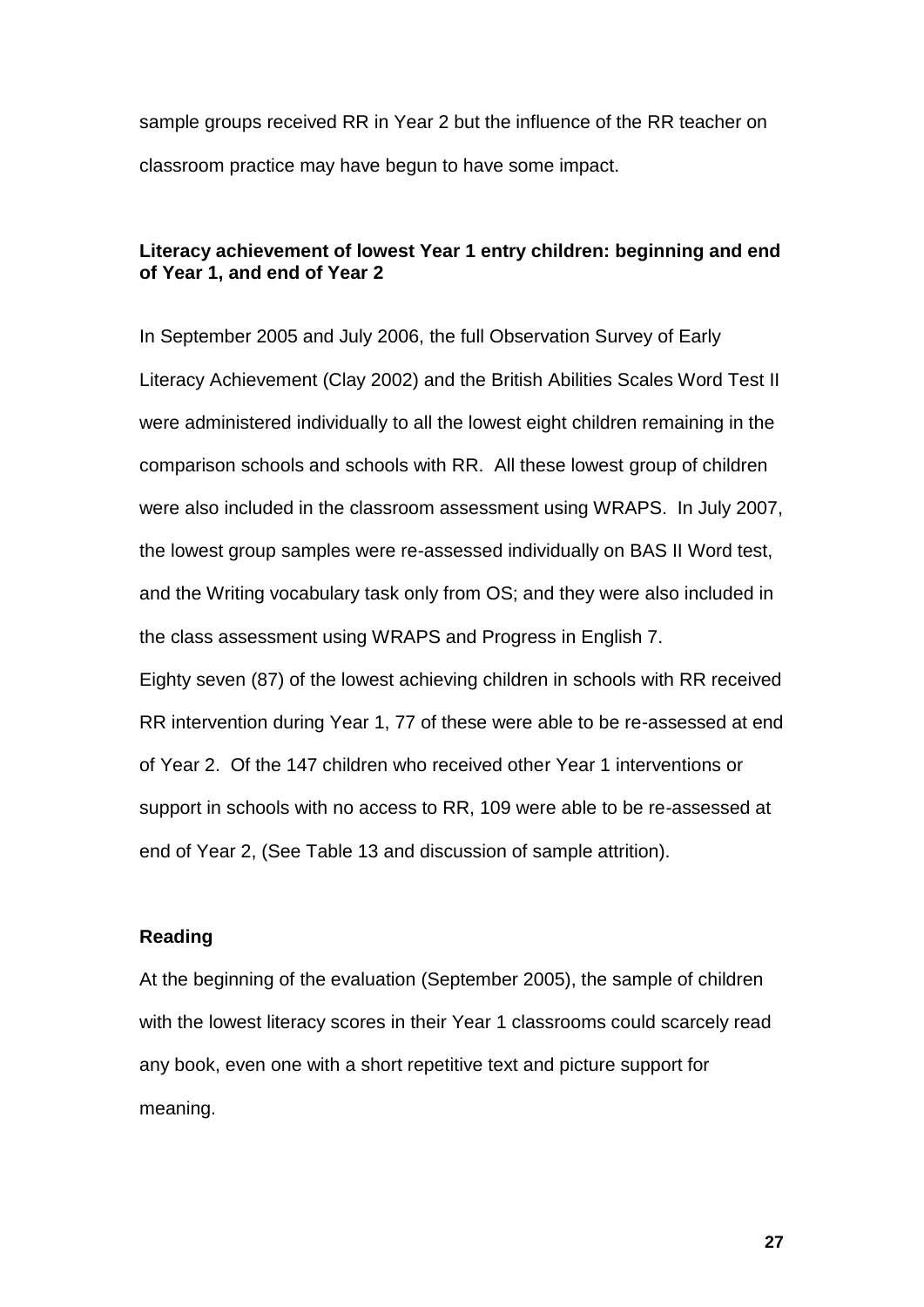# *Word Reading*

On the standardised word reading test (BAS II), children without access to Reading Recovery made 7 months gain in reading age in Year 1, widening, by 5 months, the gap between them and their average peers. Children who had received Reading Recovery made 20 months gain during Year 1 and were comfortably within average levels for their age.

In Year 2 the children who had received RR previously had gone on to make a further 14 months progress over the year, and were still reading comfortably at age appropriate levels. Children in the comparison schools groups had made steady progress in Year 2 but were on average 12 months behind children who had received RR in Year 1, (Table 6).

*Table 6: BAS II Word Reading Standardised Age in months Lowest Literacy Group July 2007*

| Group             |     | <b>Mean</b> | S.D   |
|-------------------|-----|-------------|-------|
| <b>Comparison</b> | 108 | 81.18       | 16.23 |
| <b>RR</b>         |     | 93.21       | 14.26 |

*The means indicated that the Ex-RR group had significantly greater scores than the Comparison group,p<.001., with an effect size of: 0.74.*

# *Word reading and phonic skills*

Word reading and phonic knowledge (WRAPS) were assessed at beginning of and end of Year 1 and also at end of Year 2. This assessment was undertaken with their classroom peers, (See Table 7 and Figure 3).

This lowest group began Year 1 on average, with reading and phonic skills, just one month ahead for children in schools with RR, both at levels below that of a five year old. After receiving RR during the year, the gap between RR and comparison groups had widened to 10 months. Children who received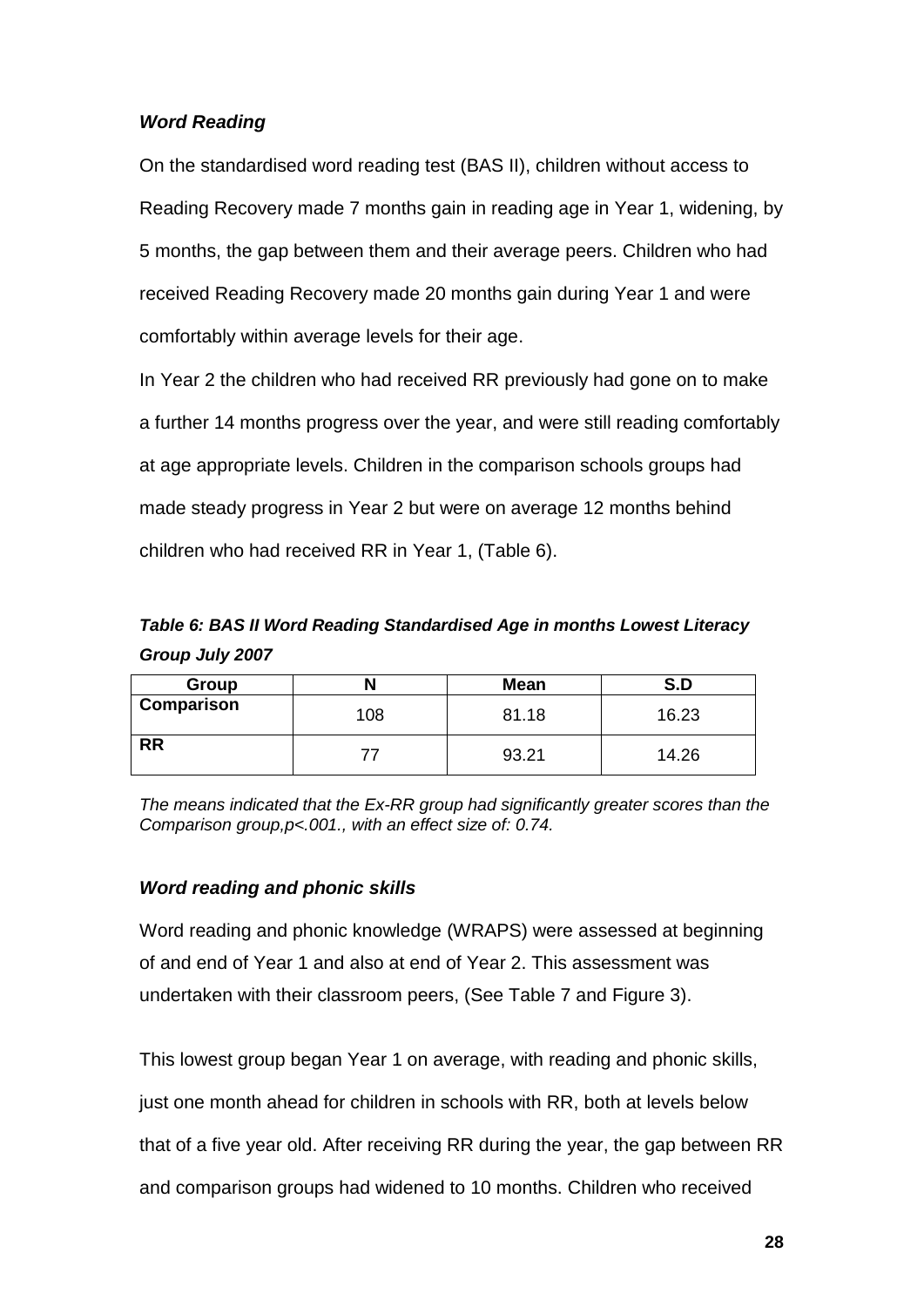RR in Year 1 had made 16 months progress on phonic knowledge and word reading ability during the school year.

Table 7 shows the WRAPS score in months at end of Year 2 for previously lowest achieving groups.

*Table 7: WRAPS Standardised Age Scores in months, lowest literacy Groups – July 2007*

| Group      |     | <b>Mean</b> | S.D   |
|------------|-----|-------------|-------|
| Comparison | 109 | 81.10       | 12.86 |
| RR         | 77  | 89.60       | 10.89 |

*The means indicated that the Ex-RR group had significantly greater scores than the Control group, p< .001, with an effect size of: 0.66.*

By the end of Year 2, children who had received RR previously had made, on average, a further fourteen and a half months progress in the school year and were at their chronological age expectation. As they moved into Key Stage 2, the ex-RR group were still eight and a half months ahead of the comparison group in word recognition and phonic skills.

When viewed as standard scores (Table 8), the ex-RR group can be seen as achieving right at the norm for their age group, with the comparison group 10 standardised points behind.

| Group      | N   | <b>Mean</b> | S.D         |
|------------|-----|-------------|-------------|
| Comparison | 109 | an 17       | 2.81<br>ּ י |
| RR         |     |             | 10.86       |

| Table 8: WRAPS Standardised Scores by lowest literacy groups, July 2007 |  |
|-------------------------------------------------------------------------|--|
|-------------------------------------------------------------------------|--|

*The means indicated that the Ex-RR group had significantly greater scores than the Control group, p <.001, with an effect size of: 0.79.*

Comparing groups on both reading and phonic measures (BAS II & WRAPS) at three times shows clearly the gains made by children who received RR and their sustained effect on literacy levels a year or more later, (Figure 3).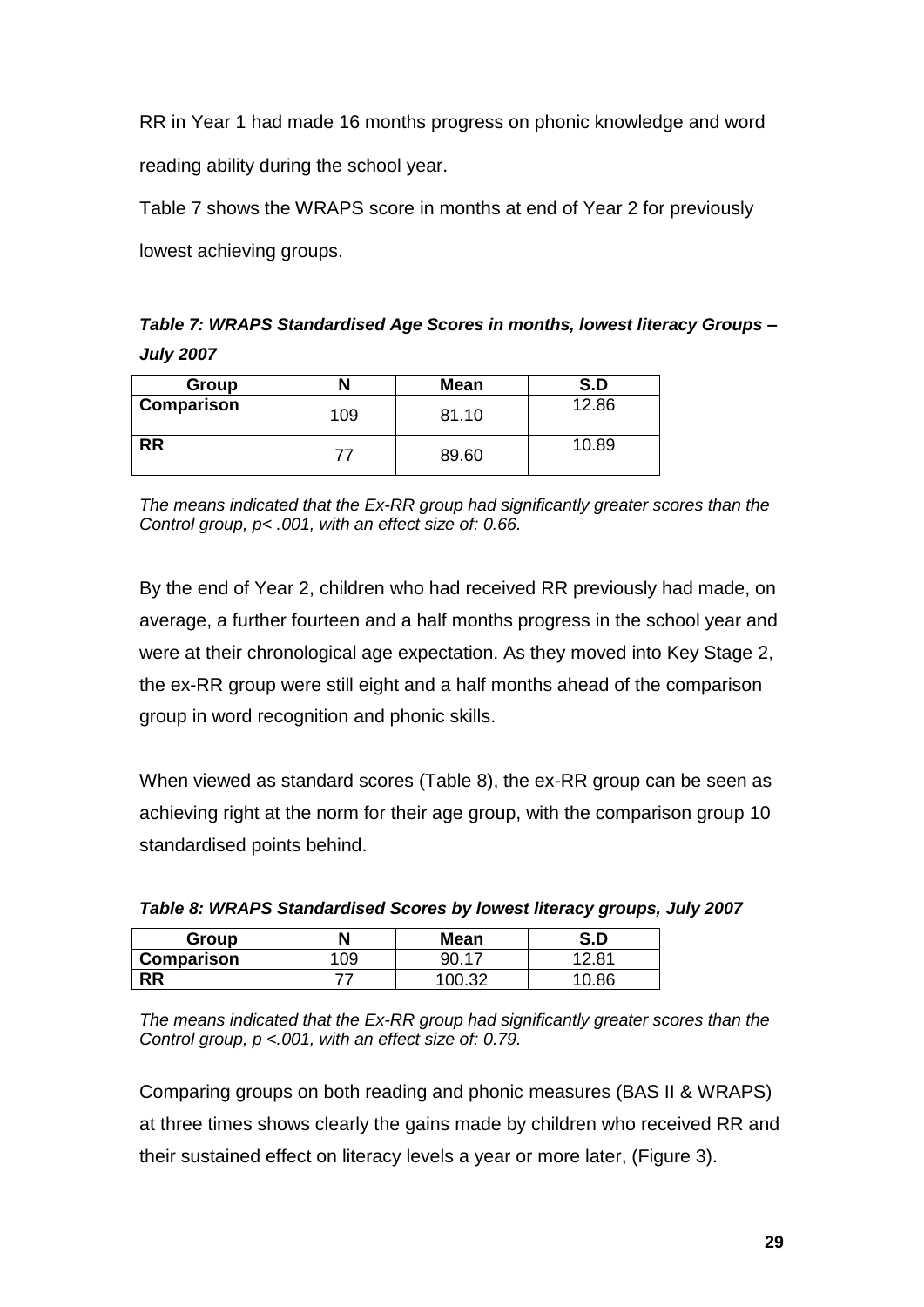*Figure 3: Word Reading and Phonic Skills, lowest groups at Sept.2005, July 2006, July 2007* 



*1 year follow up July 2007- BAS 93 = 7yrs 9m. WRAPS 89.6 = 7yrs 5.6 m. 81 = 6yrs 9 m. 81 = 6yrs 9 m*

# **Achievement in English at end of Year 2 (July 2007)**

At the end of Year 2, the profile developed from the Observation Survey assessment (Clay 2003), in Year 1, was replaced by a comparable measure more suited to access text reading and related skills including comprehension of narrative and non-narrative text, spelling and grammar for this 7+ age group of children.

Therefore it is only possible to compare groups on this measure at the end of Year 2, Key Stage 1. However the *Progress in English 7 – Second Edition* assessment can provide a broad assessment of literacy skills suitable for transfer to Key Stage 2.

*Table 9: Progress in English Lowest groups Standard Scores -July 2007*

| Group                  | N   | <b>Mean</b> | S.D   |
|------------------------|-----|-------------|-------|
| Comparison             | 104 | 85.56       | 11.56 |
| <b>RR</b>              | 74  | 95.77       | 13.25 |
| <b>RR School No RR</b> | 32  | 88.40       | 13.30 |

*The means indicated that the RR group had significantly greater scores than the Comparison group, p <.001, with an effect size of: 0.88.*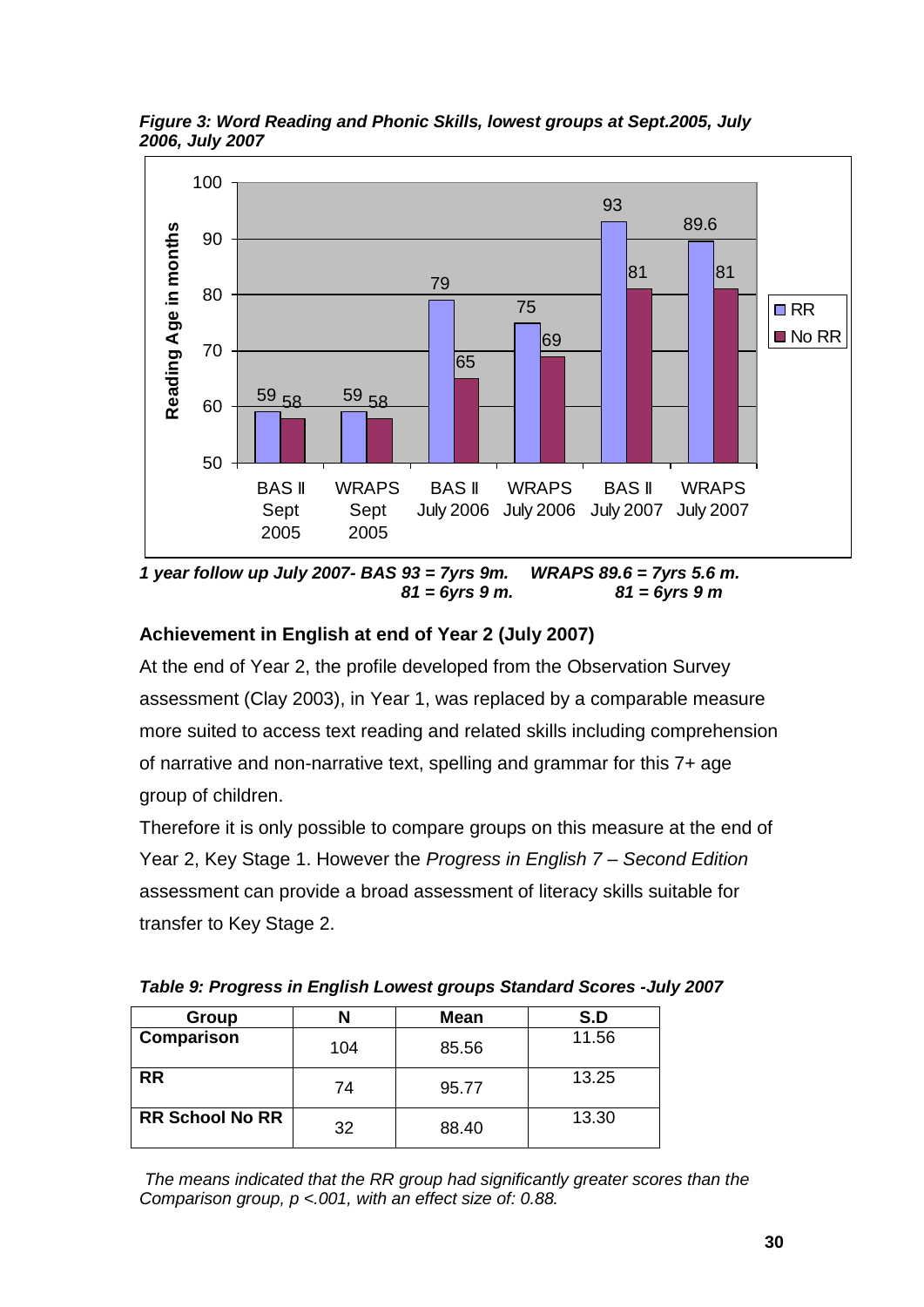The standard deviation for *Progress in English,( Table 9),* interestingly shows a slightly wider spread of scores for the ex-RR group. This is because all reporting in this evaluation has taken the entire RR sample as a whole. Most evaluations of RR report separately on the children who reach age appropriate levels at end of RR from those who are "referred" during or after RR. Because of the rapid progress of 85% of the RR sample, the few children with remaining complex needs, when included in a total ex-RR group, results in a wider spread (SD) being recorded.

The lowest achieving children who received RR in Year 1 are still well in advance of the comparison children in literacy at end of Year 2. (Table 9 and Figure 4 show 10+ standard points difference).



*Figure 4: Progress in English 7, lowest groups, end Year 2, July 2007*

Some schools in the lowest group in schools with RR were not able to access the RR intervention through lack of sufficient available places. Fig. 4 shows this group"s literacy levels at end of Year 2, (See later discussion).

The initial evaluation study**,** using the Observation Survey profile**,** showed that low achieving children in schools unable to access Reading Recovery during Year 1 were well behind age expectations and at least a year behind the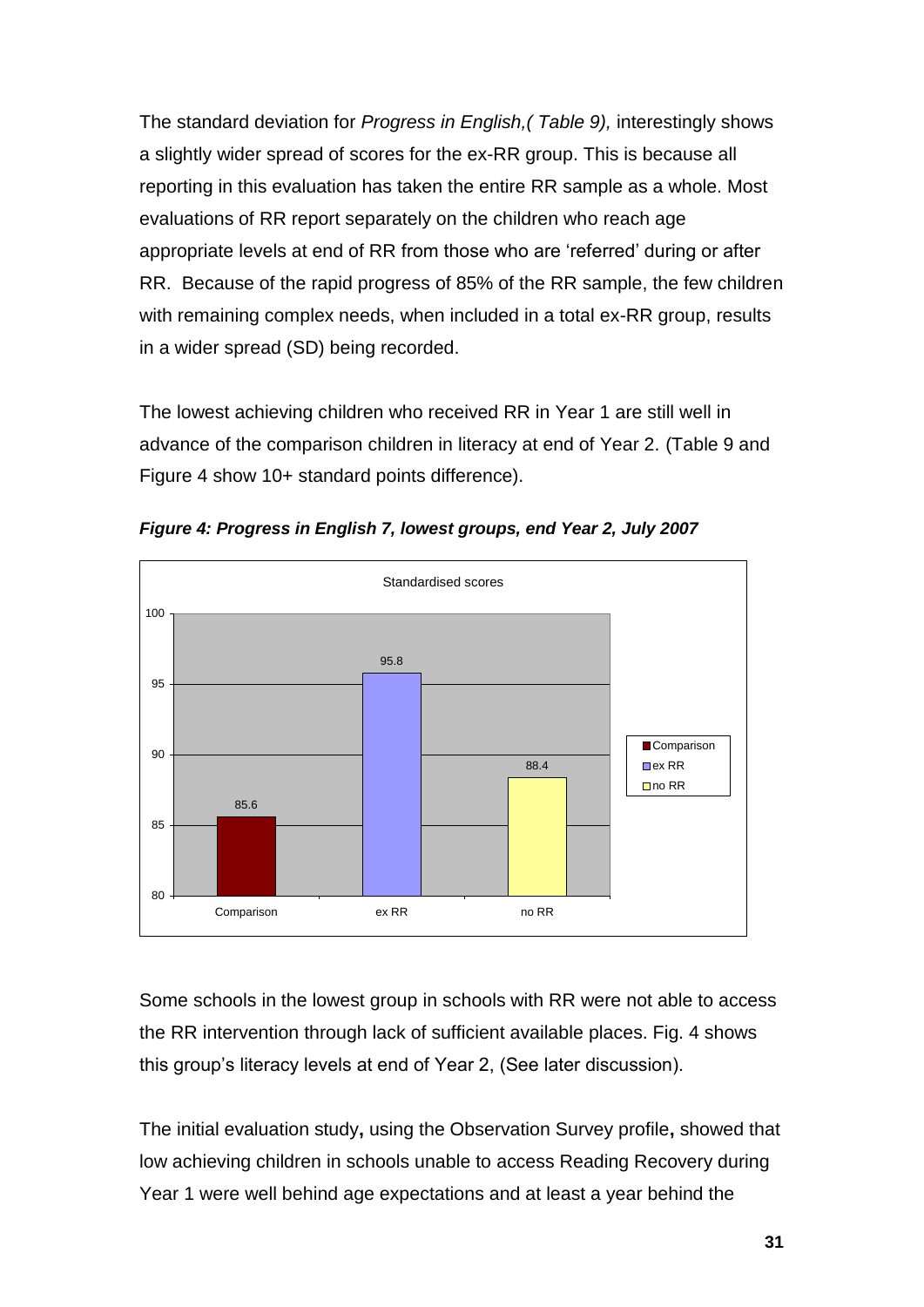children who received Reading Recovery. One year later (end Year 2) the children in comparison schools, on the two measures used, are still on average between eight and a half months and a year behind the ex-RR children. Ex-RR children have sustained average rates of learning and remain within the average band for their age, whether text reading, word reading, or word recognition and phonic skills, are used as indicators of reading achievement.

National Curriculum levels at end of Year 2 show a similar picture (Table 10).

| <b>NC</b><br>Reading<br>Level | Comparison<br>groups |       | <b>Children who</b><br>received RR |       | <b>Children in RR</b><br>school did not<br>access RR |       |
|-------------------------------|----------------------|-------|------------------------------------|-------|------------------------------------------------------|-------|
|                               | Number               | %     | Number                             | %     | Number                                               | %     |
| W                             | 13                   | 9.6%  |                                    |       | 3                                                    | 11.5% |
| Level 1                       | 45                   | 33.1% | 10                                 | 13.5% | 4                                                    | 15.4% |
| Level 2                       | 76                   | 55.9% | 64                                 | 86.5% | 19                                                   | 73.1% |
| Level 3                       | 2                    | 1.5%  |                                    |       |                                                      |       |

| Table TU: READING                                        |  |
|----------------------------------------------------------|--|
| Lowest groups National Curriculum (NC) assessments, 2007 |  |

*Table 10: READING* 

Over 86% of those who received RR in Year 1 went on to achieve Level 2, the expected level for their age in reading, (and 77% were at level 2b+). This percentage is higher than that of the whole national cohort, of whom 84% achieved Level 2+ in 2007, and 71% 2b+ (DCSF 2007). None of them were left in the "W" category of non-readers. Almost three quarters of those children in RR schools who did not access RR, went on to reach age levels in reading, which suggest that other interventions in those schools supported by RR teachers, were effective in helping those with slightly less severe needs, although 27% of this lowest group had obviously needed RR but were unable to access it. In comparison schools more than 42% of children in this lowest group were below age level, (only 30% were at levels 2b+). In comparison schools almost 10% were still non-readers (W).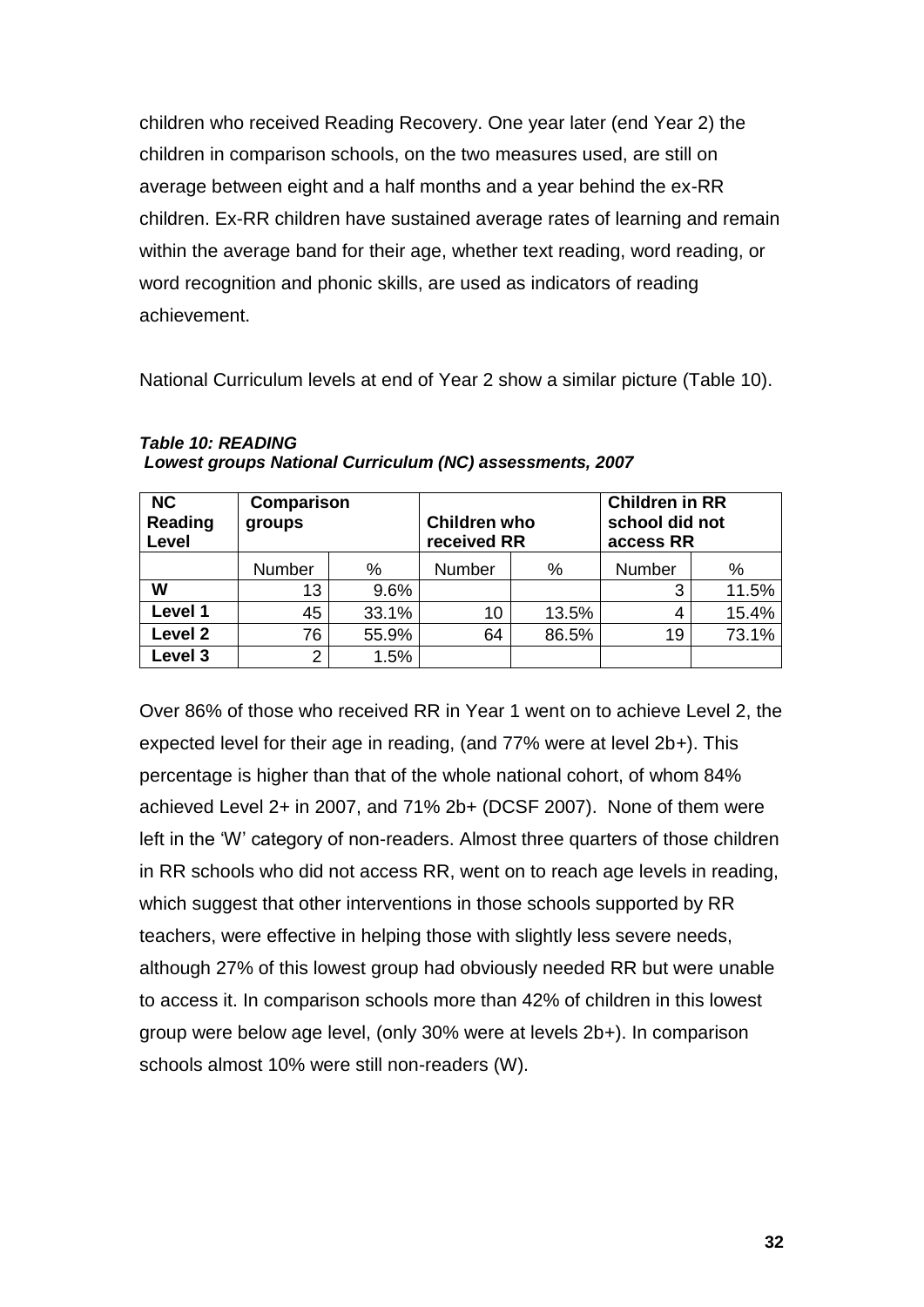## **Writing**

In Year 1, significant effects of RR intervention were also found for writing. The OS task was to write as many words as they could in ten minutes. Each correctly spelled word was scored. Table 10 and Figure 5 show that in writing, children who received Reading Recovery could, on average, write around 6 words correctly at the start of Year 1 and more than 45 words at the end, within a ten minute time limit. Children without access to RR during Year 1 could write correctly fewer than half that number of words. This measure was the only one of OS tasks to be repeated at end of Year 2 with the lowest groups. Thus results for all three data points are available.



*Figure 5: Lowest Achieving groups - Writing vocabulary means*

There is some ceiling effect operating on this task as the Year 2 children tend to write more complex words and may not increase their pace very greatly. The measure does however provide insight into the word writing/spelling skills of those still operating at low levels. It is clear from end of Year 2 data that the children who received RR in Year 1 continue to be able to correctly spell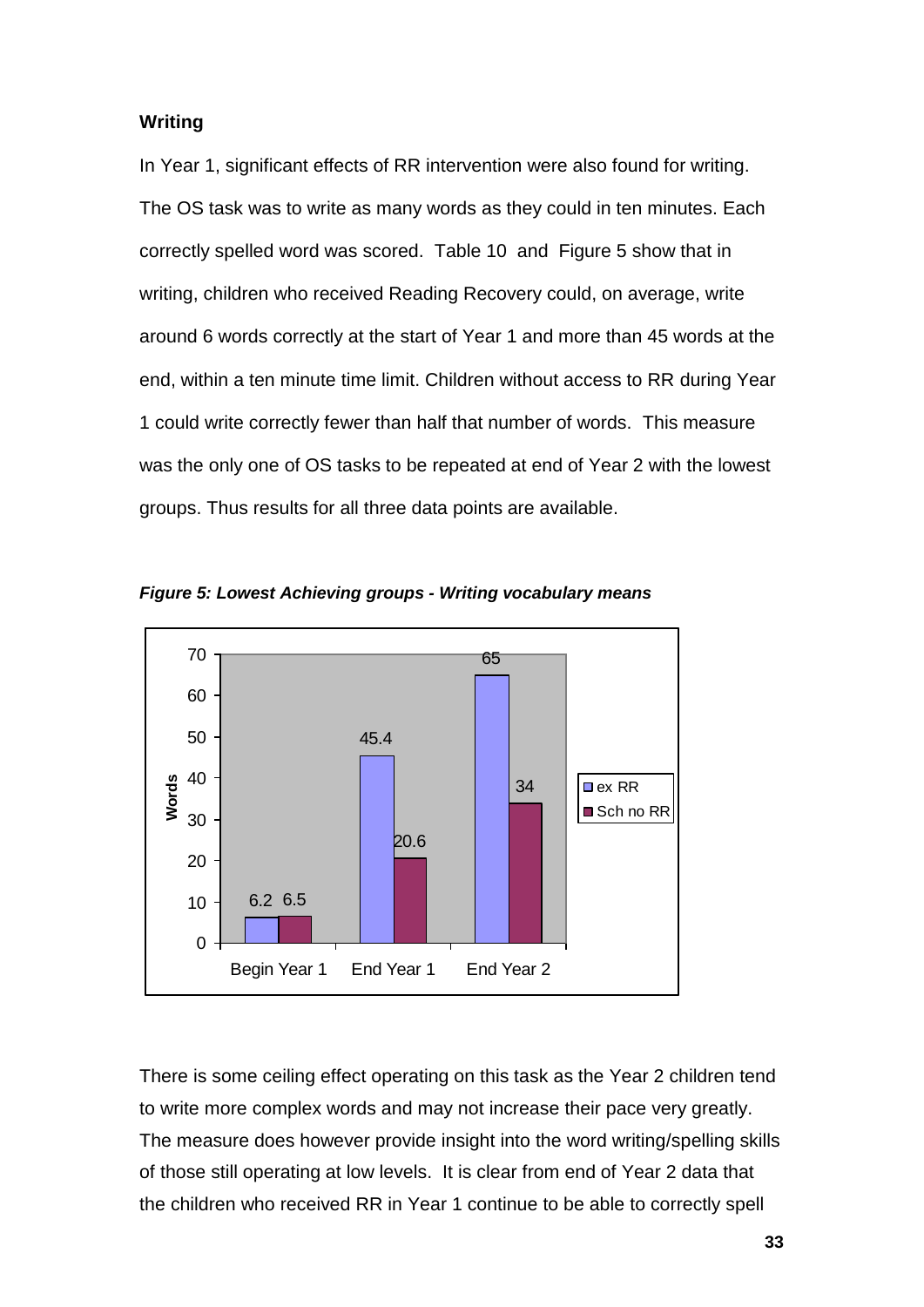around twice as many words in a short time frame than children from lowest groups who did not access RR in their schools. These differences were statistically significant at end Year 1 and remain so at end Year 2.

|                  | Group                                         | N   | <b>Mean</b> | <b>Std. Deviation</b> |
|------------------|-----------------------------------------------|-----|-------------|-----------------------|
|                  | Comparison<br>schools no RR                   | 162 | 6.8         | 6.9                   |
| <b>Sept 2005</b> | RR in Year 1                                  | 95  | 6.0         | 5.3                   |
|                  | <b>Schools with RR</b><br>Not RR group        | 43  | 4.7         | 4.9                   |
|                  | Comparison<br>schools no RR                   | 140 | 20.8        | 13.3                  |
| <b>July 2006</b> | <b>RR</b> in Year 1                           | 94  | 42.9        | 19.8                  |
|                  | <b>Schools with RR</b><br><b>Not RR group</b> | 43  | 30.0        | 20.6                  |
|                  | Comparison<br>schools no RR                   | 114 | 34.1        | 17.4                  |
| <b>July 2007</b> | <b>RR</b> in Year 1                           | 77  | 65.1        | 28.1                  |
|                  | <b>Schools with RR</b><br>Not RR group        | 33  | 47.0        | 32.1                  |

| Table 11: Lowest Achieving groups - Writing vocabulary means |  |  |
|--------------------------------------------------------------|--|--|
|                                                              |  |  |

*Begin Year 1:the between subjects effects did not indicate a significant difference between the groups, p > .05.*

- *End Year 1: the Ex-RR group had significantly greater scores than the Comparison group, p <.001,with an effect size of: 1.78*
- $\bullet$ *End Year 2: the RR group had significantly greater scores than the Comparison group, p <.001, with an effect size of: 1.77*

*:*

Over 83% of those who received RR in Year 1 went on to achieve age average, (Level 2) in National Curriculum assessments for writing, (See Table 12), compared to 80% in the 2007 national Year 2 cohort. Only 1 child was left in the "W" category. More than two thirds of those children in RR schools who did not access RR went on to reach age levels in writing, which suggest that other interventions in those schools supported by RR teachers, were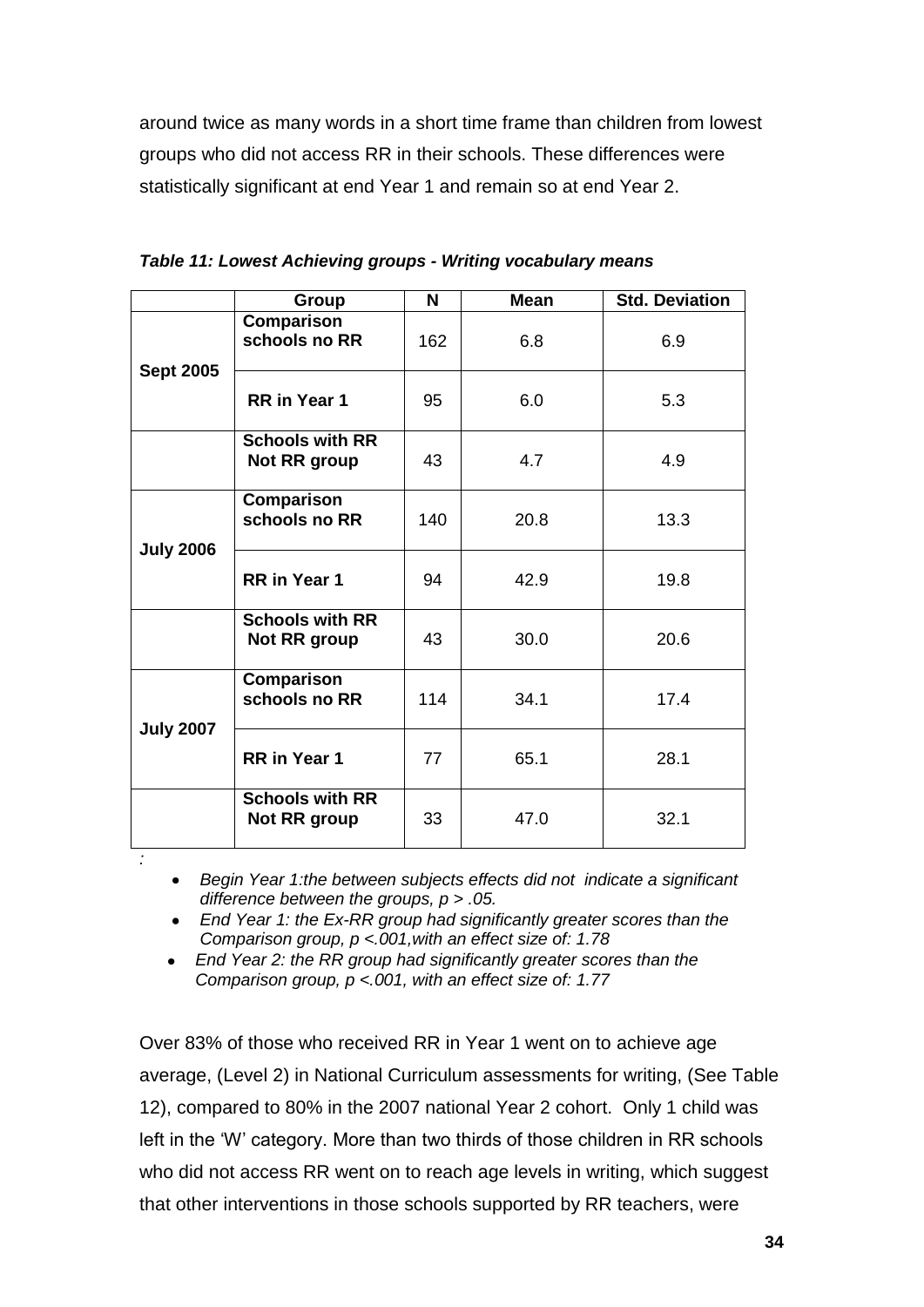effective in helping those with less severe needs, to learn to write. In comparison schools more than 42% of children in this group were below age level, with almost 15% of those still unable to write much at all, (Level W).

#### *Table 12: WRITING Lowest groups National Curriculum (NC) Assessments, 2007*

|                                      | <b>Comparison group</b> |        |        | <b>Children</b><br>who received RR in<br>Year 1 | <b>RR School</b><br>did not access RR |       |  |
|--------------------------------------|-------------------------|--------|--------|-------------------------------------------------|---------------------------------------|-------|--|
| <b>NC</b><br><b>Writing</b><br>level | Number                  | %      | Number | %                                               | Number                                | %     |  |
| W                                    | 20                      | 14.8%  | 1      | 1.3%                                            | 5                                     | 17.2% |  |
| Level 1                              | 37                      | 27.4%  | 12     | 15.4%                                           | 4                                     | 13.8% |  |
| Level 2                              | 77                      | 57.0%  | 65     | 83.3%                                           | 20                                    | 69.0% |  |
| Level 3                              | 1                       | $.7\%$ |        |                                                 |                                       |       |  |

## **Gender differences**

Given the higher numbers of boys failing to reach age appropriate levels in reading and writing in national assessments, it was interesting to see the impact on boys" achievements in the schools with and without Reading Recovery (Table 11).

More boys than girls were assessed as very low achieving and in need of literacy support both in schools with RR and schools with no RR.

Within the low achieving groups in this study, however, boys and girls had similar low levels at the start of the year (differences possibly hidden by most being at the floor level of assessment measures). At the end of Year 1 in schools without Reading Recovery both boys and girls in these low achieving groups were reading at well below age-expected levels, but on average the girls had overtaken the boys by 4 months. This was not the case for children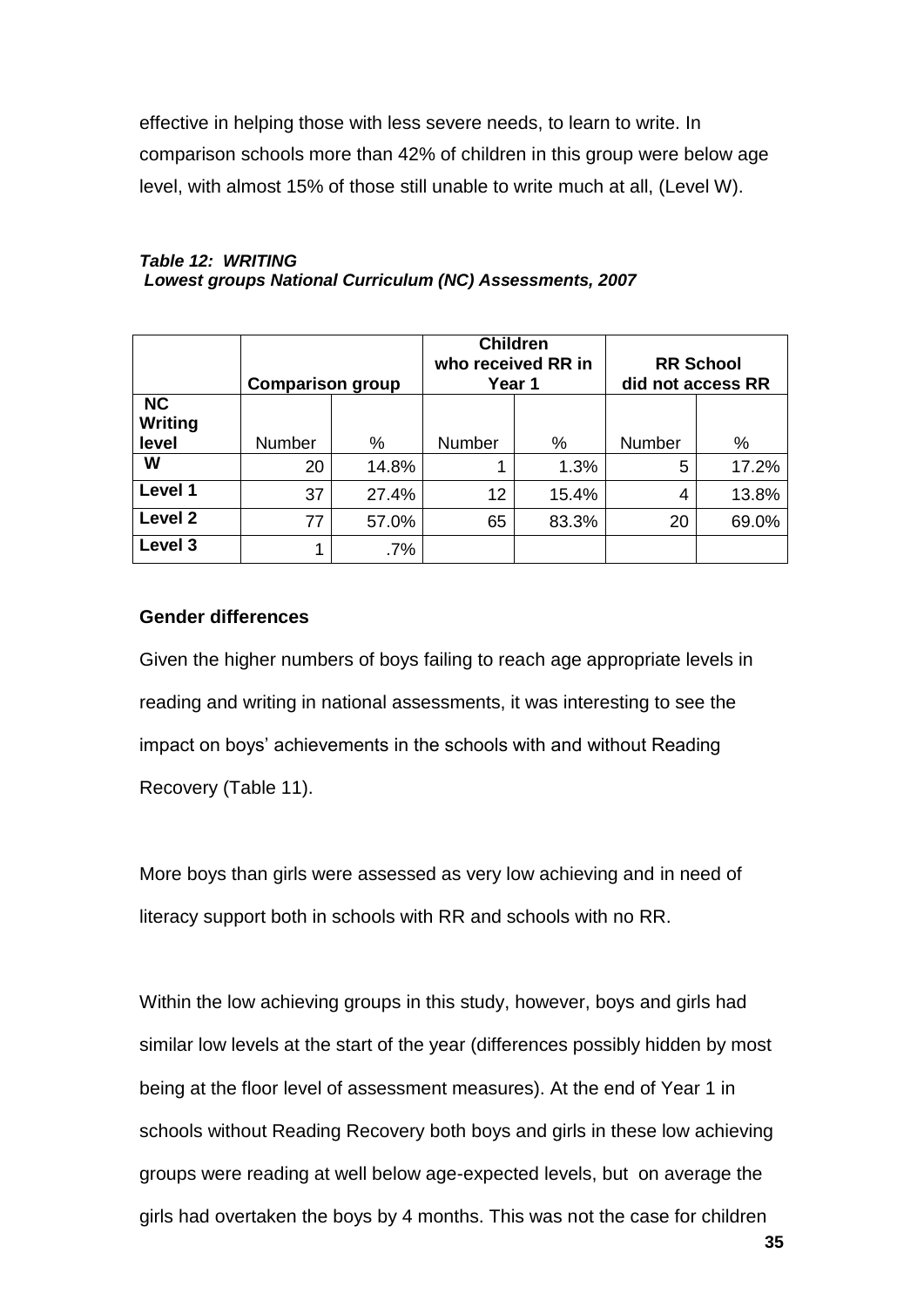who received Reading Recovery, where boys and girls attained similar age-

appropriate reading levels at the end of the year. The effect size for progress

in reading of boys who received RR in Year 1 was very large,  $(d = 1.6 \text{ on } 1)$ 

BAS II), because boys did so poorly in schools without RR, only on average

making 6 months progress in Year 1 compared to 20 months progress for

boys who received RR (See Burroughs-Lange and Douetil, 2007).

|                            | Sept. 2005             |           |                                     |                        | <b>July 2006</b> |                                     |                        | <b>July 2007</b> |                                     |  |
|----------------------------|------------------------|-----------|-------------------------------------|------------------------|------------------|-------------------------------------|------------------------|------------------|-------------------------------------|--|
|                            | <b>No</b><br><b>RR</b> | <b>RR</b> | <b>RR</b><br>school<br><b>No RR</b> | <b>No</b><br><b>RR</b> | Ex<br><b>RR</b>  | <b>RR</b><br>school<br><b>No RR</b> | <b>No</b><br><b>RR</b> | Ex<br><b>RR</b>  | <b>RR</b><br>school<br><b>No RR</b> |  |
| <b>BOYS</b><br>$N =$       | 101                    | 57        | 22                                  | 91                     | 57               | 21                                  | 76                     | 47               | 19                                  |  |
| <b>BOYS</b>                | 58.8                   | 58.4      | 58.4                                | 64.0                   | 77.7             | 67.4                                | 77.9                   | 93.9             | 83.3                                |  |
| <b>BAS</b><br>standardised | <b>SD</b>              | <b>SD</b> | <b>SD</b>                           | <b>SD</b>              | <b>SD</b>        | <b>SD</b>                           | <b>SD</b>              | <b>SD</b>        | <b>SD</b>                           |  |
| age in month               | 3.1                    | 1.6       | 2.7                                 | 8.8                    | 9.2              | 11.3                                | 13.9                   | 10.1             | 14.3                                |  |
| <b>GIRLS</b><br>$N =$      | 60                     | 36        | 21                                  | 51                     | 36               | 20                                  | 38                     | 30               | 14                                  |  |
| <b>GIRLS</b>               | 58.5                   | 58.5      | 59                                  | 67.2                   | 77.7             | 70.8                                | 84.5                   | 92.2             | 80.1                                |  |
| <b>BAS</b><br>standardised | <b>SD</b>              | <b>SD</b> | <b>SD</b>                           | <b>SD</b>              | <b>SD</b>        | SD                                  | <b>SD</b>              | <b>SD</b>        | <b>SD</b>                           |  |
| age in month               | 1.7                    | 1.8       | 2.9                                 | 9.0                    | 9.2              | 12.5                                | 14.1                   | 10.6             | 17.8                                |  |

*Table 13: BAS II word reading scores for boys and for girls - Sept.2005, July 2006, July 2007*

*No RR: Begin Year 1: t = .105 (d.f. 159), p > .05; End Year 1: t = -2.06 (d.f. 140), p < .05; End Year 2: t = -2.38 (d.f. 112), p < .05.*

*RR: Begin Year 1: t = -.223 (d.f. 91), p > .05; End Year 1: t = -.345 (d.f. 91), p > : End year 2 - t = .686 (d.f. 75), p > .05.*

*No RR in RR school: Begin year 1: t = -.741 (d.f. 41), p > .05; End Year 1: t = -.918 (d.f. 39), p > .05; End Year 2: t = .558 (d.f. 31), p > .05.*

Calculating the differences between means at 3 points of assessment shows

that the groups in schools without RR had significant differences in reading

between the boys and girls at end of Year 1 and end of Year 2. Gender

differences in reading achievement were not significant for the ex-RR group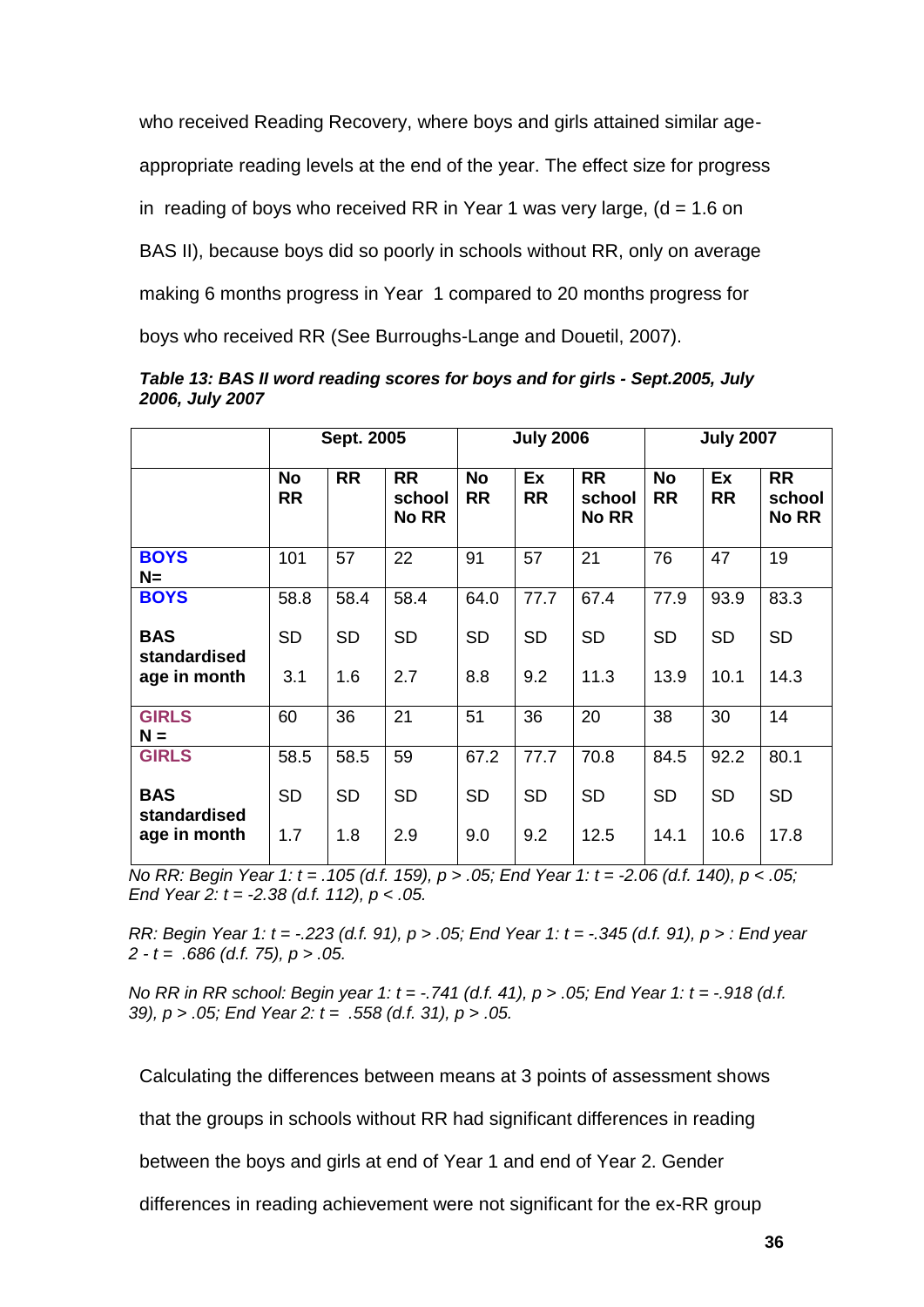nor the children in schools with RR who did not access it at end of Year 1 and end Year 2.

By end of Year 2 the gender difference had reversed slightly though not significantly, and girls who had received RR in Year 1 were on average a month and a half behind the ex-RR boys, but both had made steady progress all year and were still at age appropriate levels in reading. For the other groups girls were on average a significant 6 and a half months ahead of boys in schools where there was no RR in 2005-6. For boys and girls in school with RR but where they had been unable to access the intervention, the boys were on average, but not significantly, 3 months ahead of girls. In schools without RR the differences in reading between boys and girls in these groups, remained significant at the end of Year 1 and at end of Year 2.

### **The progress of children in schools with RR but who did not access RR**

In all schools in our sample the proportion of children who are low achieving is very high. Even in schools with a Reading Recovery teacher there may not be enough places for all those who need the intervention. The progress of these children is compared with that of children who received RR in their school, and comparison children in schools without Reading Recovery (Table 14).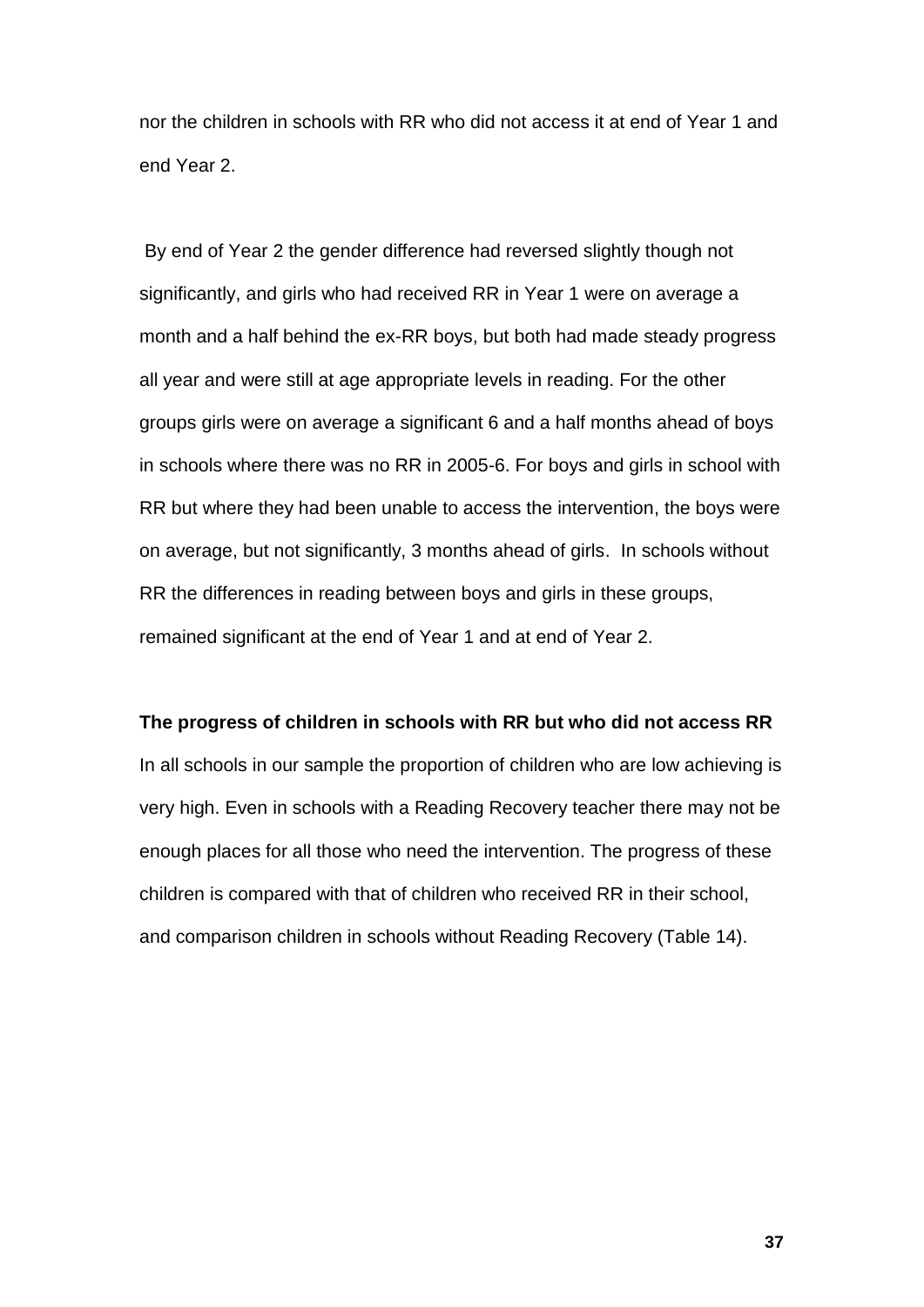|              |            | Children in schools |               |                 | Children in schools |                | Children who received |          |               |               |
|--------------|------------|---------------------|---------------|-----------------|---------------------|----------------|-----------------------|----------|---------------|---------------|
|              | with no RR |                     |               | with RR but did |                     |                | RR in Year 1          |          |               |               |
|              |            |                     |               |                 |                     | not receive RR |                       |          |               |               |
| Measure      |            | Sep05               | <b>Jul 06</b> | <b>Jul 07</b>   | Sep5                | <b>Jul 06</b>  | <b>Jul 07</b>         | Sep05    | <b>Jul 06</b> | <b>Jul 07</b> |
|              |            | $N = 147$           | $N = 147$     | $N = 108$       | $N=58$              | $N = 58$       | $N = 33$              | $N = 87$ | $N = 87$      | $N=77$        |
| Writing      | M          | 6.5                 | 20.6          |                 | 5.0                 | 28.4           |                       | 6.2      | $45.4*$       |               |
| Vocab.       |            |                     |               |                 |                     |                |                       |          |               |               |
|              | <b>SD</b>  | 7.0                 | 13            |                 | 5.5                 | 22             |                       | 5.2      | 19            |               |
| Raw score    |            |                     |               |                 |                     |                |                       |          |               |               |
| BAS age      | M          | 58                  | 65            | 81.2            | 58                  | 69             | 81.9                  | 59       | $79*$         | $93.2*$       |
| in months    | <b>SD</b>  | 2.2                 | 9             | 16.2            | 2.5                 | 11.4           | 18.9                  | 2.1      | 9.1           | 14.3          |
| <b>WRAPS</b> | M          | 58                  | 69            | 78              | 59                  | 71.1           | 79                    | 59       | $75*$         | $87*$         |
| age in       | <b>SD</b>  | 5.5                 | 8.6           | 8.8             | 6.0                 | 11.0           | 10.9                  | 5.8      | 8.2           | 8.5           |
| months       |            |                     |               |                 |                     |                |                       |          |               |               |

*Table 14: Literacy Profiles of Three Low Achieving Groups – Sept 2005, July 2006, July 2007*

\* mean significantly greater for RR in Year 1 group on all measures than that of either Comparison groups<sup> $\cdot$ </sup>, p < .05.

(For *Progress in English 7,* end of KS 1 comparisons see Table 9 and Fig. 4)

RR is a Year 1 intervention, around the age of 6 years. Children are not taken into RR in Year 2. In Year 1 the low achieving children who missed out on a RR place in their school, on average, still doubled the book level gains compared with children in schools without RR, (see Burroughs-Lange & Douetil, 2007). A level 8 book (mean level at end of Year 1 for within RR school comparison) is not at age appropriate level, but national Reading Recovery data indicates that children reading at that level of complexity of text are able to continue to make average rates of progress in Year 2. In Year 2 these low achieving children in schools with RR but who did not receive it in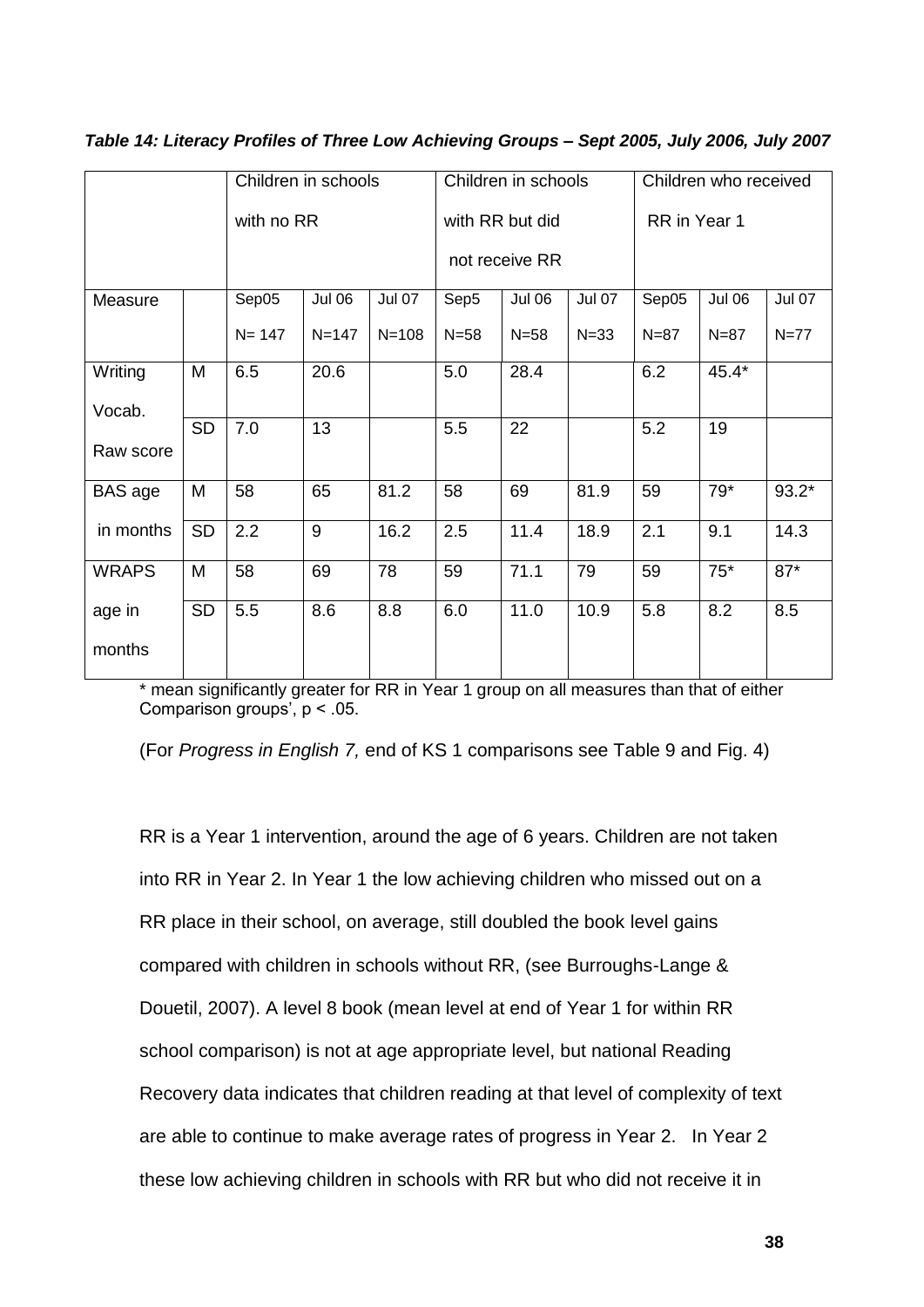Year 1, as assessed on BAS II word reading, made almost 13 months progress. They had maintained average rates of progress in Year 2 but were still around 8 months below age levels, whereas children in their classes who had received RR in Year 1 had made 14 months of progress in Year 2 and were on average around 3 months ahead of age norms in word reading assessment. Table 14 shows a similar pattern for other literacy measures.

The Progress in English 7 (end Year 2) results confirm that these children in the low achieving sample but in RR schools, had made steady progress and were approximately 7 standard points behind ex-RR children but 3 standard points ahead of Comparison group. These results also point to the need for sufficient early intervention places being available for those at low levels entering Year 1, even in classrooms where literacy teaching and other interventions are supported by a RR teacher on staff. Without the direct 1 to 1 intervention of RR with its personalised teaching, these children do not reach age expectations.

#### **Sample Attrition**

Mobility of children in these disadvantage urban areas is of concern to schools, and also to studies seeking to compare groups of children within and across schools.

In the Year 1 evaluation we reported on the initial literacy scores for the lowest achieving children in their classrooms at start of the year, (Sept 2005), but who had left school or were absent (July 2006), when end Year 1 assessment took place, (Burroughs-Lange & Douetil, 2007). Mobility and other attendance problems meant that there were children who had been in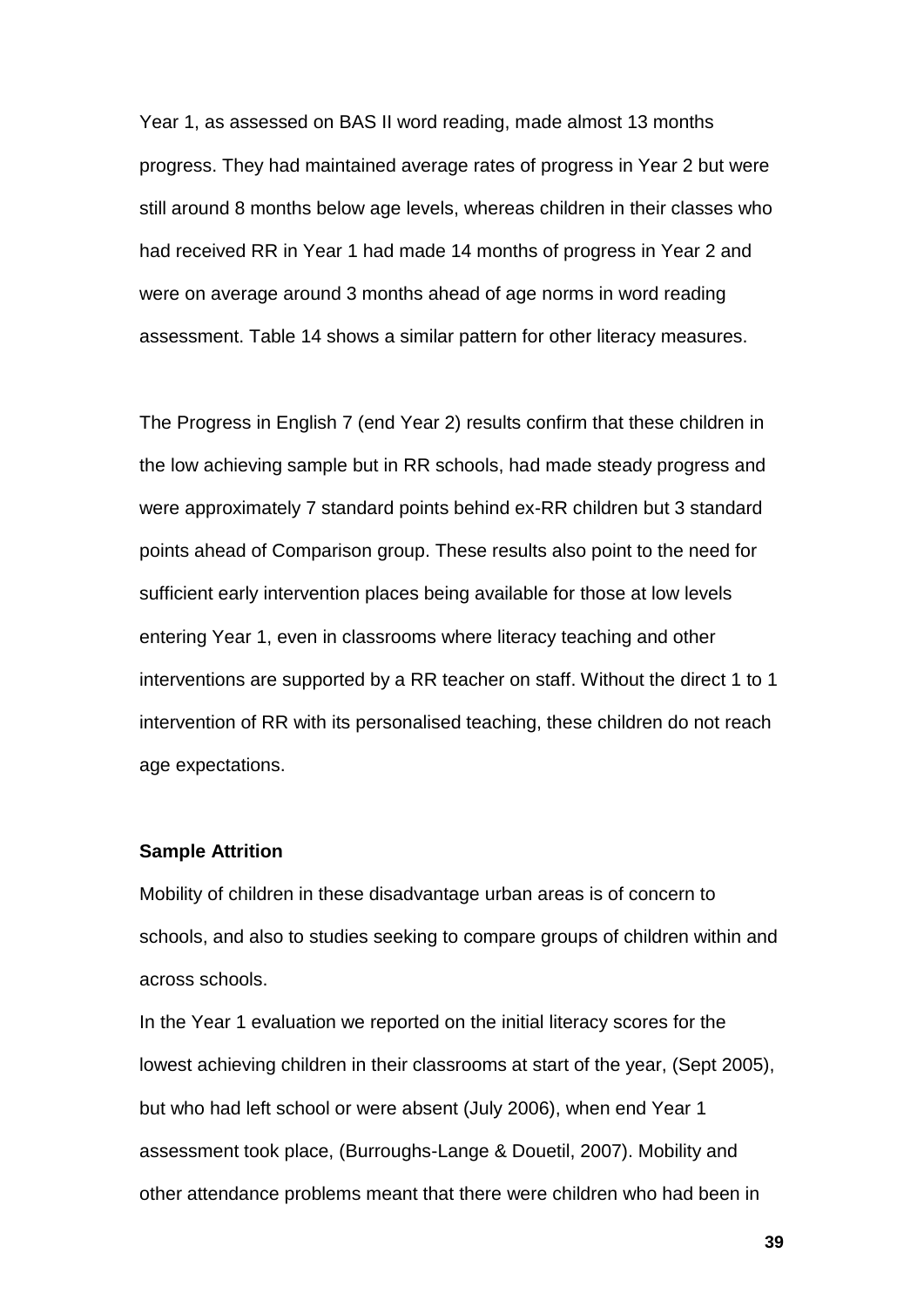the Year 1 evaluation who could not be re-assessed at end of Year 2, despite our attempts to overcome this. Table 13 shows the Year 1 WRAPS scores for children who failed to complete end Year 2 assessment. Again their literacy scores were similarly distributed across groups, there were no significant differences between groups, and therefore their "loss" has not been deemed to have differentially affected the comparisons between group means on end Year 2 literacy measures (July 2007).

*Table 15: WRAPS scores children from lowest groups who were missing by end Year 2 (July 2007)* 

| <b>Lowest Literacy Group</b>            |      | <b>WRAPS Raw</b><br><b>July 2006</b> |
|-----------------------------------------|------|--------------------------------------|
|                                         | Mean | 20.5                                 |
| In school with no RR<br>in 2005-6       | N    | 30                                   |
|                                         | SD   | 7.1                                  |
| Received RR in 2005-6                   | Mean | 24.2                                 |
|                                         | N    | 17                                   |
|                                         | SD   | 8.3                                  |
|                                         | Mean | 26.3                                 |
| RR in school, but did<br>not receive RR | N    | 10                                   |
|                                         | S D  | 11.6                                 |

*There were no statistically significant differences in mean WRAPS scores between the three groups . WRAPS July 2006 : F = 2.253 (d.f. 2,54), p > .05.*

The group sizes are too small to draw any inferences from the difference between the number of lowest achieving children who left or were absent at the end of Year 2, from schools without RR (74) and from schools with RR (54), although it would be interesting to speculate whether the benefits of RR at least reduce local mobility!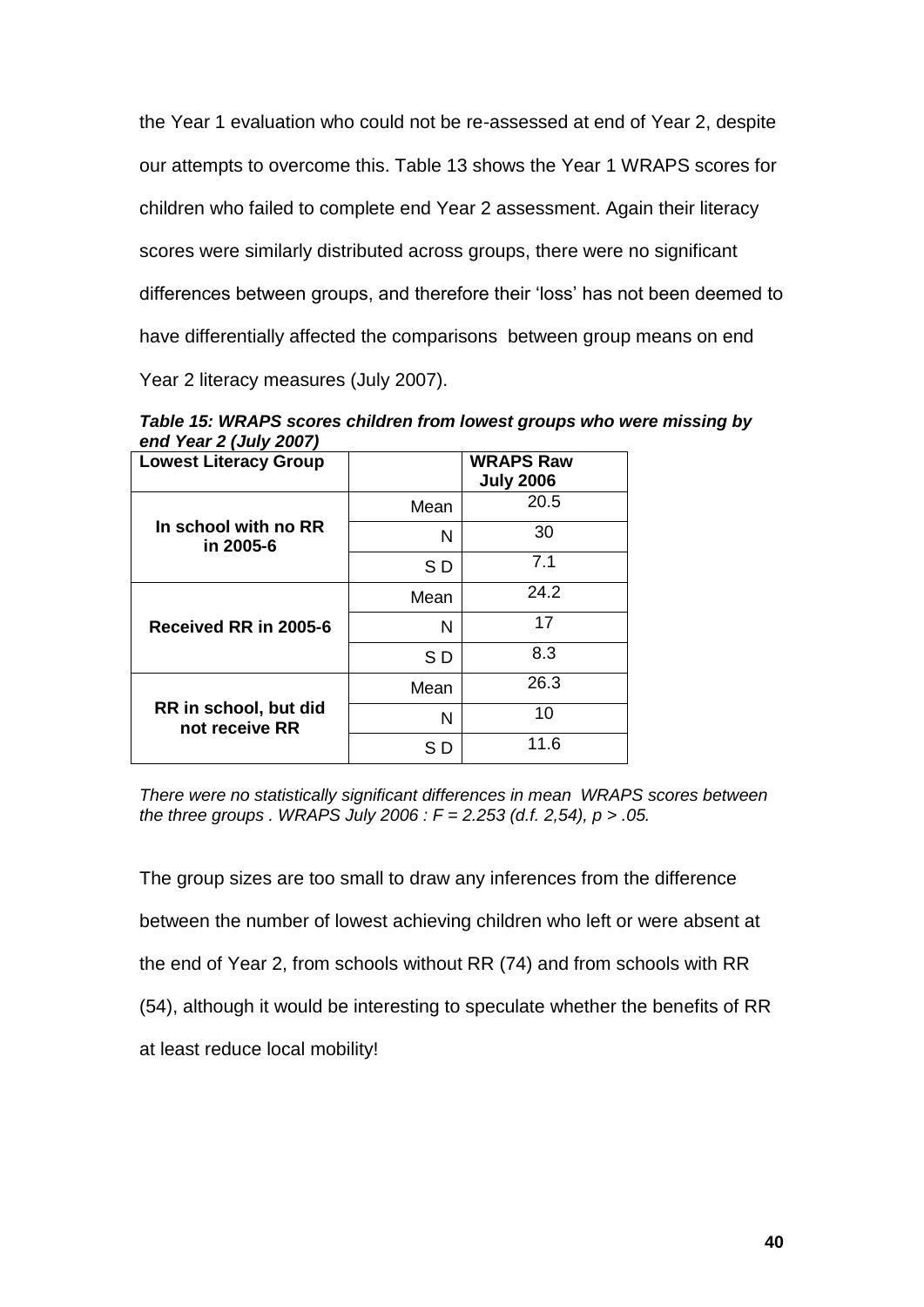#### **Summary and Conclusions**

This evaluation adopted a naturalistic design. Across one school year (2005- 6), it assessed literacy achievement of low performing children in urban schools which overall had high percentages of children falling below age norms in educational achievement and in literacy in particular. The researchers had no role in respect of these schools and therefore did not set up experimental conditions relating to the focus of the study. The goal was to assess outcomes of "real" teaching activity, as it was occurring in these urban schools. The design did not elect to compare or report on the full range of intervention measures with their differing lengths, frequency and delivery. It was anticipated that, in the normal way of schooling, children would be selected for various forms of support according to assessed level of need, that some children would receive interventions early and late in the year, and some interventions would still be incomplete at end of Year 1 assessments. The setting was exceptionally challenging, identifying low performing London boroughs, and within these boroughs low performing schools, and within these schools the lowest attaining children in the age cohort. The lowest attaining children identified for the most scrutiny were performing well below expectations for their age at the outset of the study in September 2005.

Firstly children"s literacy progress was compared across the year in which they reached their sixth birthday. At this time "Educators have their one and only chance to upset the correlation between intelligence measures and literacy progress, or between initial progress and later progress", (Clay 2005, p16). More detailed data were collected on the lowest achieving children than their peer group overall and showed that they made very little progress in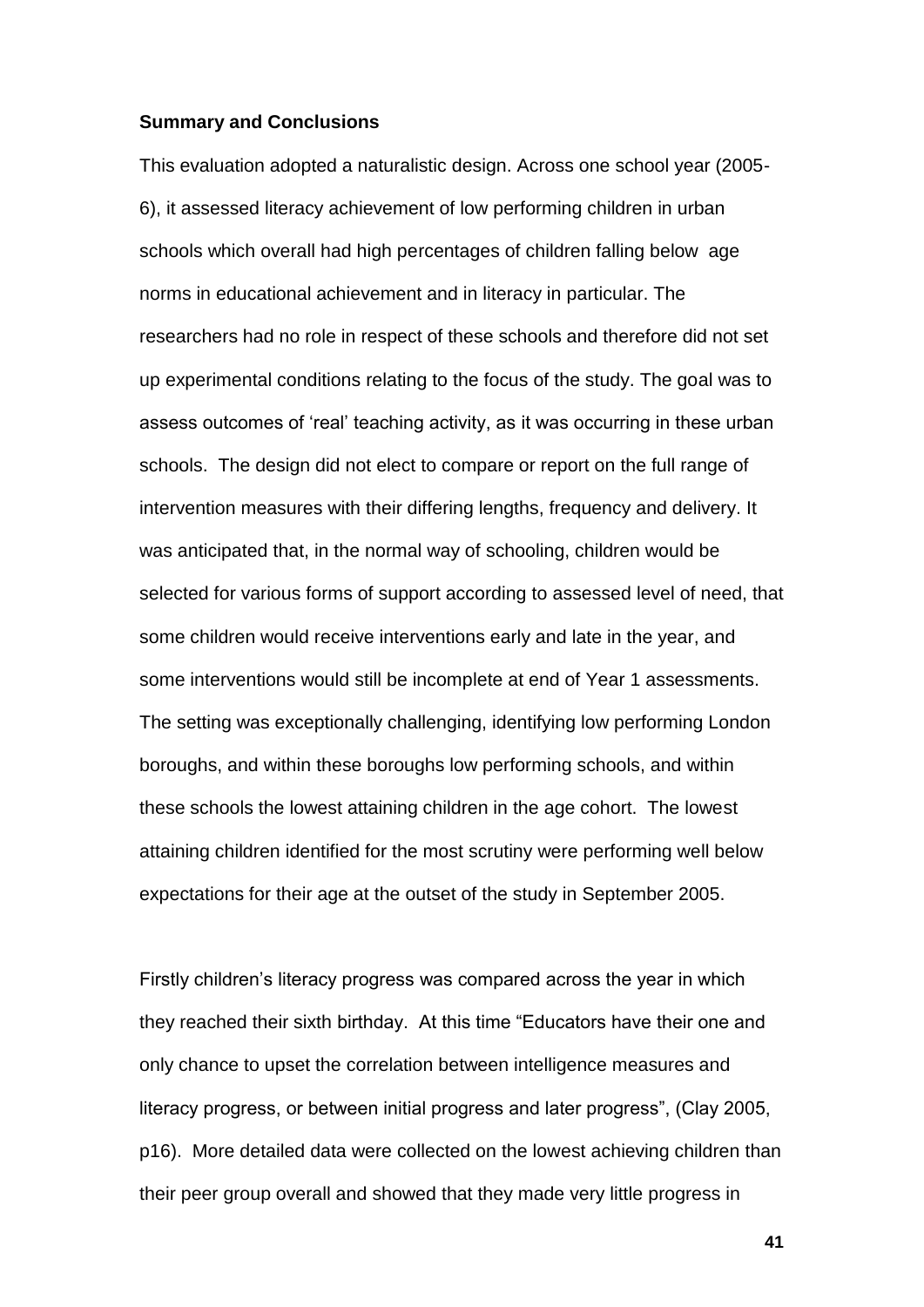literacy during the year. The exception was for children who received Reading Recovery intervention during Year 1. These RR children, who had entry levels similar to comparison children in schools without RR, had, by the end of year 1, on average gained 14 book levels, gained 20 months on word reading age and could write 45 words, spelt correctly. They were operating within average expectations for their age in reading and writing. Their classroom teachers assessed them as not only having made good progress during the year in literacy, but also in oracy, work habits, social skills and a range of learning related attitudes.

Children without access to RR had made very little progress in learning in Year 1. The gap between them and their age peers had widened considerably by the end of the year, and they were still operating well below the expectations for their age. This gap widened even more for boys than it did for girls in schools without RR. In schools with RR boys and girls did equally well.

The potential for wider benefit of having a Reading Recovery teacher"s expertise in a school was also of interest in this study. Children in Year 1 classrooms in schools with RR ended the year, (2005-6), four months ahead of classrooms without RR on a group test of word recognition and phonic skills (WRAPS). This difference demonstrated some effect on norms of successfully raising the literacy level of the lowest achieving group of children, but may also show some impact of RR expertise being employed in the classroom, and in other less intensive interventions matched to differing children"s needs. Some wider impact of the RR teacher"s influence is also suggested, in that in schools with RR, the lowest achieving children who were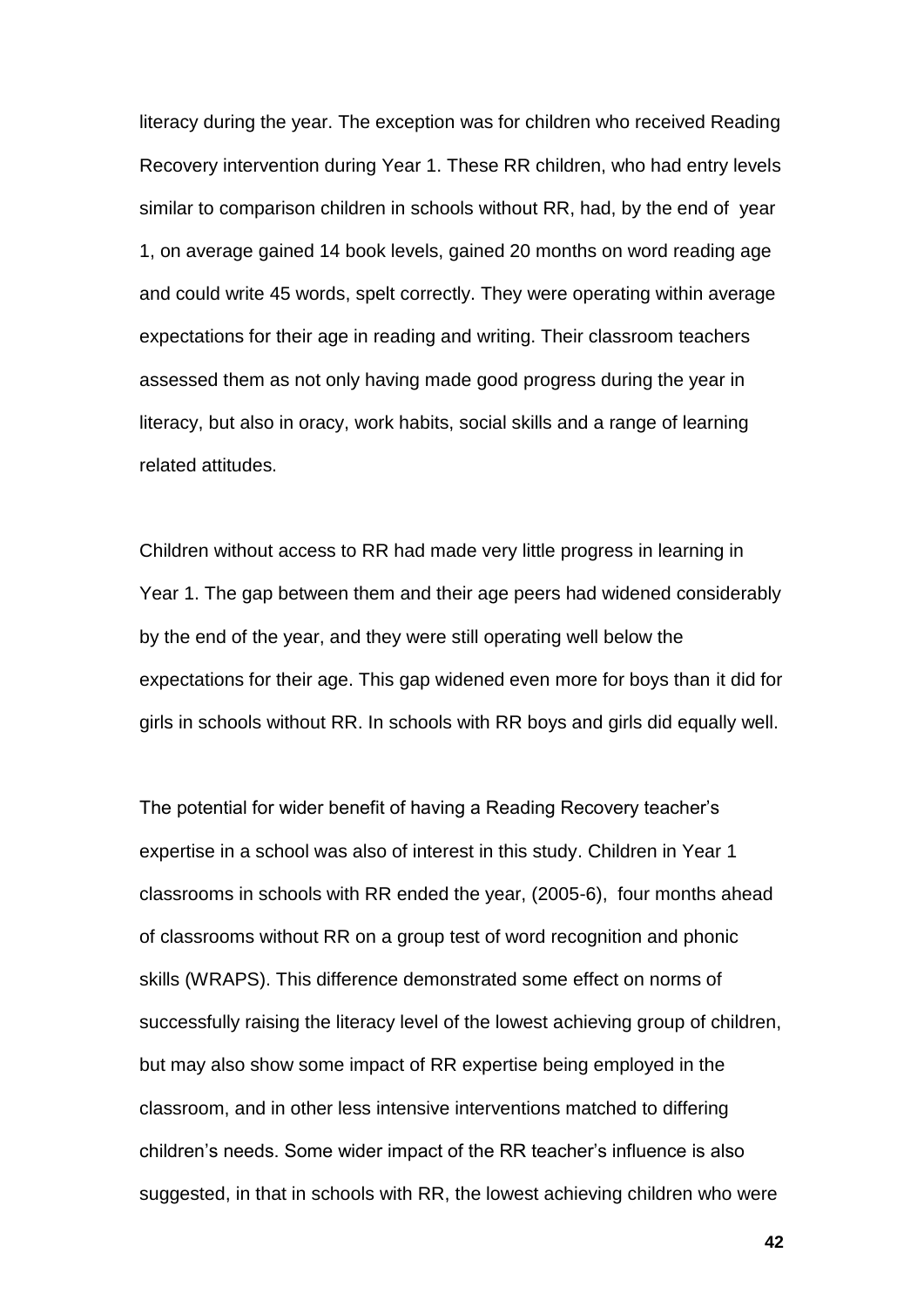unable to get a place in RR in Year 1 made greater progress in literacy across the year than the lowest achieving children in schools without a RR teacher.

The second phase of this evaluation tracked the progress of these children to the end of Year 2. At the end of Year 2 (July 2007), 218 of those children who were lowest literacy achievers 2 years previously, were re-assessed. The end of the 2006-7 school year was the end of Key Stage 1 for these 7-year-old children. Literacy achievement of classes was measured on WRAPS assessment again and a further whole class measure of spelling and reading comprehension, Progress in English 7 ( $2<sup>nd</sup>$  Edn). The results of national Key Stage 1 assessment of reading and writing of children in the sample were collected. These results are discussed and their implications suggested alongside reporting of literacy outcomes measures in each section of this report. The slight closing of the gap between literacy achievement in classes, whilst still in favour of classes in schools with RR, may have been affected by 8 of the 21 comparison schools without RR in 2005-6 having trained a RR teacher in 2006-07, the year the comparison samples were in Year 2. No sample children received RR in Year 2 but the influence of the RR teacher on classroom practice may have begun to have some impact. This inference was not able to be tested, however.

At the end of Year 2 most children had made some further progress. Those who began Year 1 as non-readers but who had received RR in Year 1 were, a year later, still achieving at age appropriate levels in literacy and at higher levels than those similar children to whom their schools had provided, and probably continued to provide, other forms of support.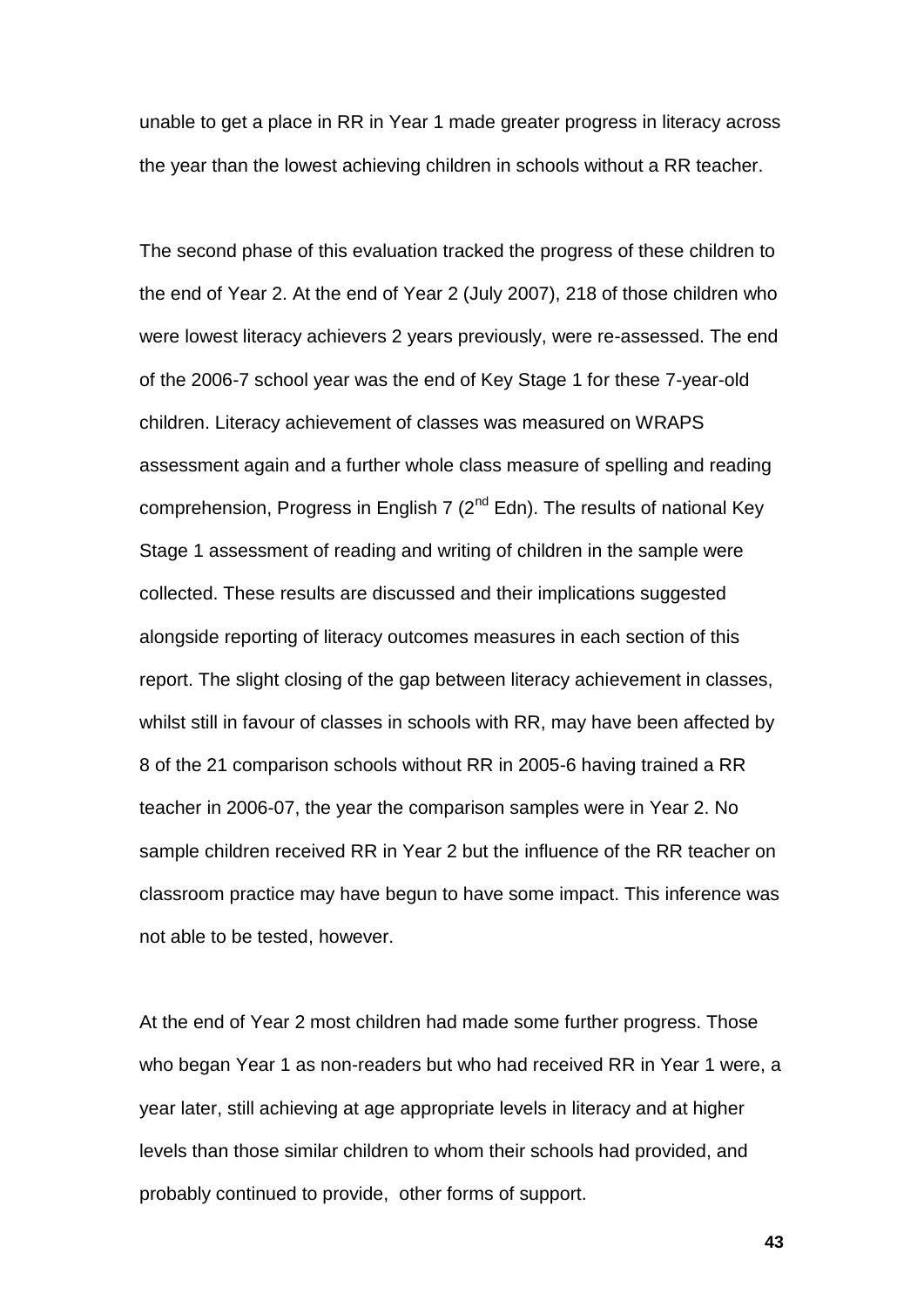This follow up study demonstrated continuing whole-classroom impact on literacy and the sustainability of the significant gains made by the lowest achieving children who received Reading Recovery as 6 year olds.

The consequences of failure to learn literacy efficiently and at an appropriate time make it imperative that effective early intervention is available for those at risk. This study provides strong evidence that schools could enable almost every child to read and write appropriately for their age, if those who were failing were given access to expert teaching in Reading Recovery. This follow up study has shown that their progress was sustained at average levels a year or more after having accessed RR intervention.

But it should also be noted that non-readers who missed out on RR places in their schools were not able to catch up even with "good" classroom literacy learning opportunities or "other" intervention provision. There is ample evidence in this Year 1 study and Year 2 follow up that without RR children, with low literacy understanding do not catch up to age appropriate levels during Key Stage 1. But even those children in deprived social and economic, inner-city environments who had made no start into literacy after a year or more in school, can catch up if the right help comes early enough. With access to Reading Recovery this is demonstrably an attainable goal.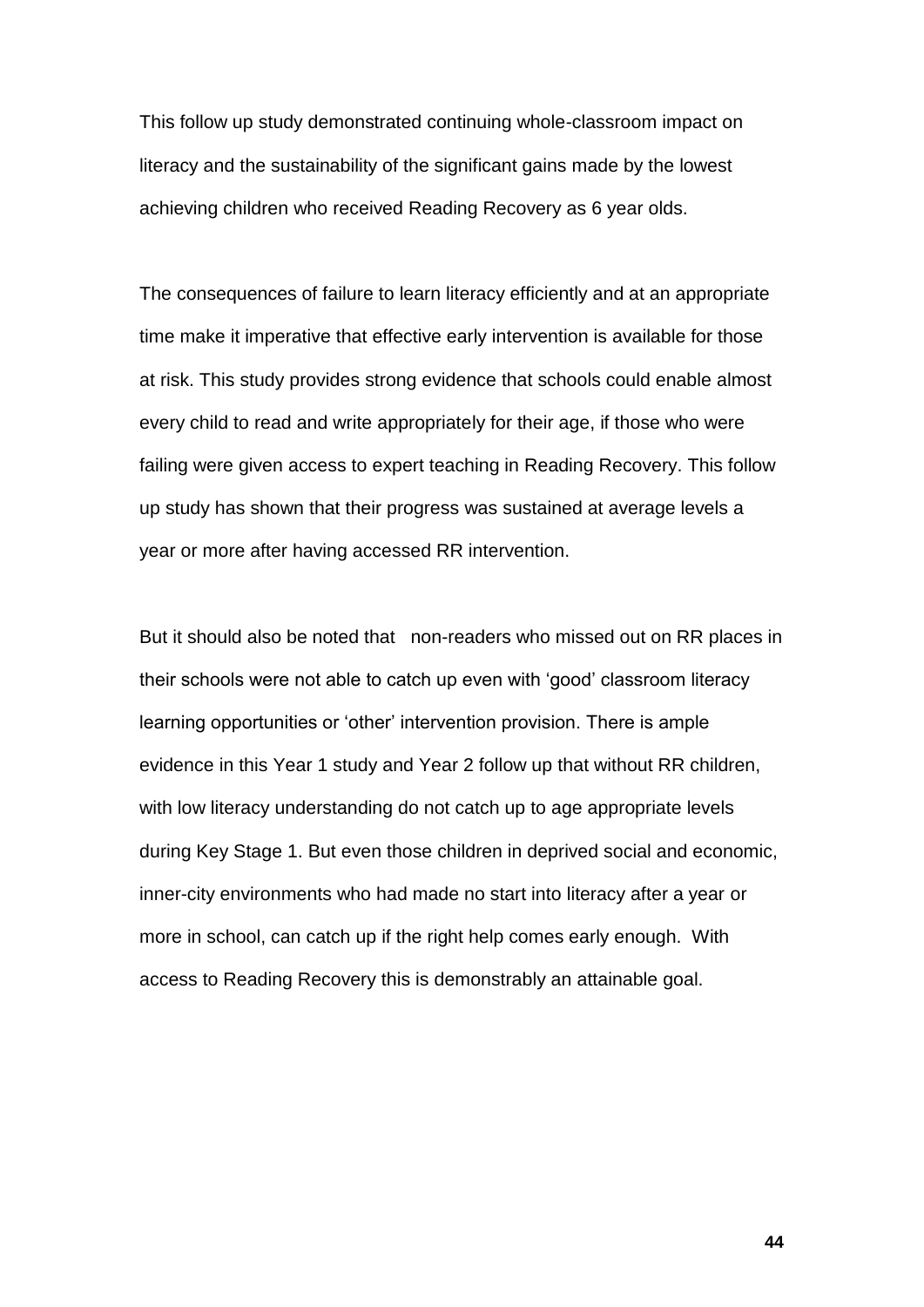# **ACKNOWLEDGEMENTS**

The support of the Every Child A Reader evaluation advisory group, in particular of Prof. Greg Brooks and Prof. Roger Beard, is gratefully acknowledged. Thanks are due to Dr. Stephen Hunt, Dr. Susan Bodman, and Julia Douetil for assistance with data processing and analysis, and to Teresa Kourdoulos for her help in preparing the manuscript. This study was supported by a grant from the KPMG Foundation (UK).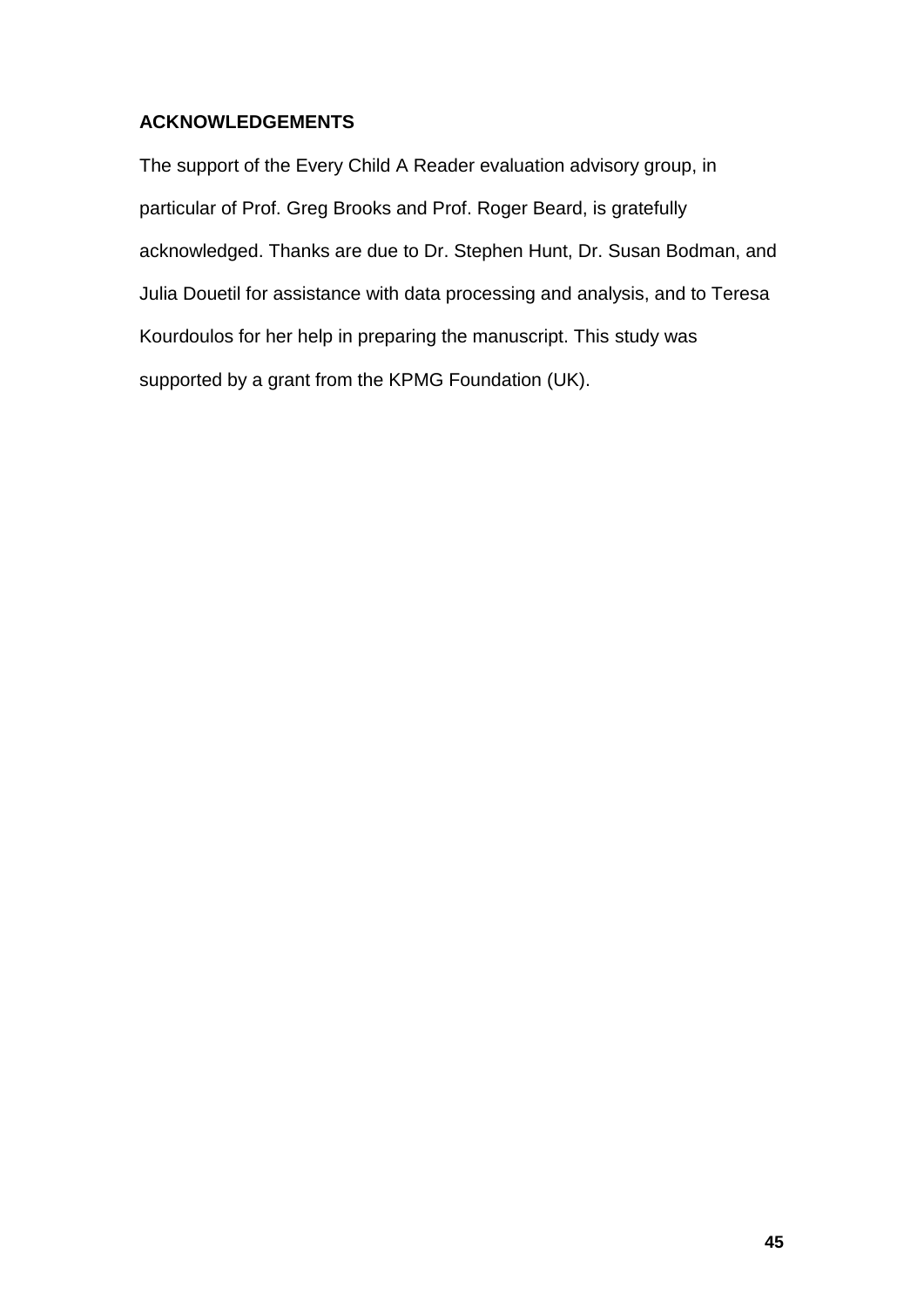## **REFERENCES:**

Alakeson, V. (2005). *Too much, Too late: Life chances and spending on education and training*. London: Social Market Foundation.

Briggs, C., & Young, B.K. (2003). Does Reading Recovery work in Kansas? A retrospective longitudinal study of sustained effects. *Journal of Reading Recovery,* Vol 3 No 1, pp59-64.

Brooks, G. (2007). *What works for children with literacy difficulties: the*  effectiveness of intervention schemes. 3<sup>rd</sup> Edition. DfCSF/NfER: Slough

Brooks, G. (2002*). What works for children with literacy difficulties: the effectiveness of intervention schemes*. London: DfES research report 380.31.

Brooks, G, Flanagan, N, Henkhuzens, Z and Hutchison, D (1998) *What works for slow readers? The effectiveness of early intervention schemes.* Slough: NFER.

Burroughs-Lange, S. & Douetil, J. (2007). Literacy `progress of Young Children from Poor Urban settings: A Reading Recovery Comparison Study*. Literacy Teaching and Learning,* Vol 12, No 1, pp 19-46.

Bynner, J., & Parsons, P. (1997*). It doesn't get any better*. London: Basic Skills Agency.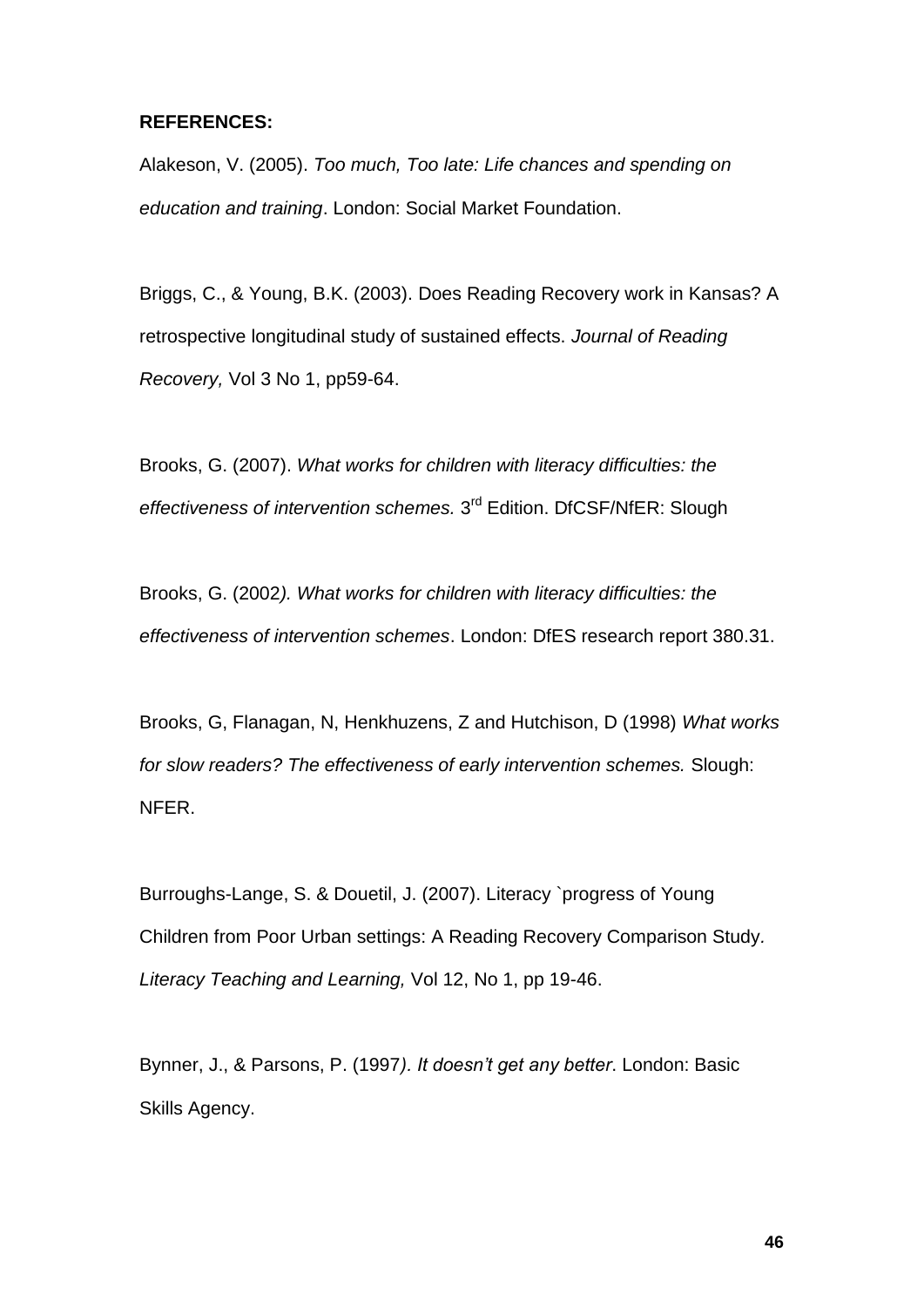Clay, M.M. (2002*). An Observation Survey of Early Literacy achievement*. 2nd Edition. Auckland, NZ: Heinemann.

Clay, M.M. (2005). *Literacy Lessons Designed for Individuals: Part One*. Auckland NZ: Heinemann.

Coe, R. (2002) *It's the Effect Size, Stupid: What effect size is and why it is important.* Paper presented at the Annual Conference of the British Educational Research Association, University of Exeter, England, 12-14 September 2002.

Cooter, K.S. (2006). When mama can"t read: Counteracting intergenerational illiteracy. *The Reading Teacher*, Vol 59, (7), pp 698-702.

DCSF (2006) *National Curriculum Assessments at Key Stage 2 in England,* 2006

DCSF (2007) *National Curriculum Assessments at Key Stage 1 in England: 2007 Statistical First release.* DCSF publications.

DeFord, D.E., Pinnel, G.S, Lyons, C. & Young, P. (1988*) Reading Recovery: Vol IX. Report of the follow up studies*. Columbus, OH: The Ohio State University.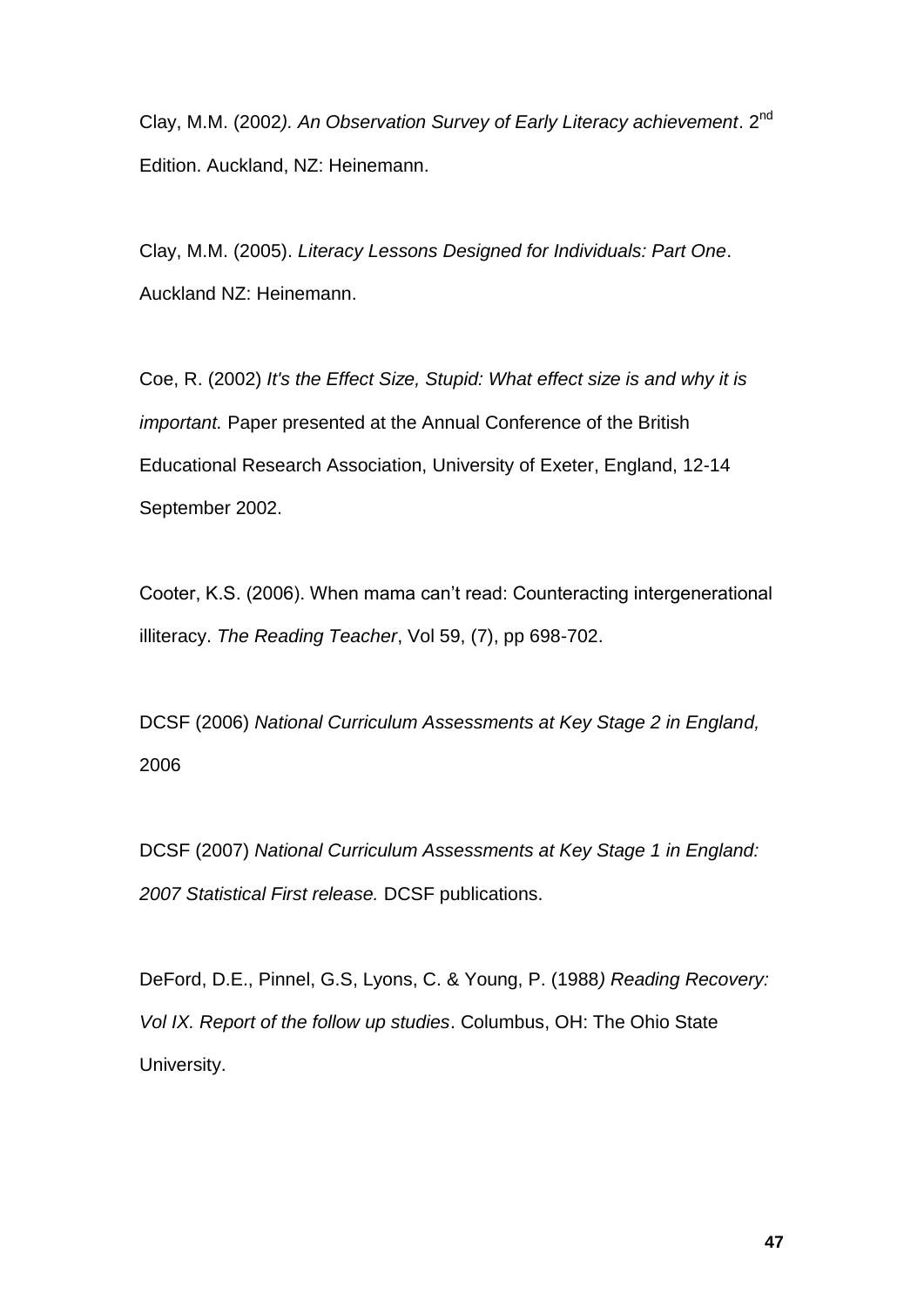Denton, C.A., Ciancio, D.J., Fletcher, J.M. (2006). Validity, Reliability, and utility of the Observation Survey of Early Literacy Achievement. *Reading Research Quarterly*, Vol 41, (1),pp 8-34.

DfES (2007). Letters and Sounds: Principles and Practice of High quality Phonics. Primary National Strategy – DfES publications.

DfES (2003). *Targeting support: choosing and implementing interventions for children with significant literacy difficulties.*

[www.standards.dfes.gov.uk/literacy.](http://www.standards.dfes.gov.uk/literacy)

Douetil, J. (2006) *Reading Recovery Annual Monitoring Report for UK and Ireland 2005/2006.* London: Institute of Education.

[www.ioe.ac.uk/schools/ecpe/readingrecovery/pages/index\\_national\\_reports.html](http://www.ioe.ac.uk/schools/ecpe/readingrecovery/pages/index_national_reports.html)

Earl, L., Watson, N., Levin, B., Leithwood, K., Fullan, M.,& Torrance, N. (2003). *Watching and Learning 3: Final Report of the External Evaluation of England's National Literacy and Numeracy Strategies.* Ontario: OISE: UT

Elliott, C.D. (1996*) British Abilities Scales Word Reading Test II*. London: NFER Nelson

Feinstein, L. & Sabates, R. (2006). Predicting adult life outcomes from earlier signals: Identifying those at risk. Briefing paper.

http://www.pm.gov.uk/output/page10033.asp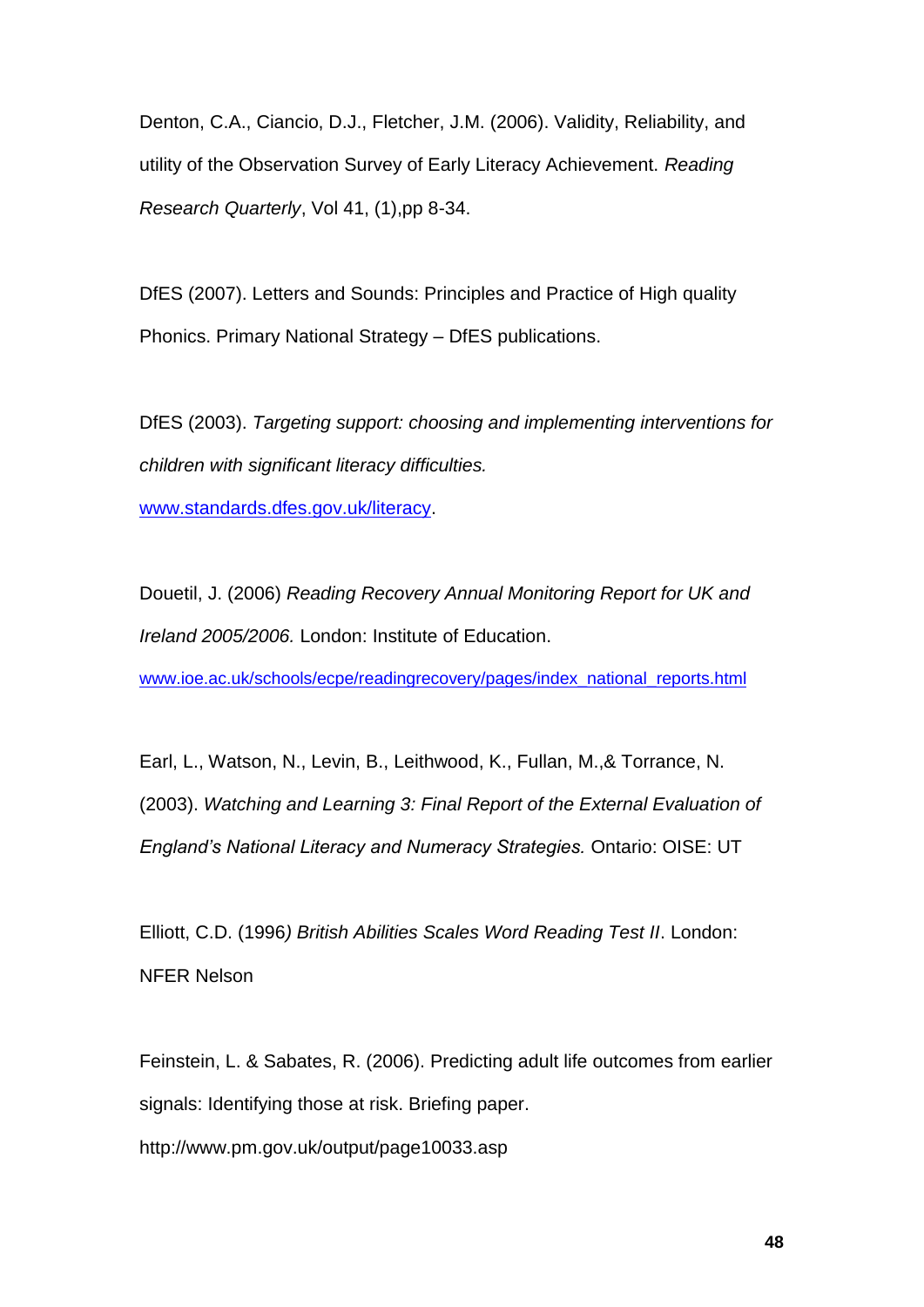Fraser, H., MacDougall, A., Pirrie, A., & Croxford, L. (2001). *National Evaluation of the Early Intervention Programme.* Strathclyde: Strathclyde University.

Gomez-Bellenge, F.X. & Thompson, J. (2002*). Reading Recovery and Dcescubriendo La Lectura National Report 2000-2001*. Columbus: The Ohio State University, National Data Evaluation Center.

Hatcher, P.J., Goetz, K., Snowling, M.J., Hulme, C., Gibbs, S., & Smith, G. (2006). Evidence for the effectiveness of the Early Literacy Support programme*. British Journal of Educational Psychology,* 76, pp 351-367.

Hilton,M. (2006) Measuring standards in primary English: issues of validity and accountability with respect to PIRLS and National curriculum test scores, 32 (6) 817-837.

Hurry, J & Sylva, K (2007) Long-term outcomes of early reading intervention. *Journal of Research in Reading*, Vol 30, Issue 2, pp 1-22.

Hurry, J & Sylva, K (1998) *The long-term effects of two interventions for children with reading difficulties*. London: QCA.

Johnston, R.S. & Watson, J. (2005*). A Seven Year Study of the Effects of Synthetic Phonics on Reading and Spelling Attainment*. Insight 17. Scottish Executive Education Department: Edinburgh.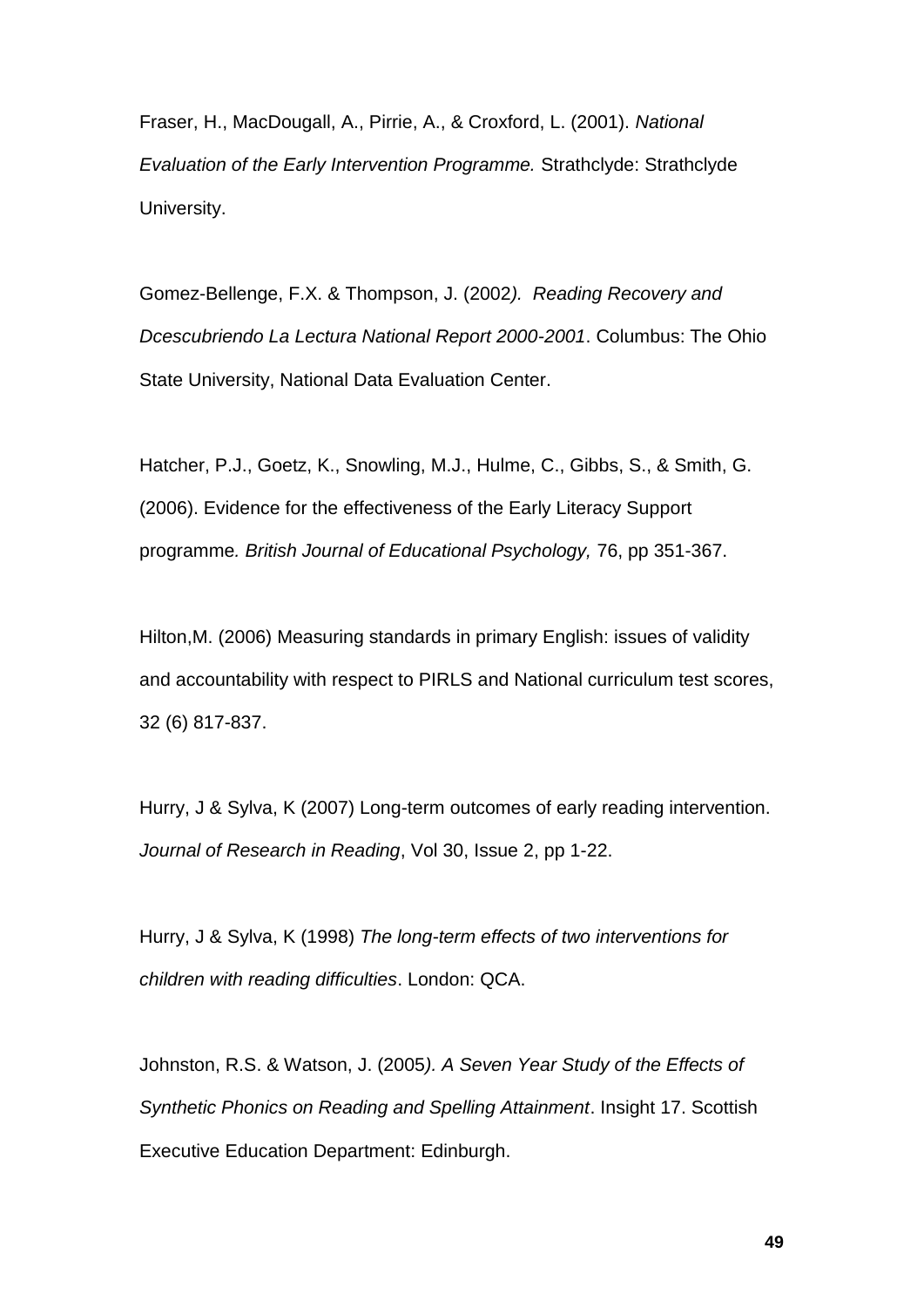McIntyre, M., Jones, D., Powers, S., Newsome, F., Petrosko, J., Powell, R., Bright. (2005). Supplemental Instruction in Early Reading: Does it matter for struggling readers*? The Journal of Educational Research*, Nov/Dec 2005, Vol 99(2), pp 99-107.

Moore, M., & Wade, B. (1998). Reading Recovery: Its effectiveness in the long term. Support for Learning. Vol 13 (3), pp 123-128.

Moseley, D. (2003). *Word Recognition and Phonic Skills*, (2nd Edition) Abingdon: Hodder & Stoughton.

National Institute of Child Health and Human Development. (2000). *Report of the National Reading Panel. Teaching children to read: An evidence-based assessment of the scientific research literature on reading and its implications for reading instruction.* Washington, DC.

Pianta, R.C. (1990). Widening the Debate on Educational Reform: Prevention as a Viable Alternative. *Exceptional Children*. Vol 56 (4), pp 306-313.

PIRLS -Progress in International Reading Literacy study (2006). International Association for the Evaluation of educational Achievement. Boston College: Mass.

Plewis, I. (2000) Evaluating Educational Interventions Using Multilevel Growth Curves: the Case of Reading Recovery*. Educational Research and Evaluation,* 6 (1), pp 83-101.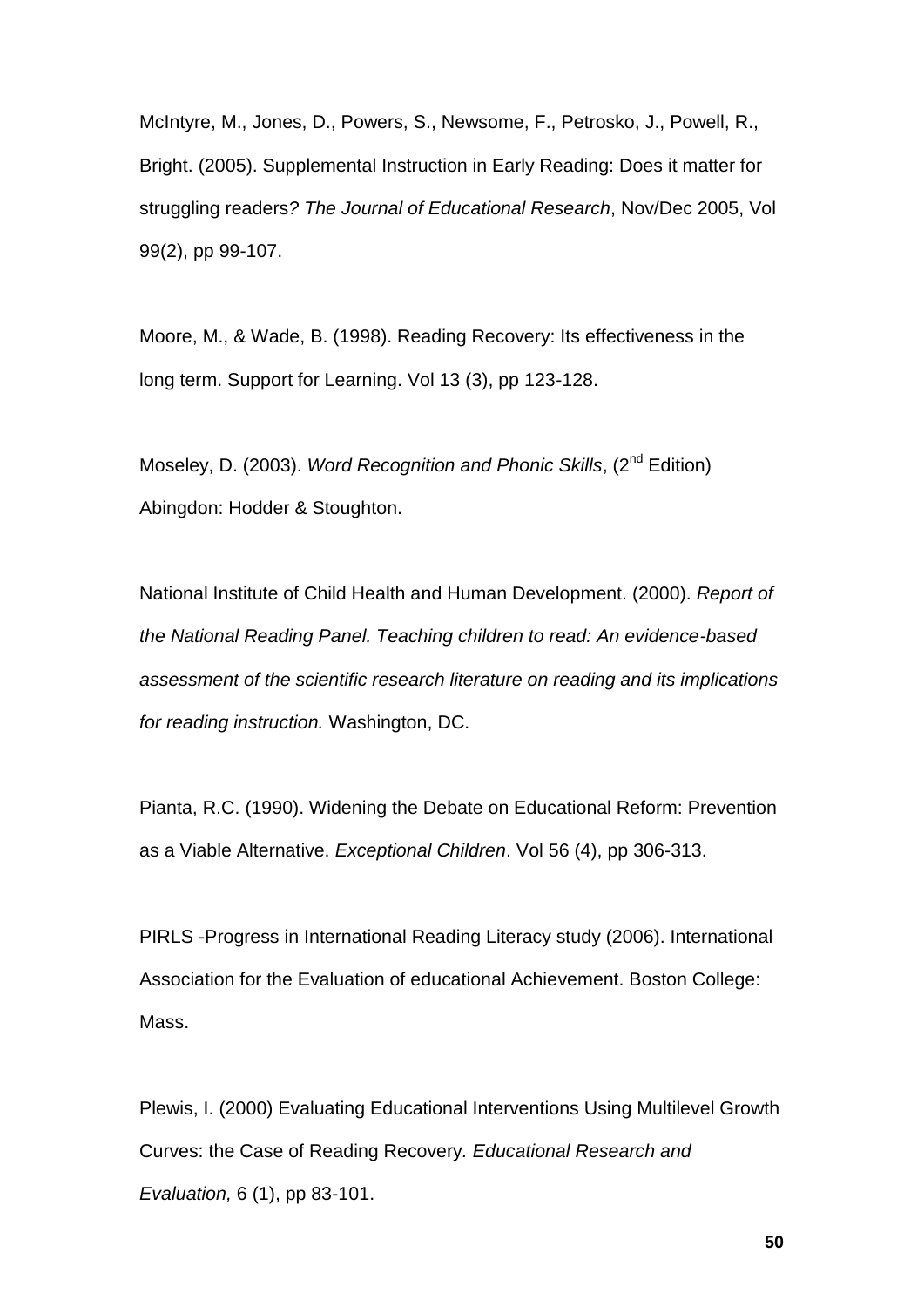Quay, L., Steele, D., Johnson, C., Hortman, W. (2001) Children"s Achievement and Personal and Social Development in a First Year Reading Recovery program with teachers in training. *Literacy Teaching and Learning* 5 (2), pp 7–25.

Reading Recovery National Network, (2005). *Reading Recovery Guide to Book Selection*. London: University of London Institute of Education.

Schmitt, M. C., & Gregory, A.E., (2001). The impact of early intervention: Where are the children now? Paper presented to National Reading Conference. San Antonio, Texas.

Soler, J., & Paige-Smith, A. (2005). The Early Literacy Support Programme (ELS) and the blend and clash of national educational policy ideologies in England. *Early Years,* Vol 25, (1), March 2005, pp 43-54.

Schwartz, R.M. (2005). Literacy Learning of At-Risk First Grade Students in the Reading Recovery Early Intervention*. Journal of Educational Psychology*, Vol 97, No2, 257-267.

Sylva, K & Hurry, J (1995) *Early Intervention in children with reading difficulties*. SCAA Discussion papers no.2. London: SCAA.

Vellutino, F., Fletcher, J.M., Snowling, M., & Scanlon, D.M., (2004). Specific Reading Disability (dyslexia): What have we learned in the past four decades?